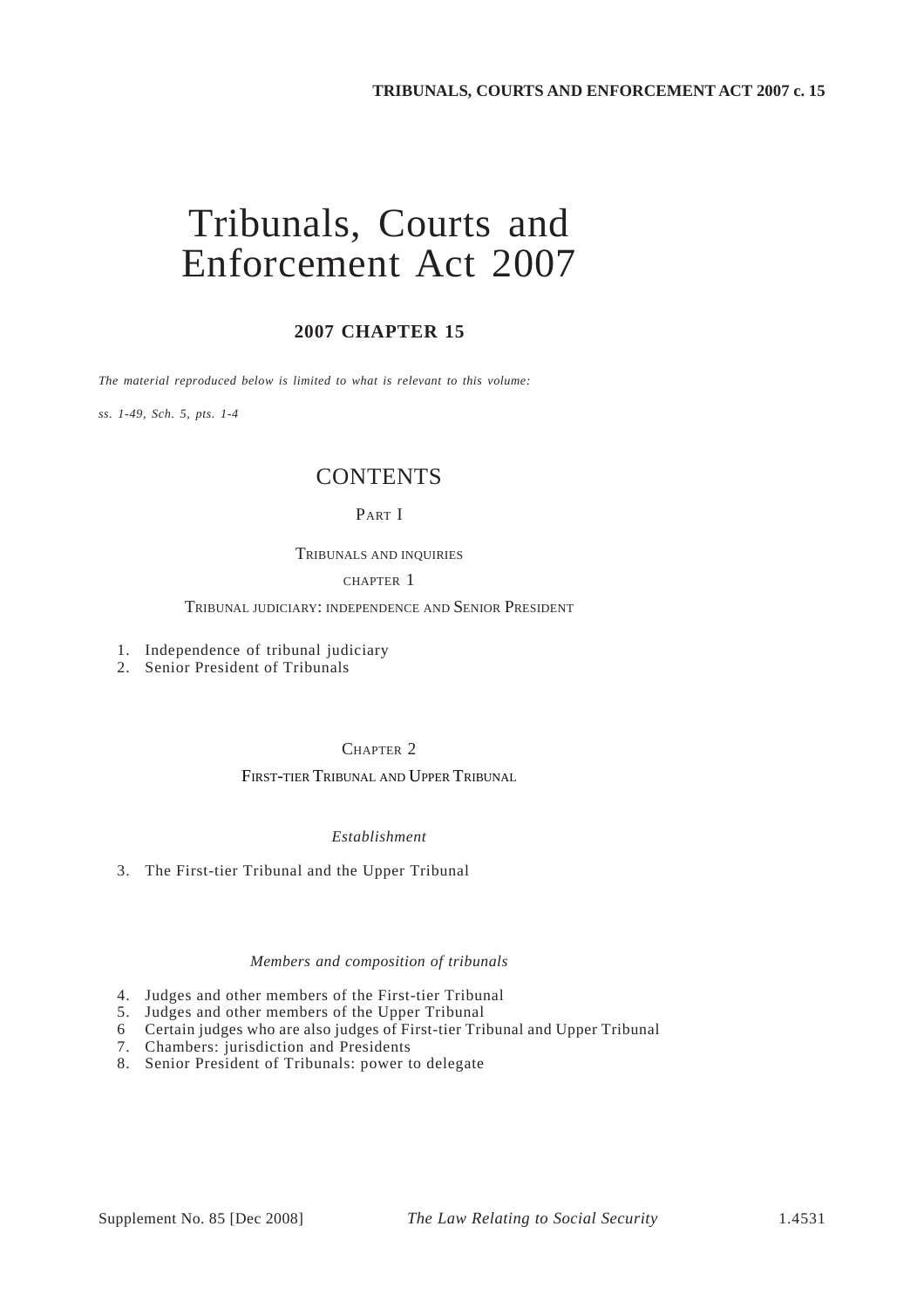#### *Review of decisions and appeals*

- 9. Review of decision of First-tier Tribunal
- 10. Review of decision of Upper Tribunal
- 11. Right to appeal to Upper Tribunal
- 12. Proceedings on appeal to Upper Tribunal
- 13. Right to appeal to Court of Appeal etc.
- 14. Proceedings on appeal to Court of Appeal etc.

#### *"Judicial review"*

- 15. Upper Tribunal's "judicial review" jurisdiction
- 16. Application for relief under section 15(1)
- 17. Quashing orders under section 15(1): supplementary provision
- 18. Limits of jurisdiction under section 15(1)
- 19. Transfer of judicial review applications from High Court
- 20. Transfer of judicial review applications from the Court of Session
- 21. Upper Tribunal's "judicial review" jurisdiction: Scotland

#### *Miscellaneous*

- 22. Tribunal Procedure Rules
- 23. Practice directions
- 24. Mediation
- 25. Supplementary powers of Upper Tribunal
- 26. First-tier Tribunal and Upper Tribunal: sitting places
- 27. Enforcement
- 28. Assessors
- 29. Costs or expenses

#### CHAPTER 3

#### TRANSFER OF TRIBUNAL FUNCTIONS

- 30. Transfer of functions of certain tribunals
- 31. Transfers under section 30: supplementary powers
- 32. Power to provide for appeal to Upper Tribunal from tribunals in Wales
- 33. Power to provide for appeal to Upper Tribunal from tribunals in Scotland

34. Power to provide for appeal to Upper Tribunal from tribunals in Northern Ireland

- 35. Transfer of Ministerial responsibilities for certain tribunals
- 36. Transfer of powers to make procedural rules for certain tribunals
- 37. Power to amend lists of tribunals in Schedule 6
- 38. Orders under sections 30 to 36: supplementary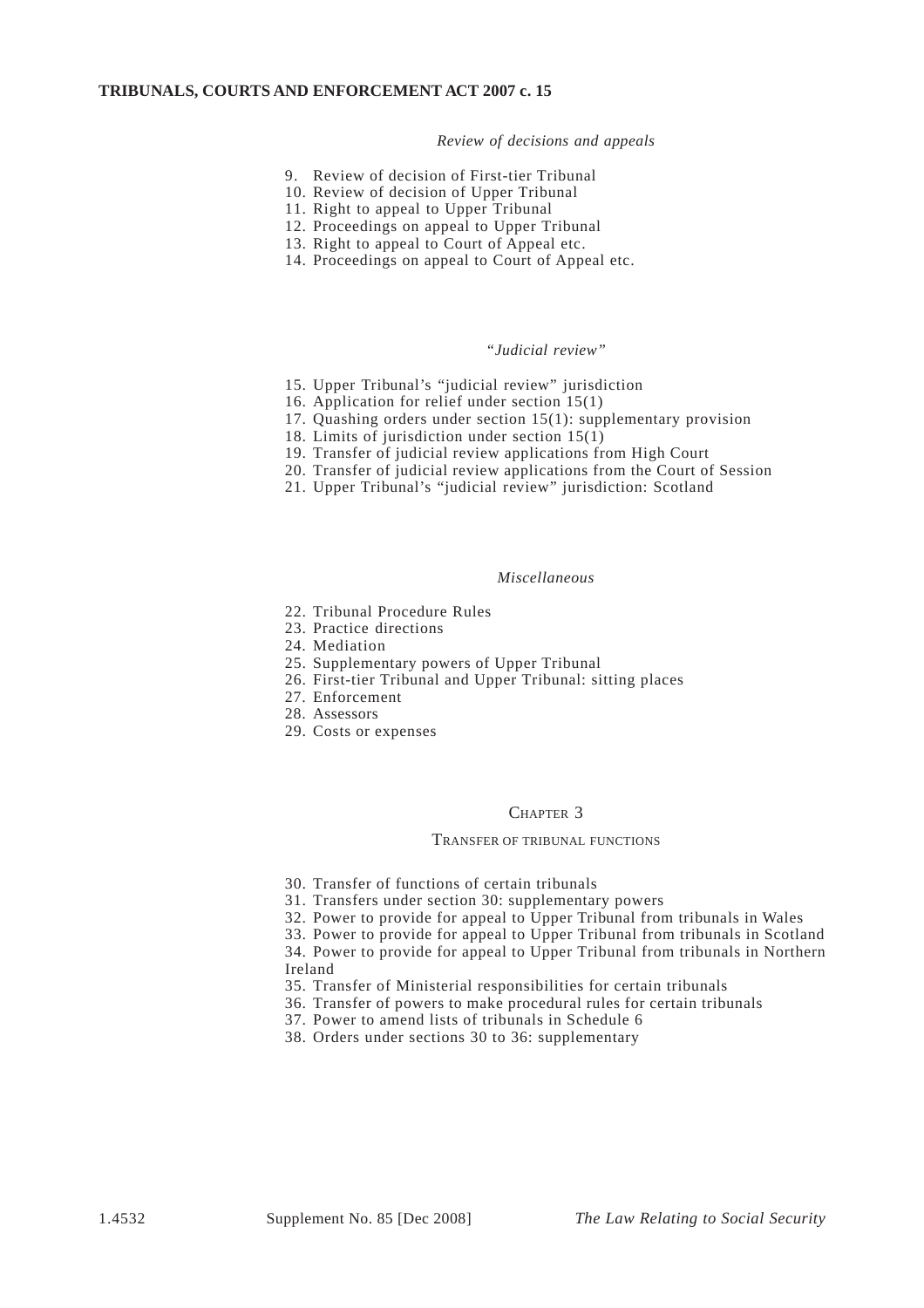#### CHAPTER 4

#### ADMINISTRATIVE MATTERS IN RESPECT OF CERTAIN TRIBUNALS

- 39. The general duty
- 40. Tribunal staff and services
- 41. Provision of accommodation

42. Fees

43. Report by Senior President of Tribunals

#### CHAPTER 5

#### OVERSIGHT OF ADMINISTRATIVE JUSTICE SYSTEM, TRIBUNALS AND INQUIRIES

44. The Administrative Justice and Tribunals Council

45. Abolition of the Council on Tribunals

#### CHAPTER 6

#### SUPPLEMENTARY

46. Delegation of functions by Lord Chief Justice etc.

47. Co-operation in relation to judicial training, guidance and welfare

48. Consequential and other amendments, and transitional provisions

49. Orders and regulations under Part 1: supplemental and procedural provisions

Schedule 5 — Procedure in First-tier Tribunal and Upper Tribunal

- Part 1 Tribunal Procedure Rules
- Part 2 Tribunal Procedure Committee
- Part 3 Making of Tribunal Procedure rules by Tribunal Procedure Committee
- Part 4 Power to amend legislation in connection with Tribunal Procedure rules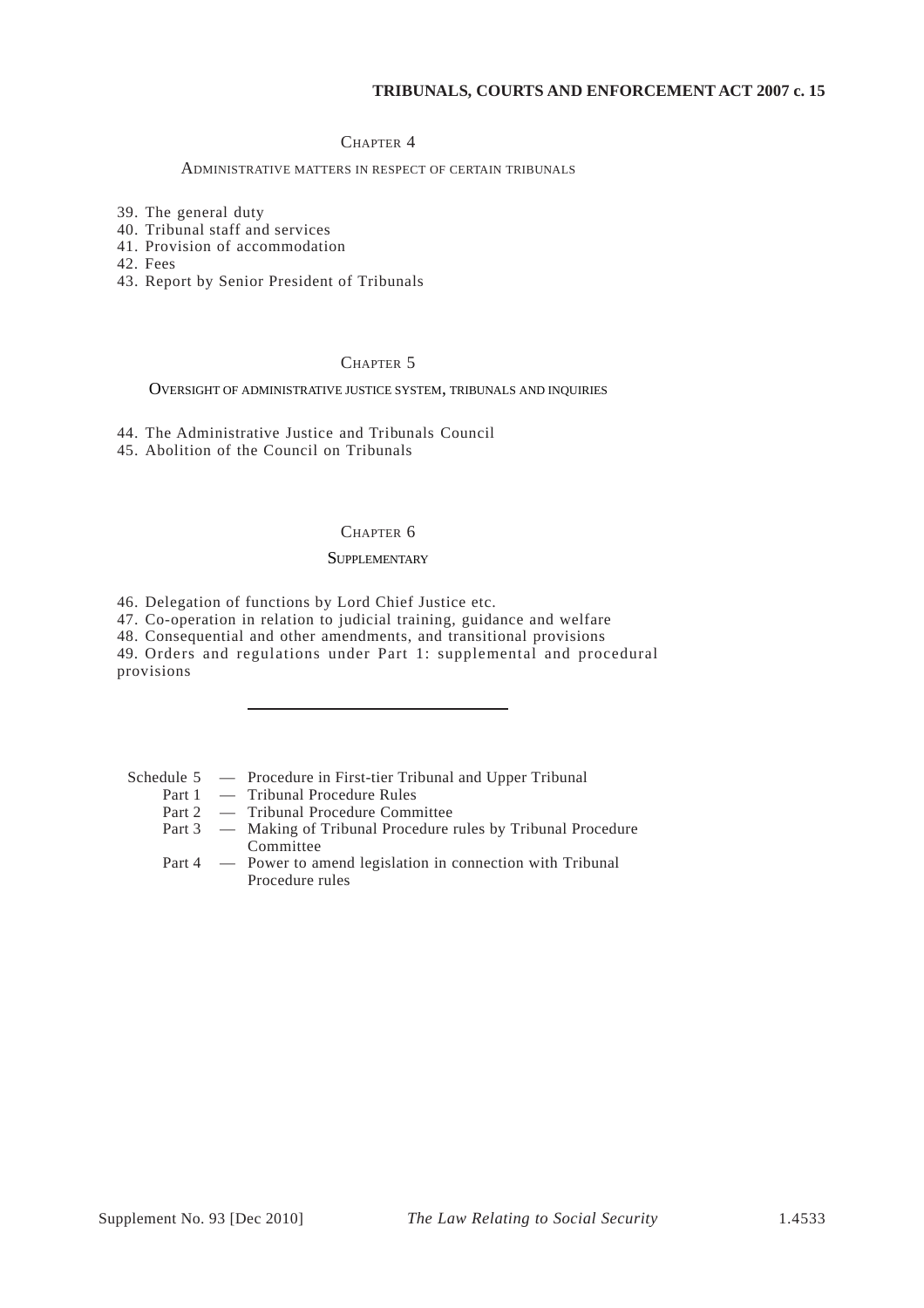**Ss. 1-2** 

Independence of tribunal judiciary Senior President of

Tribunals

An Act to make provision about tribunals and inquiries; to establish an Administrative Justice and Tribunals Council; to amend the law relating to judicial appointments and appointments to the Law Commission; to amend the law relating to the enforcement of judgments and debts; to make further provision about the management and relief of debt; to make provision protecting cultural objects from seizure or forfeiture in certain circumstances; to amend the law relating to the taking of possession of land affected by compulsory purchase; to alter the powers of the High Court in judicial review applications; and for connected purposes.

[19th July 2007]

BE IT ENACTED by the Queen's most Excellent Majesty, by and with the advice and consent of the Lord Spiritual and Temporal, and Commons, in this present Parliament assembled, and by the authority of the same, as follows:–

#### PART 1

#### TRIBUNALS AND INQUIRIES

#### CHAPTER 1

#### TRIBUNAL JUDICIARY: INDEPENDENCE AND SENIOR PRESIDENT

**1.** . . . . . . . . . . . . . . . . . . . . . . . . . . . . . . . . . *amends legislation outside of our volumes.* 

**2.**—(1) Her Majesty may, on the recommendation of the Lord Chancellor, appoint a person to the office of Senior President of Tribunals.

(2) Schedule 1 makes further provision about the Senior President of Tribunals and about recommendations for appointment under subsection (1).

(3) A holder of the office of Senior President of Tribunals must, in carrying out the functions of that office, have regard to–

- (a) the need for tribunals to be accessible,
- (b) the need for proceedings before tribunals–
	- (i) to be fair, and
	- (ii) to be handled quickly and efficiently,
- (c) the need for members of tribunals to be experts in the subject-matter of, or the law to be applied in, cases in which they decide matters, and
- (d) the need to develop innovative methods of resolving disputes that are of a type that may be brought before tribunals.
- (4) In subsection (3) "tribunals" means–
	- (a) the First-tier Tribunal,
	- (b) the Upper Tribunal,
	- $(c)$  employment tribunals,  $[1]$  and  $]$

Word in section  $2(4)(c)$  inserted (15.2.10) by S.I. 2010/21, Sch. 1, para. 37(a).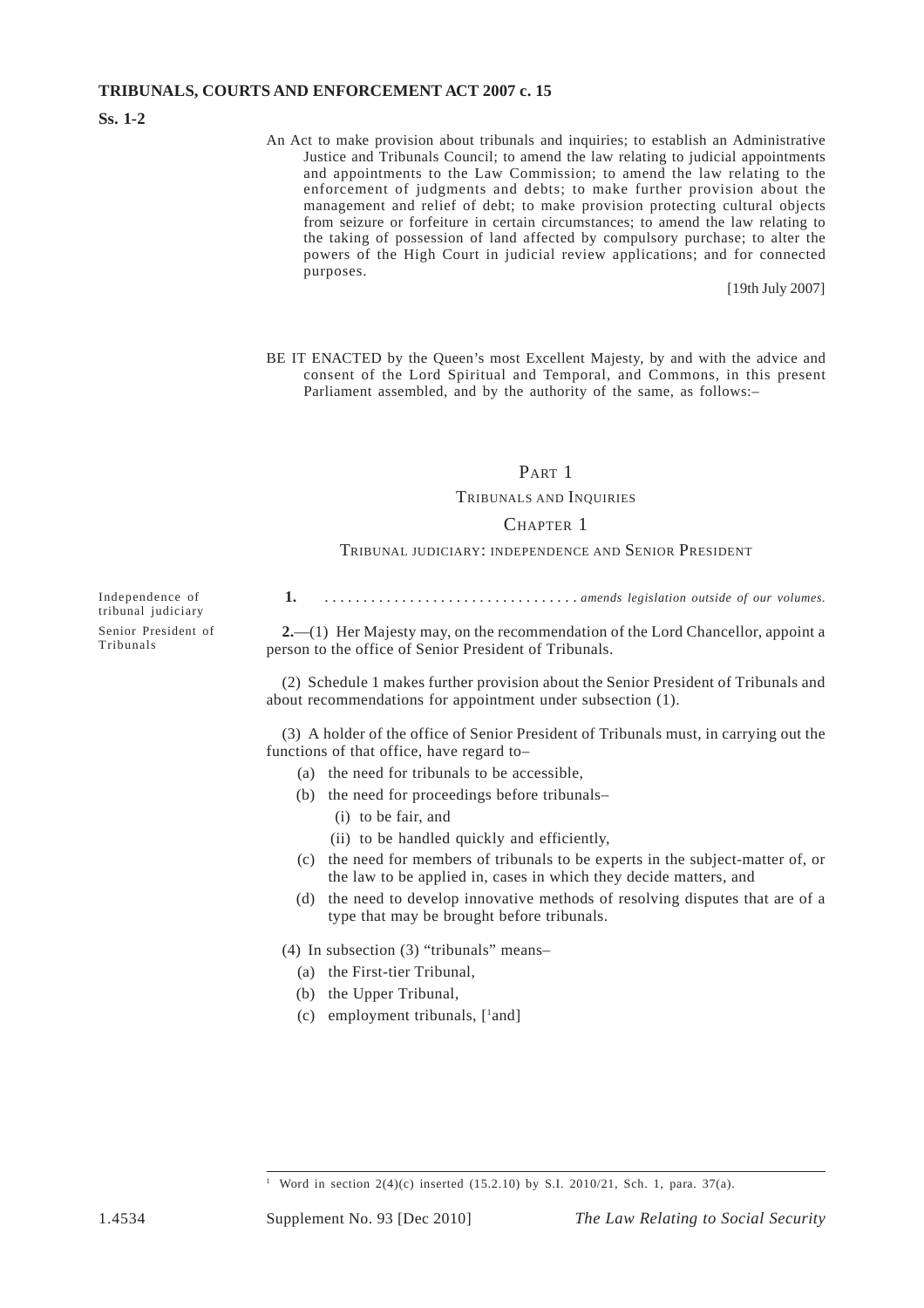(d) the Employment Appeal Tribunal,  $[\dots]$ 

(e)  $[...]$ .

### CHAPTER<sub>2</sub>

#### FIRST-TIER TRIBUNAL AND UPPER TRIBUNAL

#### *Establishment*

**3.**—(1) There is to be a tribunal, known as the First-tier Tribunal, for the purpose of exercising the functions conferred on it under or by virtue of this Act or any other Act. The First-tier Tribunal and the Upper Tribunal

(2) There is to be a tribunal, known as the Upper Tribunal, for the purpose of exercising the functions conferred on it under or by virtue of this Act or any other Act.

(3) Each of the First-tier Tribunal, and the Upper Tribunal, is to consist of its judges and other members.

(4) The Senior President of Tribunals is to preside over both of the First-tier Tribunal and the Upper Tribunal.

(5) The Upper Tribunal is to be a superior court of record.

#### *Members and composition of tribunals*

**4.**—(1) A person is a judge of the First-tier Tribunal if the person–<br>
(a) is a class of the First-tier Tribunal in the experiment and personal members of the First-

- (a) is a judge of the First-tier Tribunal by virtue of appointment under paragraph members of the Firstto a judge of the FIRE the Tribunal by virtue of appointment and expansion  $t$  tier Tribunal  $1(1)$  of Schedule 2,
- (b) is a transferred-in judge of the First-tier Tribunal (see section  $31(2)$ ),
- (c) is a judge of the Upper Tribunal,
- (d)  $[...]$ , or
- (e) is a member of a panel of chairmen of employment tribunals.

(2) A person is also a judge of the First-tier Tribunal, but only as regards functions of the tribunal in relation to appeals such as are mentioned in subsection (1) of section 5 of the Criminal Injuries Compensation Act 1995 (c. 53), if the person is an adjudicator appointed under that section by the Scottish Ministers.

- (3) A person is one of the other members of the First-tier Tribunal if the person–
	- (a) is a member of the First-tier Tribunal by virtue of appointment under paragraph 2(1) of Schedule 2,
	- (b) is a transferred-in other member of the First-tier Tribunal (see section  $31(2)$ ),
	- (c) is one of the other members of the Upper Tribunal, or
	- (d) is a member of a panel of members of employment tribunals that is not a panel of chairmen of employment tribunals.

(4) Schedule 2–

contains provision for the appointment of persons to be judges or other members of the First-tier Tribunal, and

makes further provision in connection with judges and other members of the Firsttier Tribunal.

**Ss. 2-4** 

Words in s. 2(d) & ss. 2(e) & 4(d) omitted (15.2.10) by S.I. 2010/21, Sch. 1, paras. 37(b) & 38.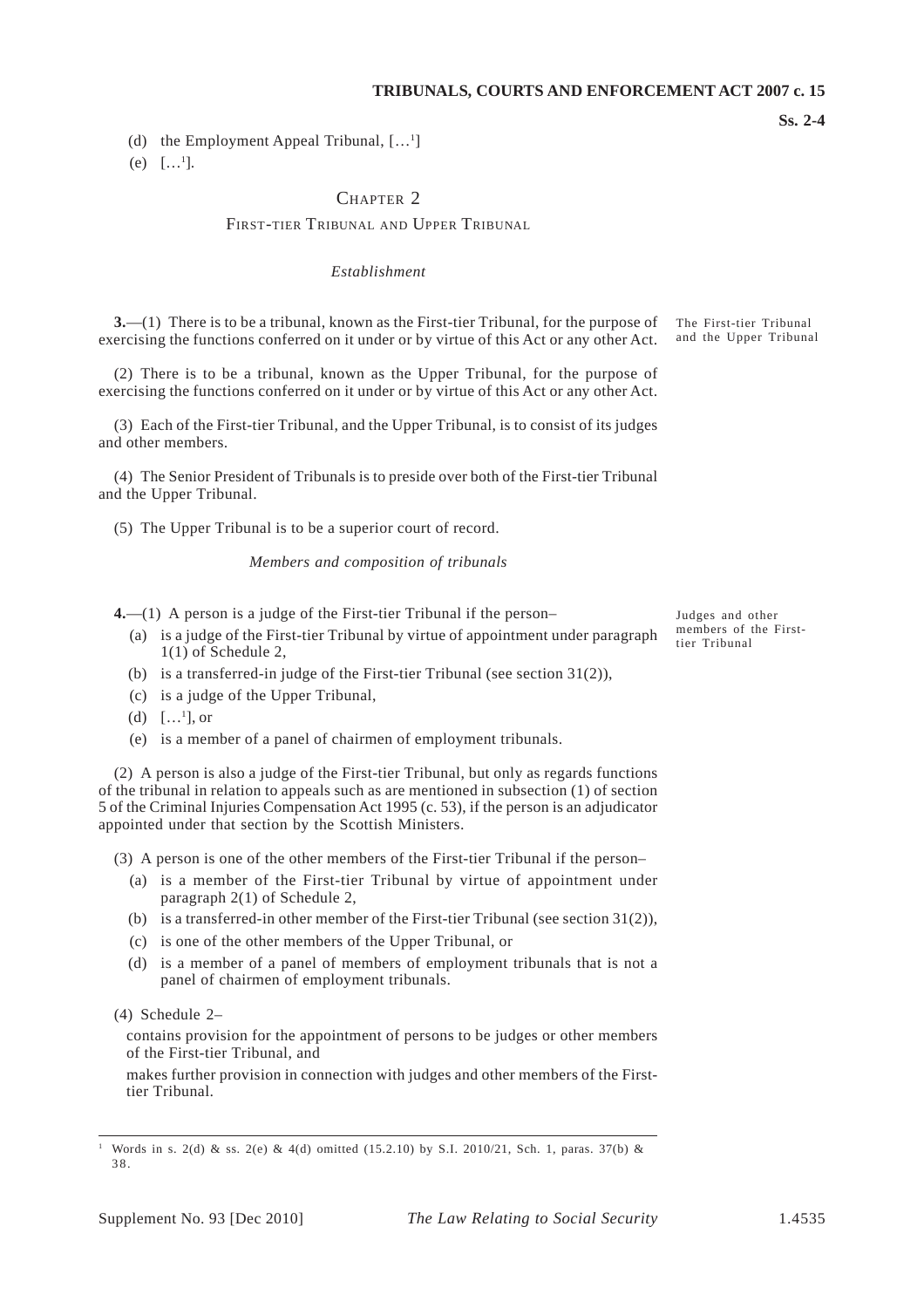#### **Ss. 5-6**

Judges and other members of the Upper Tribunal

- **5.**—(1) A person is a judge of the Upper Tribunal if the person–
	- (a) is the Senior President of Tribunals,
	- (b) is a judge of the Upper Tribunal by virtue of appointment under paragraph  $1(1)$  of Schedule 3.
	- (c) is a transferred-in judge of the Upper Tribunal (see section  $31(2)$ ),
	- (d)  $[...]$ ,
	- (e) is the Chief Social Security Commissioner, or any other Social Security Commissioner, appointed under section 50(1) of the Social Security Administration (Northern Ireland) Act 1992 (c. 8),
	- (f) is a Social Security Commissioner appointed under section  $50(2)$  of that Act (deputy Commissioners),
	- (g) is within section  $6(1)$ ,
	- (h) is a deputy judge of the Upper Tribunal (whether under paragraph 7 of Schedule 3 or under section 31(2)), or
	- (i) is a Chamber President or a Deputy Chamber President, whether of a chamber of the Upper Tribunal or of a chamber of the First-tier Tribunal, and does not fall within any of paragraphs (a) to (h).

(2) A person is one of the other members of the Upper Tribunal if the person–

- (a) is a member of the Upper Tribunal by virtue of appointment under paragraph 2(1) of Schedule 3,
- (b) is a transferred-in other member of the Upper Tribunal (see section  $31(2)$ ),  $[or^1]$
- (c) is a member of the Employment Appeal Tribunal appointed under section  $22(1)(c)$  of the Employment Tribunals Act 1996 (c. 17),  $[\dots^1]$
- (d)  $[...]$
- (3) Schedule 3–

contains provision for the appointment of persons to be judges (including deputy judges), or other members, of the Upper Tribunal, and

makes further provision in connection with judges and other members of the Upper Tribunal.

**6.**—(1) A person is within this subsection (and so, by virtue of sections  $4(1)(c)$  and  $5(1)(g)$ , is a judge of the First-tier Tribunal and of the Upper Tribunal) if the person–

- (a) is an ordinary judge of the Court of Appeal in England and Wales (including the vice-president, if any, of either division of that Court),
- (b) is a Lord Justice of Appeal in Northern Ireland,
- (c) is a judge of the Court of Session,
- (d) is a puisne judge of the High Court in England and Wales or Northern Ireland,
- (e) is a circuit judge,
- (f) is a sheriff in Scotland,
- (g) is a county court judge in Northern Ireland,
- (h) is a district judge in England and Wales or Northern Ireland, or
- (i) is a District Judge (Magistrates' Courts).

(2) References in subsection  $(1)(c)$  to  $(i)$  to office-holders do not include deputies or temporary office-holders.

Certain judges who are also judges of First-tier Tribunal and Upper Tribunal

<sup>5. 5(1)(</sup>d) & (2)(d) omitted & word inserted in s. 5(2)(b) 15.2.10) by S.I. 2010/21, Sch. 1, para. 39(a)-(b).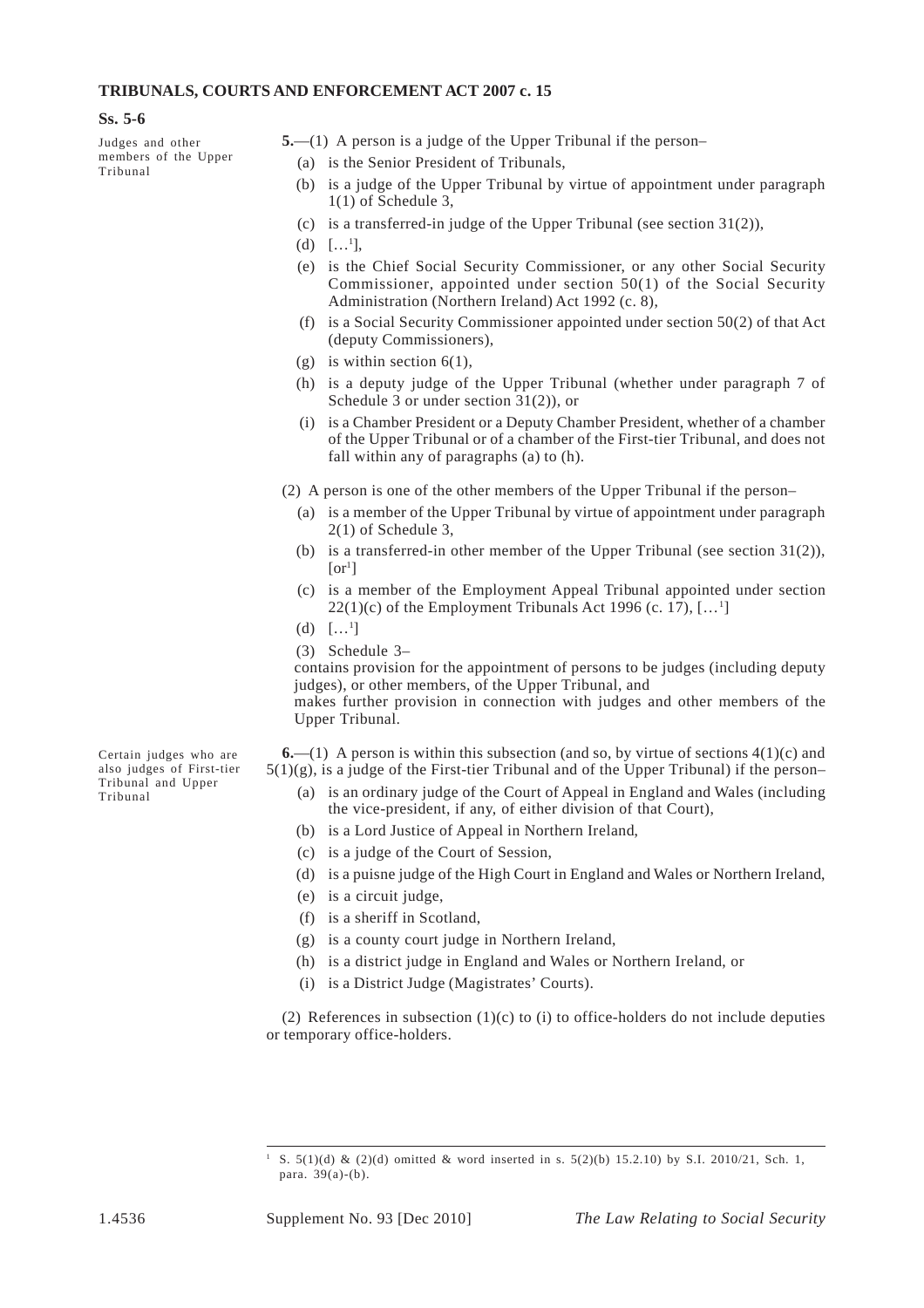#### **Ss. 7-8**

**7.**—(1) The Lord Chancellor may, with the concurrence of the Senior President of Tribunals, by order make provision for the organisation of each of the First-tier Tribunal and the Upper Tribunal into a number of chambers.

Chambers: jurisdiction and Presidents

- (2) There is–
	- (a) for each chamber of the First-tier Tribunal, and
	- (b) for each chamber of the Upper Tribunal,

to be a person, or two persons, to preside over that chamber.

(3) A person may not at any particular time preside over more than one chamber of the First-tier Tribunal and may not at any particular time preside over more than one chamber of the Upper Tribunal (but may at the same time preside over one chamber of the First-tier Tribunal and over one chamber of the Upper Tribunal).

(4) A person appointed under this section to preside over a chamber is to be known as a Chamber President.

(5) Where two persons are appointed under this section to preside over the same chamber, any reference in an enactment to the Chamber President of the chamber is a reference to a person appointed under this section to preside over the chamber.

(6) The Senior President of Tribunals may (consistently with subsections (2) and (3)) appoint a person who is the Chamber President of a chamber to preside instead, or to preside also, over another chamber.

(7) The Lord Chancellor may (consistently with subsections (2) and (3)) appoint a person who is not a Chamber President to preside over a chamber.

(8) Schedule 4 (eligibility for appointment under subsection (7), appointment of Deputy Chamber Presidents and Acting Chamber Presidents, assignment of judges and other members of the First-tier Tribunal and Upper Tribunal, and further provision about Chamber Presidents and chambers) has effect.

(9) Each of the Lord Chancellor and the Senior President of Tribunals may, with the concurrence of the other, by order–

- (a) make provision for the allocation of the First-tier Tribunal's functions between its chambers;
- (b) make provision for the allocation of the Upper Tribunal's functions between its chambers;
- (c) amend or revoke any order made under this subsection.

**8.**—(1) The Senior President of Tribunals may delegate any function he has in his capacity as Senior President of Tribunals–

- (a) to any judge, or other member, of the Upper Tribunal or First-tier Tribunal;
- (b) to staff appointed under section  $40(1)$ .

(2) Subsection (1) does not apply to functions of the Senior President of Tribunals under section 7(9).

(3) A delegation under subsection (1) is not revoked by the delegator's becoming incapacitated.

(4) Any delegation under subsection (1) that is in force immediately before a person ceases to be Senior President of Tribunals continues in force until varied or revoked by a subsequent holder of the office of Senior President of Tribunals.

(5) The delegation under this section of a function shall not prevent the exercise of the function by the Senior President of Tribunals.

Senior President of Tribunals: power to delegate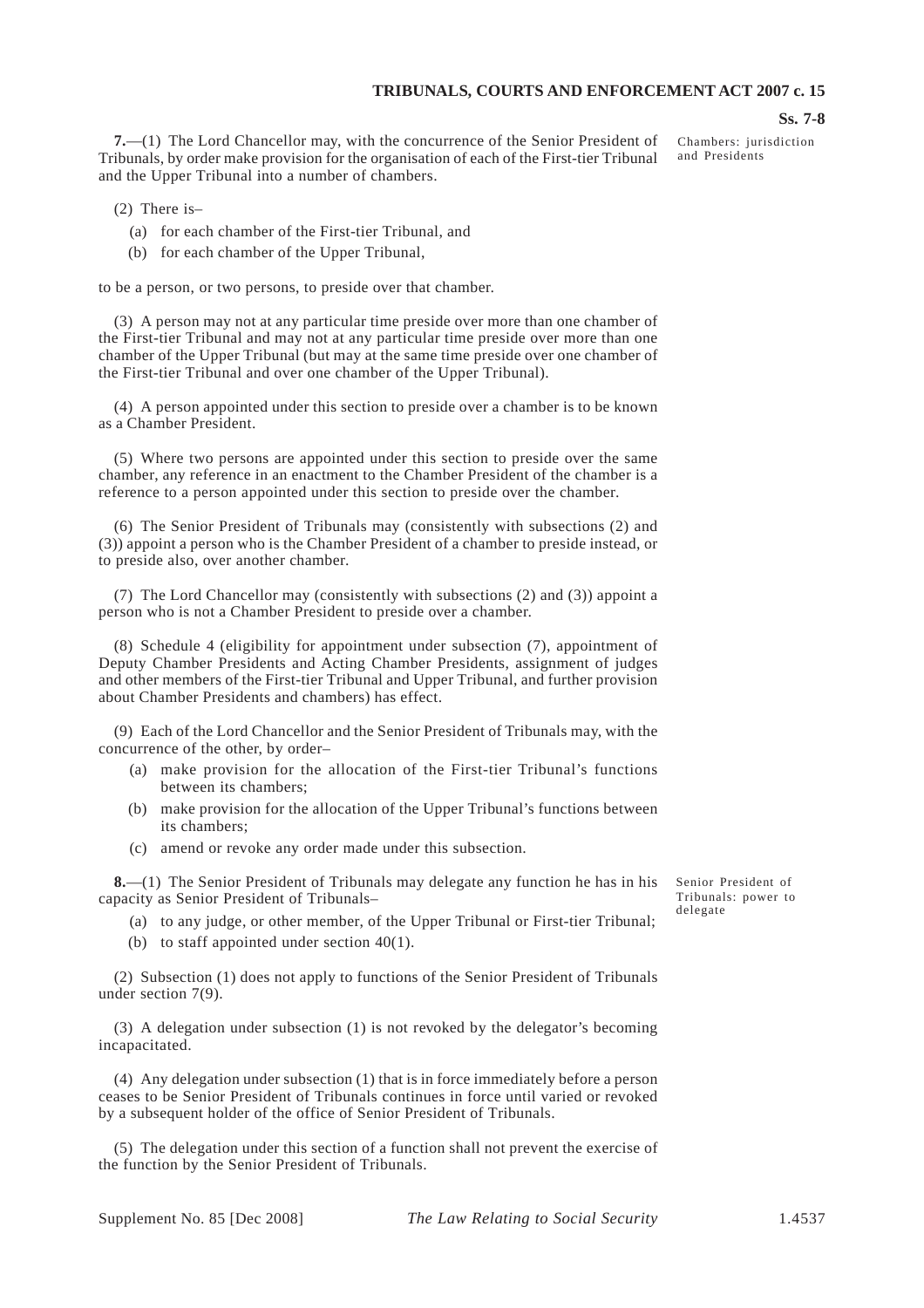#### *Review of decisions and appeals*

**S 9** 

Review of decision of **9.**—(1) The First-tier Tribunal may review a decision made by it on a matter in a case,<br>First-tier Tribunal other than a decision that is an excluded decision for the purposes of section  $11(1)$  (but see subsection (9)).

> (2) The First-tier Tribunal's power under subsection (1) in relation to a decision is exercisable–

- (a) of its own initiative, or
- (b) on application by a person who for the purposes of section  $11(2)$  has a right of appeal in respect of the decision.
- (3) Tribunal Procedure Rules may–
	- (a) provide that the First-tier Tribunal may not under subsection (1) review (whether of its own initiative or on application under subsection  $(2)(b)$ ) a decision of a description specified for the purposes of this paragraph in Tribunal Procedure Rules;
	- (b) provide that the First-tier Tribunal's power under subsection  $(1)$  to review a decision of a description specified for the purposes of this paragraph in Tribunal Procedure Rules is exercisable only of the tribunal's own initiative;
	- (c) provide that an application under subsection  $(2)(b)$  that is of a description specified for the purposes of this paragraph in Tribunal Procedure Rules may be made only on grounds specified for the purposes of this paragraph in Tribunal Procedure Rules;
	- (d) provide, in relation to a decision of a description specified for the purposes of this paragraph in Tribunal Procedure Rules, that the First-tier Tribunal's power under subsection (1) to review the decision of its own initiative is exercisable only on grounds specified for the purposes of this paragraph in Tribunal Procedure Rules.

(4) Where the First-tier Tribunal has under subsection (1) reviewed a decision, the First-tier Tribunal may in the light of the review do any of the following–

- (a) correct accidental errors in the decision or in a record of the decision;
- (b) amend reasons given for the decision;
- (c) set the decision aside.

(5) Where under subsection  $(4)(c)$  the First-tier Tribunal sets a decision aside, the First-tier Tribunal must either–

- (a) re-decide the matter concerned, or
- (b) refer that matter to the Upper Tribunal.

(6) Where a matter is referred to the Upper Tribunal under subsection (5)(b), the Upper Tribunal must re-decide the matter.

(7) Where the Upper Tribunal is under subsection (6) re-deciding a matter, it may make any decision which the First-tier Tribunal could make if the First-tier Tribunal were re-deciding the matter.

(8) Where a tribunal is acting under subsection  $(5)(a)$  or  $(6)$ , it may make such findings of fact as it considers appropriate.

(9) This section has effect as if a decision under subsection  $(4)(c)$  to set aside an earlier decision were not an excluded decision for the purposes of section 11(1), but the First-tier Tribunal's only power in the light of a review under subsection (1) of a decision under subsection  $(4)(c)$  is the power under subsection  $(4)(a)$ .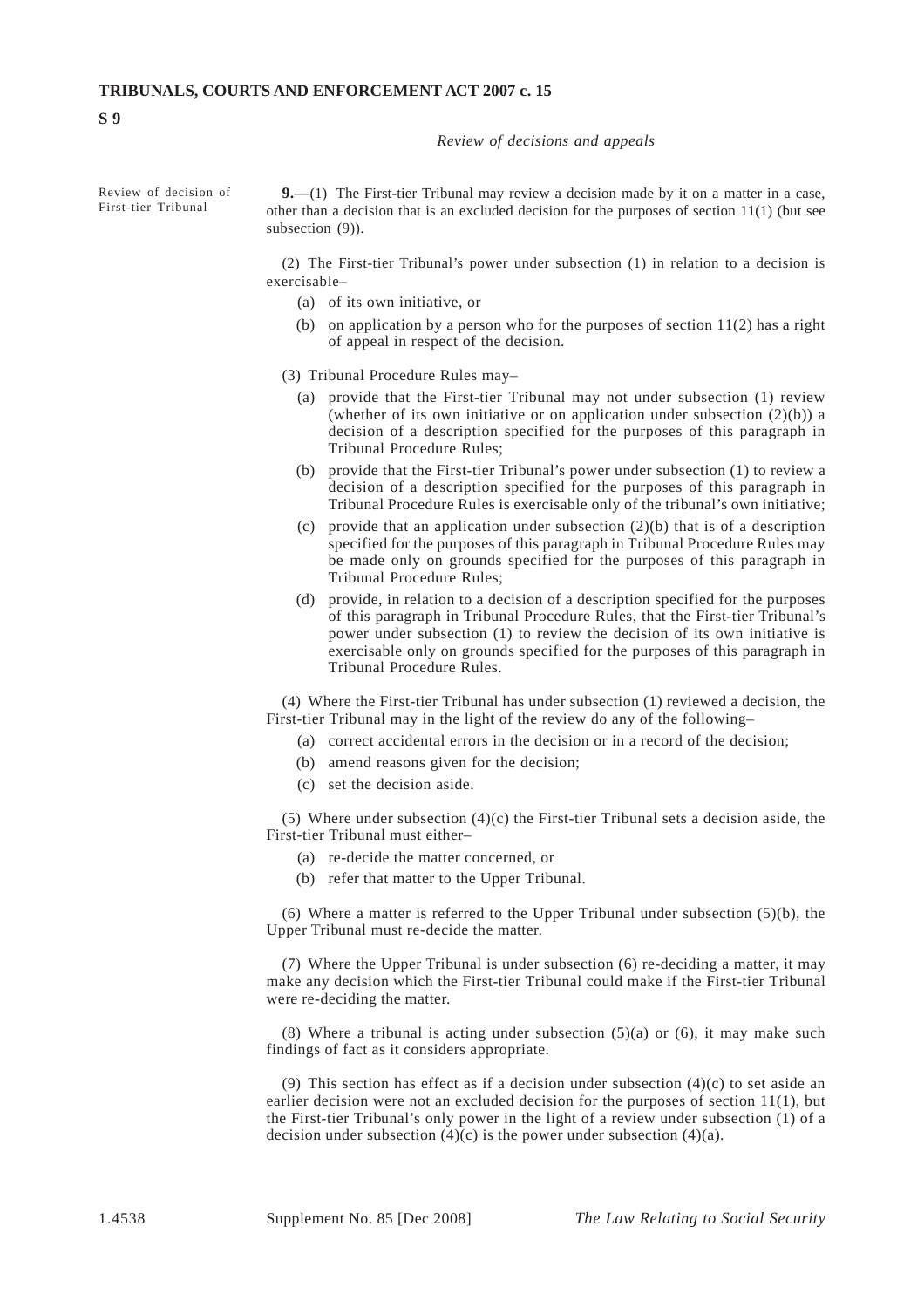(10) A decision of the First-tier Tribunal may not be reviewed under subsection (1) more than once, and once the First-tier Tribunal has decided that an earlier decision should not be reviewed under subsection (1) it may not then decide to review that earlier decision under that subsection.

(11) Where under this section a decision is set aside and the matter concerned is then re-decided, the decision set aside and the decision made in re-deciding the matter are for the purposes of subsection (10) to be taken to be different decisions.

**10.**—(1) The Upper Tribunal may review a decision made by it on a matter in a case, Review of decision of partial decision that is an excluded decision for the purposes of section 13(1) (but see Upper Tribunal other than a decision that is an excluded decision for the purposes of section  $13(1)$  (but see subsection (7)).

(2) The Upper Tribunal's power under subsection (1) in relation to a decision is exercisable–

- (a) of its own initiative, or
- (b) on application by a person who for the purposes of section  $13(2)$  has a right of appeal in respect of the decision.

(3) Tribunal Procedure Rules may–

- (a) provide that the Upper Tribunal may not under subsection (1) review (whether of its own initiative or on application under subsection (2)(b)) a decision of a description specified for the purposes of this paragraph in Tribunal Procedure Rules;
- (b) provide that the Upper Tribunal's power under subsection (1) to review a decision of a description specified for the purposes of this paragraph in Tribunal Procedure Rules is exercisable only of the tribunal's own initiative;
- (c) provide that an application under subsection  $(2)(b)$  that is of a description specified for the purposes of this paragraph in Tribunal Procedure Rules may be made only on grounds specified for the purposes of this paragraph in Tribunal Procedure Rules;
- (d) provide, in relation to a decision of a description specified for the purposes of this paragraph in Tribunal Procedure Rules, that the Upper Tribunal's power under subsection (1) to review the decision of its own initiative is exercisable only on grounds specified for the purposes of this paragraph in Tribunal Procedure Rules.

(4) Where the Upper Tribunal has under subsection (1) reviewed a decision, the Upper Tribunal may in the light of the review do any of the following–

- (a) correct accidental errors in the decision or in a record of the decision;
- (b) amend reasons given for the decision;
- (c) set the decision aside.

(5) Where under subsection  $(4)(c)$  the Upper Tribunal sets a decision aside, the Upper Tribunal must re-decide the matter concerned.

(6) Where the Upper Tribunal is acting under subsection (5), it may make such findings of fact as it considers appropriate.

(7) This section has effect as if a decision under subsection (4)(c) to set aside an earlier decision were not an excluded decision for the purposes of section 13(1), but the Upper Tribunal's only power in the light of a review under subsection (1) of a decision under subsection  $(4)(c)$  is the power under subsection  $(4)(a)$ .

(8) A decision of the Upper Tribunal may not be reviewed under subsection (1) more than once, and once the Upper Tribunal has decided that an earlier decision should not be reviewed under subsection (1) it may not then decide to review that earlier decision under that subsection.

**Ss 9-10**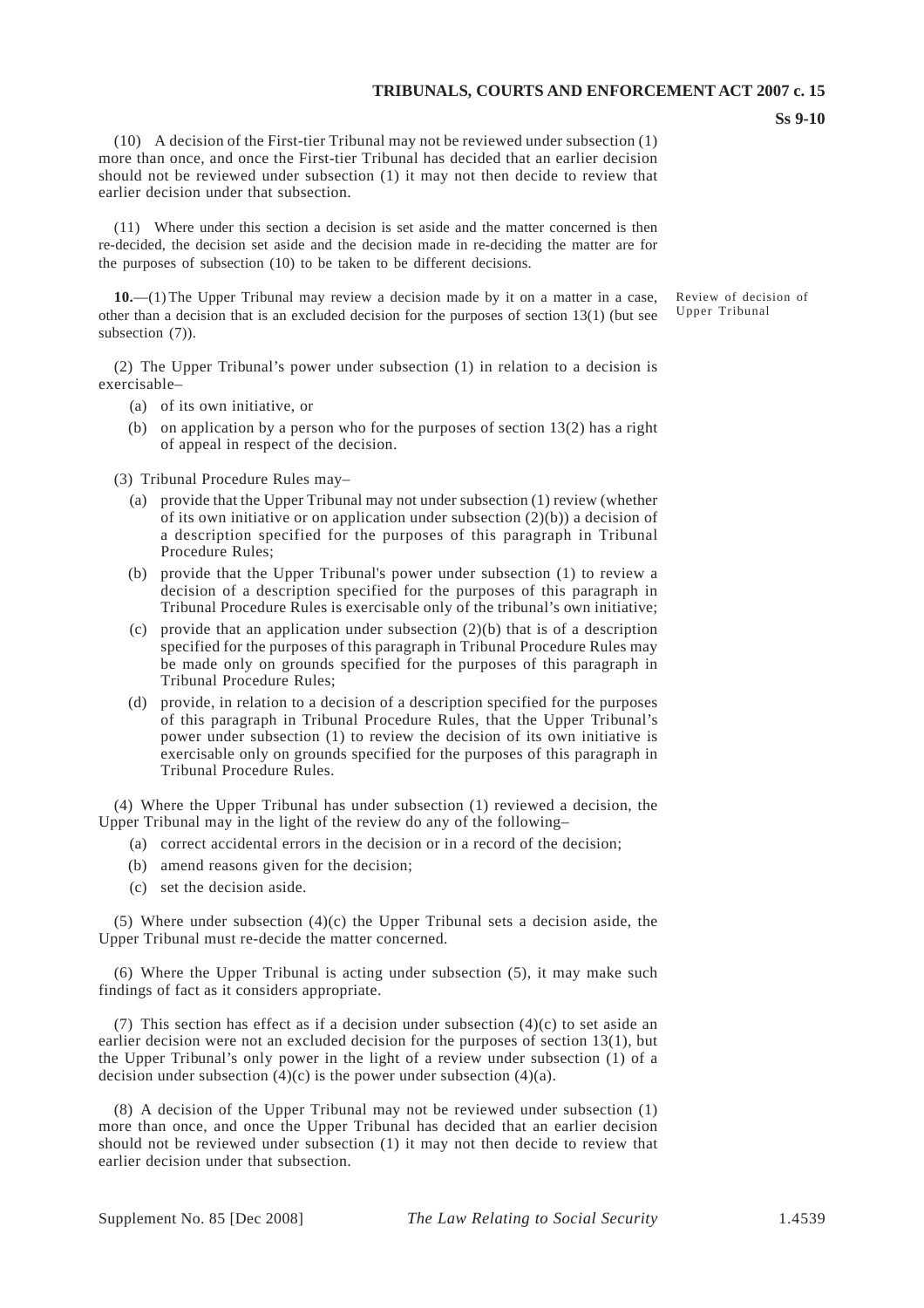#### **Ss 10-11**

(9) Where under this section a decision is set aside and the matter concerned is then re-decided, the decision set aside and the decision made in re-deciding the matter are for the purposes of subsection (8) to be taken to be different decisions.

Right to appeal to Upper  $11.$ —(1) For the purposes of subsection (2), the reference to a right of appeal is to Tribunal a right to appeal to the Upper Tribunal on any point of law arising from a decision made by the First-tier Tribunal other than an excluded decision.

- (2) Any party to a case has a right of appeal, subject to subsection (8).
- (3) That right may be exercised only with permission (or, in Northern Ireland, leave).
- (4) Permission (or leave) may be given by–
	- (a) the First-tier Tribunal, or
	- (b) the Upper Tribunal,

on an application by the party.

- (5) For the purposes of subsection (1), an "excluded decision" is–
	- (a) any decision of the First-tier Tribunal on an appeal made in exercise of a right conferred by the Criminal Injuries Compensation Scheme in compliance with section 5(1)(a) of the Criminal Injuries Compensation Act 1995 (c. 53) (appeals against decisions on reviews),
	- (b) any decision of the First-tier Tribunal on an appeal under section  $28(4)$  or (6) of the Data Protection Act 1998 (c. 29) (appeals against national security certificate),
	- (c) any decision of the First-tier Tribunal on an appeal under section  $60(1)$  or (4) of the Freedom of Information Act 2000 (c. 36) (appeals against national security certificate),
	- (d) a decision of the First-tier Tribunal under section 9–
		- (i) to review, or not to review, an earlier decision of the tribunal,
		- (ii) to take no action, or not to take any particular action, in the light of a review of an earlier decision of the tribunal,
		- (iii) to set aside an earlier decision of the tribunal, or
		- (iv) to refer, or not to refer, a matter to the Upper Tribunal,
	- (e) a decision of the First-tier Tribunal that is set aside under section 9 (including a decision set aside after proceedings on an appeal under this section have been begun), or
	- (f) any decision of the First-tier Tribunal that is of a description specified in an order made by the Lord Chancellor.
- (6) A description may be specified under subsection  $(5)(f)$  only if-
	- (a) in the case of a decision of that description, there is a right to appeal to a court, the Upper Tribunal or any other tribunal from the decision and that right is, or includes, something other than a right (however expressed) to appeal on any point of law arising from the decision, or
	- (b) decisions of that description are made in carrying out a function transferred under section 30 and prior to the transfer of the function under section 30(1) there was no right to appeal from decisions of that description.
- (7) Where–
	- (a) an order under subsection  $(5)(f)$  specifies a description of decisions, and
	- (b) decisions of that description are made in carrying out a function transferred under section 30,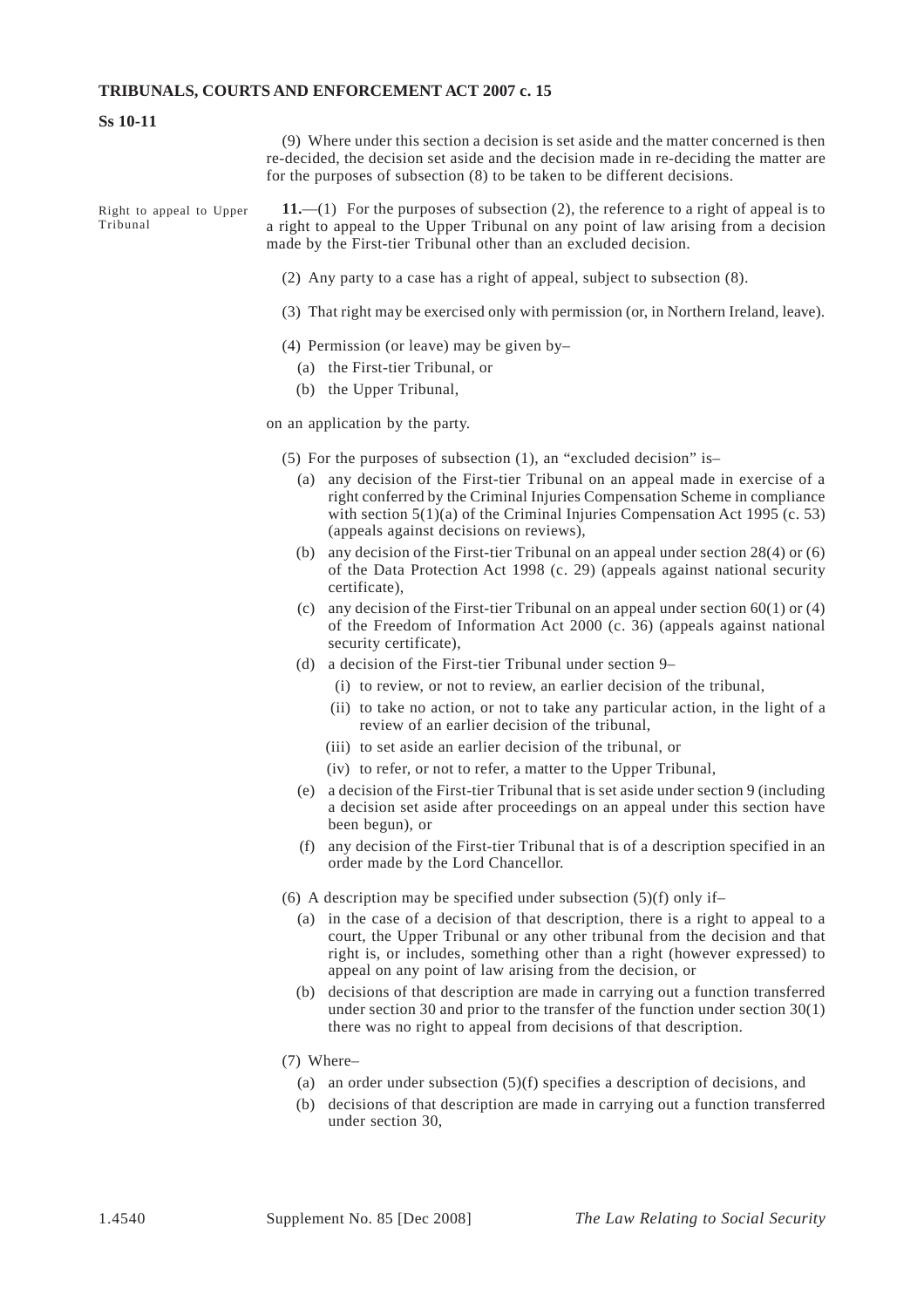the order must be framed so as to come into force no later than the time when the transfer under section 30 of the function takes effect (but power to revoke the order continues to be exercisable after that time, and power to amend the order continues to be exercisable after that time for the purpose of narrowing the description for the time being specified).

(8) The Lord Chancellor may by order make provision for a person to be treated as being, or to be treated as not being, a party to a case for the purposes of subsection (2).

**12.**—(1) Subsection (2) applies if the Upper Tribunal, in deciding an appeal under section 11, finds that the making of the decision concerned involved the making of an error on a point of law.

(2) The Upper Tribunal–

- (a) may (but need not) set aside the decision of the First-tier Tribunal, and
- (b) if it does, must either–
	- (i) remit the case to the First-tier Tribunal with directions for its reconsideration, or
	- (ii) re-make the decision.

(3) In acting under subsection  $(2)(b)(i)$ , the Upper Tribunal may also–

- (a) direct that the members of the First-tier Tribunal who are chosen to reconsider the case are not to be the same as those who made the decision that has been set aside;
- (b) give procedural directions in connection with the reconsideration of the case by the First-tier Tribunal.
- (4) In acting under subsection  $(2)(b)(ii)$ , the Upper Tribunal–
	- (a) may make any decision which the First-tier Tribunal could make if the Firsttier Tribunal were re-making the decision, and
	- (b) may make such findings of fact as it considers appropriate.

**13.**—(1) For the purposes of subsection (2), the reference to a right of appeal is to a right to appeal to the relevant appellate court on any point of law arising from a decision made by the Upper Tribunal other than an excluded decision.

(2) Any party to a case has a right of appeal, subject to subsection (14).

- (3) That right may be exercised only with permission (or, in Northern Ireland, leave).
- (4) Permission (or leave) may be given by–
	- (a) the Upper Tribunal, or
	- (b) the relevant appellate court,

on an application by the party.

(5) An application may be made under subsection (4) to the relevant appellate court only if permission (or leave) has been refused by the Upper Tribunal.

(6) The Lord Chancellor may, as respects an application under subsection (4) that falls within subsection (7) and for which the relevant appellate court is the Court of Appeal in England and Wales or the Court of Appeal in Northern Ireland, by order make provision for permission (or leave) not to be granted on the application unless the Upper Tribunal or (as the case may be) the relevant appellate court considers–

- (a) that the proposed appeal would raise some important point of principle or practice, or
- (b) that there is some other compelling reason for the relevant appellate court to hear the appeal.

Proceedings on appeal to Upper Tribu nal

Right to appeal to Court of Appeal etc.

**Ss 11-13**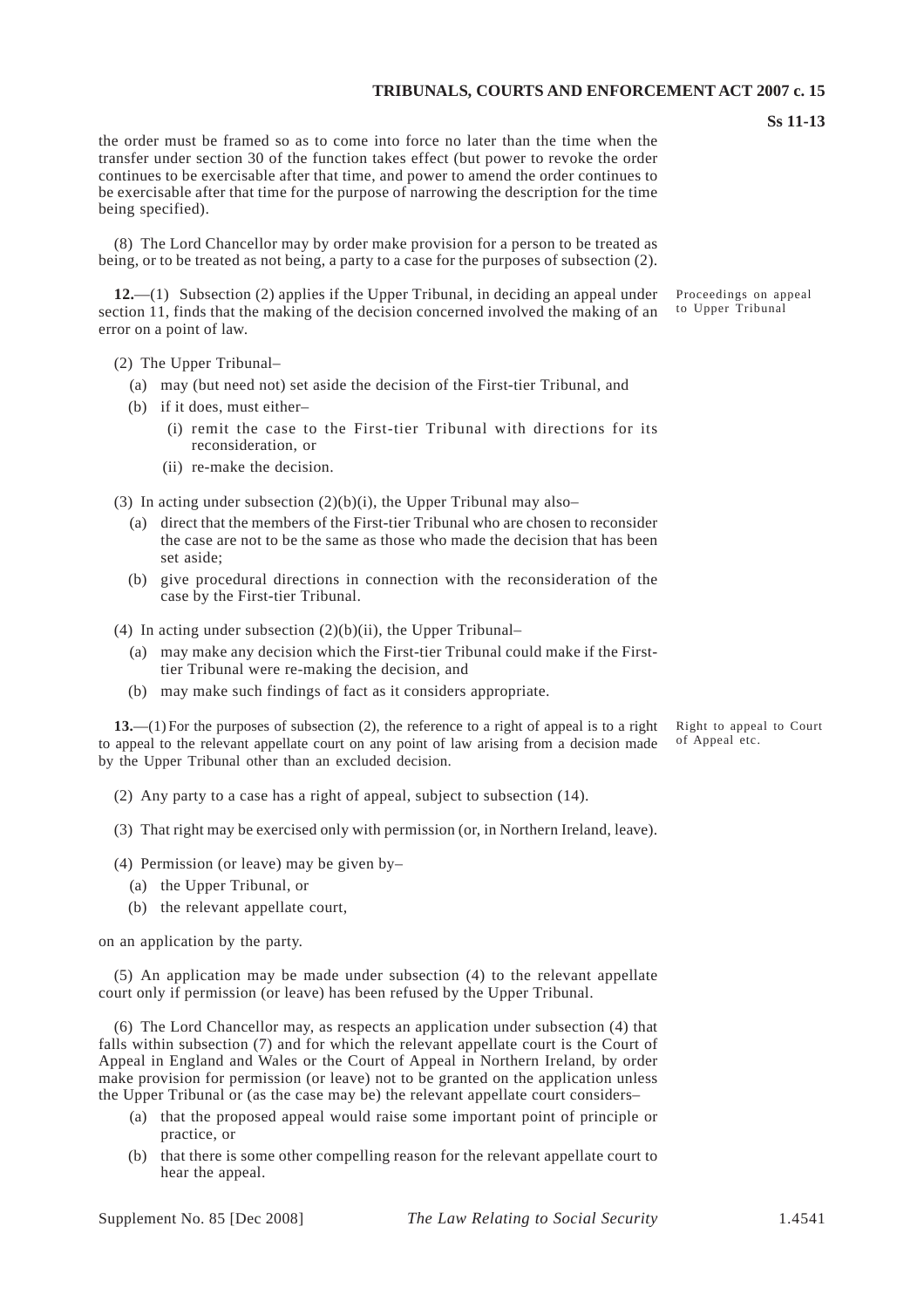**S 13** 

(7) An application falls within this subsection if the application is for permission (or leave) to appeal from any decision of the Upper Tribunal on an appeal under section 11.

- (8) For the purposes of subsection (1), an "excluded decision" is–
	- (a) any decision of the Upper Tribunal on an appeal under section 28(4) or (6) of the Data Protection Act 1998 (c. 29) (appeals against national security certificate),
	- (b) any decision of the Upper Tribunal on an appeal under section  $60(1)$  or (4) of the Freedom of Information Act 2000 (c. 36) (appeals against national security certificate),
	- (c) any decision of the Upper Tribunal on an application under section  $11(4)(b)$ (application for permission or leave to appeal),
	- (d) a decision of the Upper Tribunal under section 10–
		- (i) to review, or not to review, an earlier decision of the tribunal,
		- (ii) to take no action, or not to take any particular action, in the light of a review of an earlier decision of the tribunal, or
		- (iii) to set aside an earlier decision of the tribunal,
	- (e) a decision of the Upper Tribunal that is set aside under section 10 (including a decision set aside after proceedings on an appeal under this section have been begun), or
	- (f) any decision of the Upper Tribunal that is of a description specified in an order made by the Lord Chancellor.
- (9) A description may be specified under subsection (8)(f) only if–
	- (a) in the case of a decision of that description, there is a right to appeal to a court from the decision and that right is, or includes, something other than a right (however expressed) to appeal on any point of law arising from the decision, or
	- (b) decisions of that description are made in carrying out a function transferred under section 30 and prior to the transfer of the function under section 30(1) there was no right to appeal from decisions of that description.
- (10) Where–
	- (a) an order under subsection  $(8)(f)$  specifies a description of decisions, and
	- (b) decisions of that description are made in carrying out a function transferred under section 30,

the order must be framed so as to come into force no later than the time when the transfer under section 30 of the function takes effect (but power to revoke the order continues to be exercisable after that time, and power to amend the order continues to be exercisable after that time for the purpose of narrowing the description for the time being specified).

(11) Before the Upper Tribunal decides an application made to it under subsection (4), the Upper Tribunal must specify the court that is to be the relevant appellate court as respects the proposed appeal.

(12) The court to be specified under subsection (11) in relation to a proposed appeal is whichever of the following courts appears to the Upper Tribunal to be the most appropriate–

- (a) the Court of Appeal in England and Wales;
- (b) the Court of Session:
- (c) the Court of Appeal in Northern Ireland.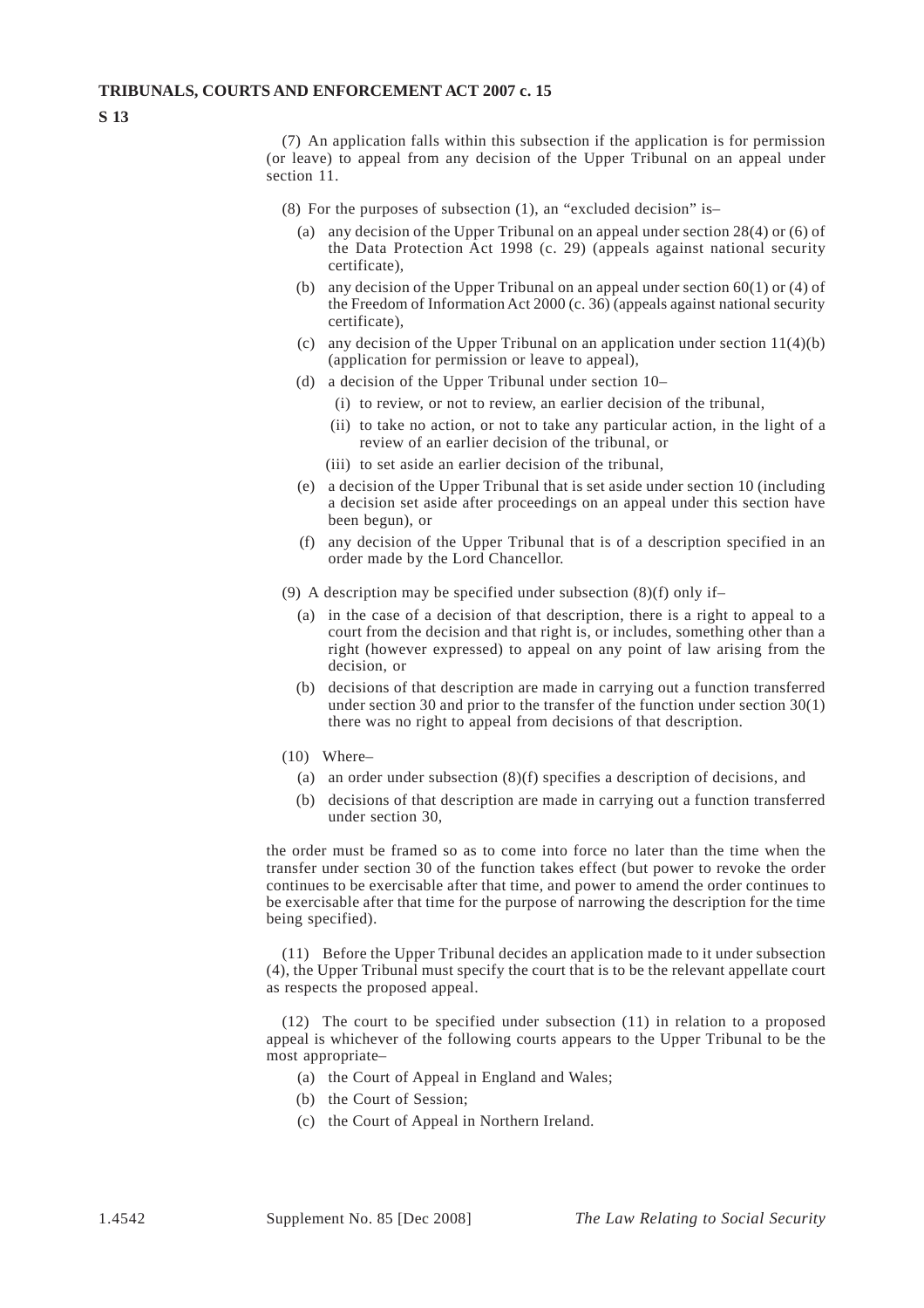(13) In this section except subsection (11), "the relevant appellate court", as respects an appeal, means the court specified as respects that appeal by the Upper Tribunal under subsection (11).

(14) The Lord Chancellor may by order make provision for a person to be treated as being, or to be treated as not being, a party to a case for the purposes of subsection (2).

(15) Rules of court may make provision as to the time within which an application under subsection (4) to the relevant appellate court must be made.

**14.**—(1) Subsection (2) applies if the relevant appellate court, in deciding an appeal under section 13, finds that the making of the decision concerned involved the making of an error on a point of law.

- (2) The relevant appellate court–
	- (a) may (but need not) set aside the decision of the Upper Tribunal, and
	- (b) if it does, must either–
		- (i) remit the case to the Upper Tribunal or, where the decision of the Upper Tribunal was on an appeal or reference from another tribunal or some other person, to the Upper Tribunal or that other tribunal or person, with directions for its reconsideration, or
		- (ii) re-make the decision.
- (3) In acting under subsection  $(2)(b)(i)$ , the relevant appellate court may also–
	- (a) direct that the persons who are chosen to reconsider the case are not to be the same as those who–
		- (i) where the case is remitted to the Upper Tribunal, made the decision of the Upper Tribunal that has been set aside, or
		- (ii) where the case is remitted to another tribunal or person, made the decision in respect of which the appeal or reference to the Upper Tribunal was made;
	- (b) give procedural directions in connection with the reconsideration of the case by the Upper Tribunal or other tribunal or person.

(4) In acting under subsection  $(2)(b)(ii)$ , the relevant appellate court–

- (a) may make any decision which the Upper Tribunal could make if the Upper Tribunal were re-making the decision or (as the case may be) which the other tribunal or person could make if that other tribunal or person were re-making the decision, and
- (b) may make such findings of fact as it considers appropriate.

(5) Where–

- (a) under subsection  $(2)(b)(i)$  the relevant appellate court remits a case to the Upper Tribunal, and
- (b) the decision set aside under subsection  $(2)(a)$  was made by the Upper Tribunal on an appeal or reference from another tribunal or some other person,

the Upper Tribunal may (instead of reconsidering the case itself) remit the case to that other tribunal or person, with the directions given by the relevant appellate court for its reconsideration.

- (6) In acting under subsection (5), the Upper Tribunal may also–
	- (a) direct that the persons who are chosen to reconsider the case are not to be the same as those who made the decision in respect of which the appeal or reference to the Upper Tribunal was made;

Proceedings on appeal to Court of Appeal etc.

**S 13-14**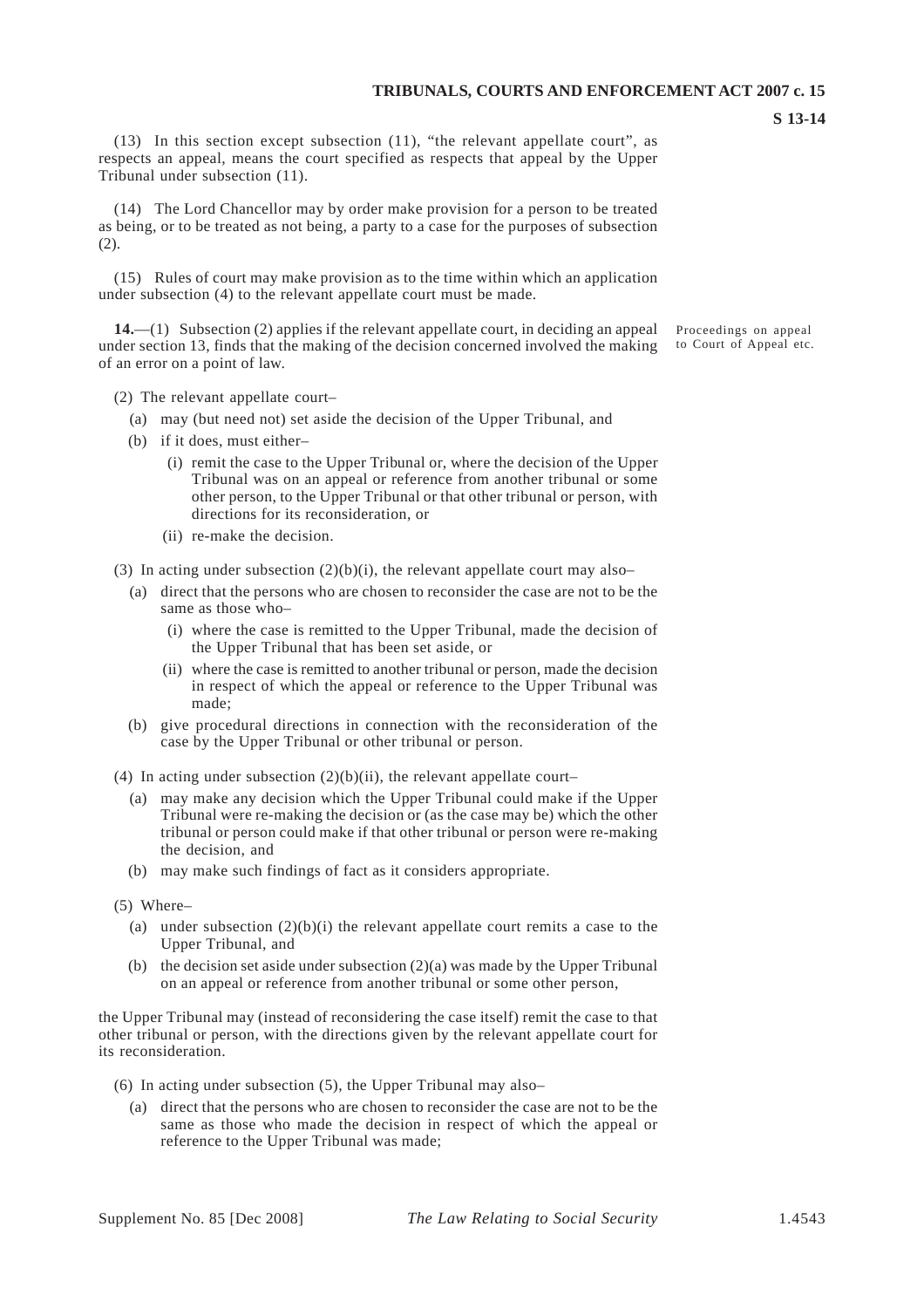#### **Ss. 14-16**

(b) give procedural directions in connection with the reconsideration of the case by the other tribunal or person.

(7) In this section "the relevant appellate court", as respects an appeal under section 13, means the court specified as respects that appeal by the Upper Tribunal under section 13(11).

#### *"Judicial review"*

Upper Tribunal's **15.**—(1) The Upper Tribunal has power, in cases arising under the law of England and "judicial review" Wales or under the law of Northern Ireland, to grant the following kinds of relief-"judicial review" Wales or under the law of Northern Ireland, to grant the following kinds of relief-<br>
(a) a mandatory order;

- 
- (b) a prohibiting order;
- (c) a quashing order;
- (d) a declaration;
- (e) an injunction.

(2) The power under subsection (1) may be exercised by the Upper Tribunal if–

- (a) certain conditions are met (see section 18), or
- (b) the tribunal is authorised to proceed even though not all of those conditions are met (see section 19(3) and (4)).
- (3) Relief under subsection (1) granted by the Upper Tribunal–
	- (a) has the same effect as the corresponding relief granted by the High Court on an application for judicial review, and
	- (b) is enforceable as if it were relief granted by the High Court on an application for judicial review.

(4) In deciding whether to grant relief under subsection  $(1)(a)$ , (b) or (c), the Upper Tribunal must apply the principles that the High Court would apply in deciding whether to grant that relief on an application for judicial review.

(5) In deciding whether to grant relief under subsection (1)(d) or (e), the Upper Tribunal must–

- (a) in cases arising under the law of England and Wales apply the principles that the High Court would apply in deciding whether to grant that relief under section 31(2) of the Supreme Court Act 1981 (c. 54) on an application for judicial review, and
- (b) in cases arising under the law of Northern Ireland apply the principles that the High Court would apply in deciding whether to grant that relief on an application for judicial review.

(6) For the purposes of the application of subsection  $(3)(a)$  in relation to cases arising under the law of Northern Ireland–

- (a) a mandatory order under subsection  $(1)(a)$  shall be taken to correspond to an order of mandamus,
- (b) a prohibiting order under subsection  $(1)(b)$  shall be taken to correspond to an order of prohibition, and
- (c) a quashing order under subsection  $(1)(c)$  shall be taken to correspond to an order of certiorari.

**16.**—(1)This section applies in relation to an application to the Upper Tribunal for relief under section 15(1).

(2) The application may be made only if permission (or, in a case arising under the law of Northern Ireland, leave) to make it has been obtained from the tribunal.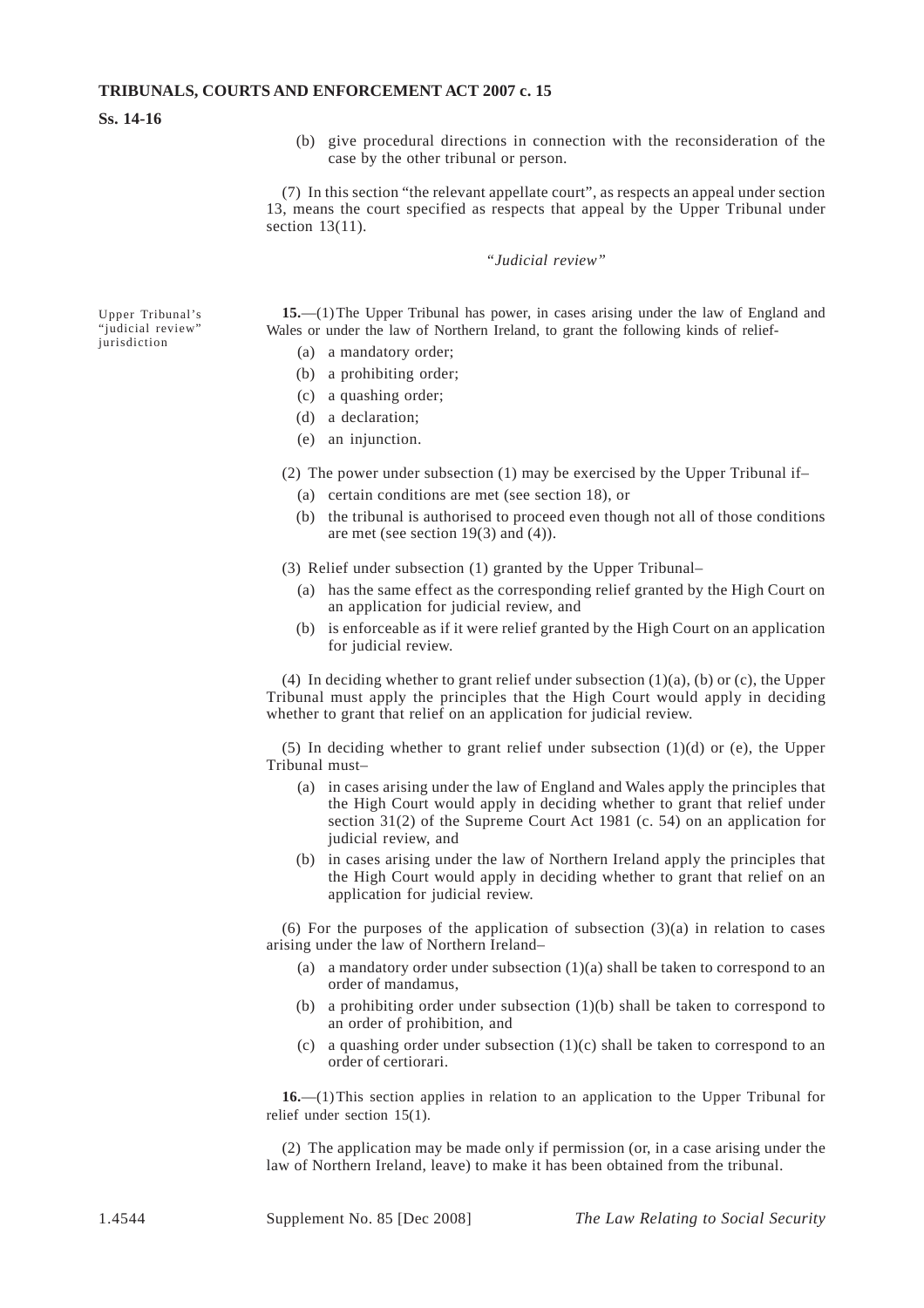**Ss. 16-18** 

(3) The tribunal may not grant permission (or leave) to make the application unless it considers that the applicant has a sufficient interest in the matter to which the application relates.

(4) Subsection (5) applies where the tribunal considers–

- (a) that there has been undue delay in making the application, and
- (b) that granting the relief sought on the application would be likely to cause substantial hardship to, or substantially prejudice the rights of, any person or would be detrimental to good administration.

(5) The tribunal may–

- (a) refuse to grant permission (or leave) for the making of the application;
- (b) refuse to grant any relief sought on the application.

(6) The tribunal may award to the applicant damages, restitution or the recovery of a sum due if–

- (a) the application includes a claim for such an award arising from any matter to which the application relates, and
- (b) the tribunal is satisfied that such an award would have been made by the High Court if the claim had been made in an action begun in the High Court by the applicant at the time of making the application.

(7) An award under subsection (6) may be enforced as if it were an award of the High Court.

(8) Where–

- (a) the tribunal refuses to grant permission (or leave) to apply for relief under section  $15(1)$ ,
- (b) the applicant appeals against that refusal, and
- (c) the Court of Appeal grants the permission (or leave),

the Court of Appeal may go on to decide the application for relief under section 15(1).

(9) Subsections (4) and (5) do not prevent Tribunal Procedure Rules from limiting the time within which applications may be made.

**17.**—(1) If the Upper Tribunal makes a quashing order under section  $15(1)(c)$  in Quashing orders under section  $15(1)$ : respect of a decision, it may in addition–<br>section 15(1):<br>supplementary provision

- (a) remit the matter concerned to the court, tribunal or authority that made the decision, with a direction to reconsider the matter and reach a decision in accordance with the findings of the Upper Tribunal, or
- (b) substitute its own decision for the decision in question.

(2) The power conferred by subsection  $(1)(b)$  is exercisable only if-

- (a) the decision in question was made by a court or tribunal,
- (b) the decision is quashed on the ground that there has been an error of law, and
- (c) without the error, there would have been only one decision that the court or tribunal could have reached.

(3) Unless the Upper Tribunal otherwise directs, a decision substituted by it under subsection  $(1)(b)$  has effect as if it were a decision of the relevant court or tribunal.

**18.**—(1) This section applies where an application made to the Upper Tribunal seeks (whether or not alone)–

- (a) relief under section  $15(1)$ , or
- (b) permission (or, in a case arising under the law of Northern Ireland, leave) to apply for relief under section 15(1).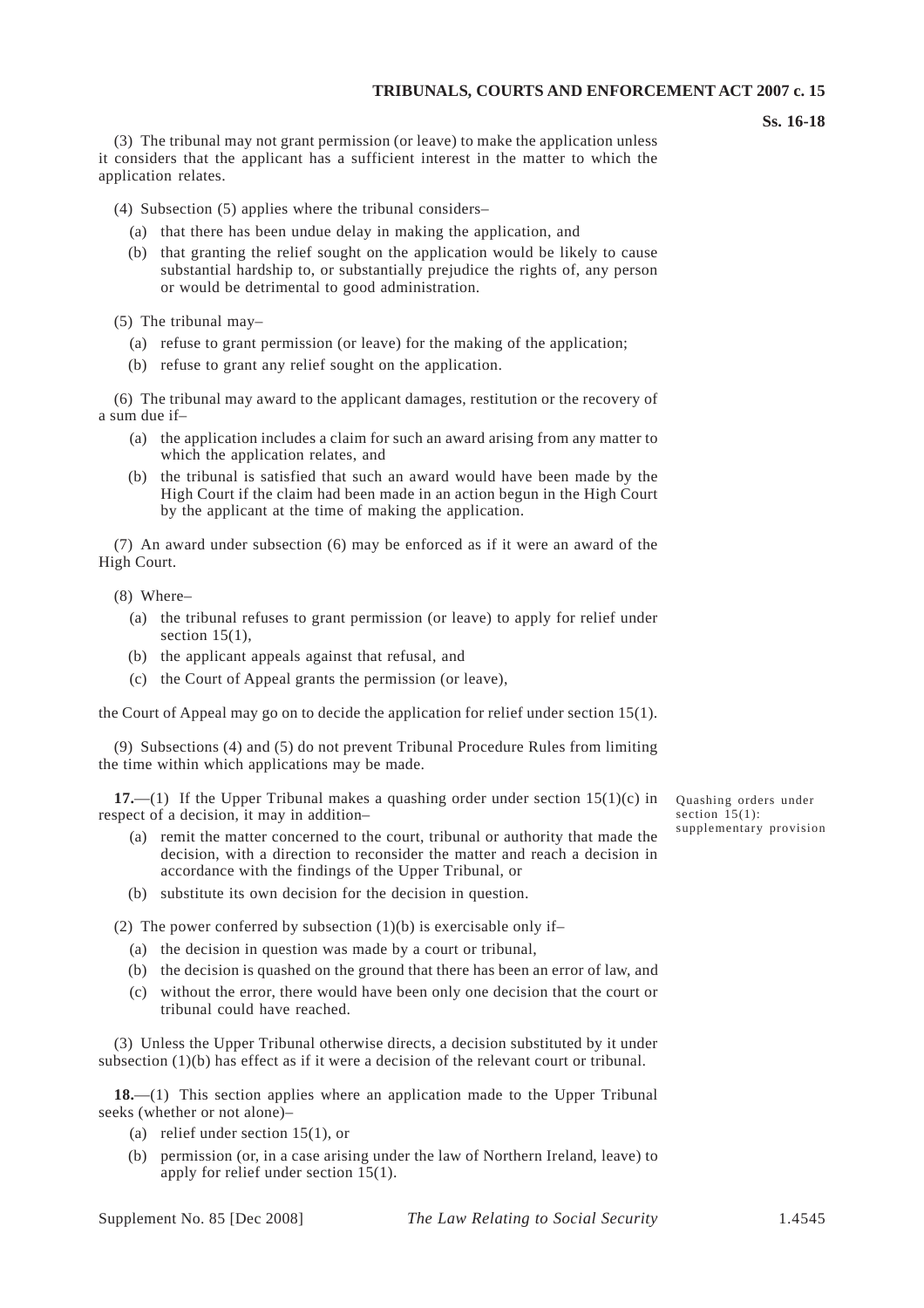**S 18** 

(2) If Conditions 1 to 4 are met, the tribunal has the function of deciding the application.

(3) If the tribunal does not have the function of deciding the application, it must by order transfer the application to the High Court.

- (4) Condition 1 is that the application does not seek anything other than–
	- (a) relief under section  $15(1)$ ;
	- (b) permission (or, in a case arising under the law of Northern Ireland, leave) to apply for relief under section  $15(1)$ ;
	- (c) an award under section  $16(6)$ ;
	- (d) interest;
	- (e) costs.

(5) Condition 2 is that the application does not call into question anything done by the Crown Court.

(6) Condition 3 is that the application falls within a class specified for the purposes of this subsection in a direction given in accordance with Part 1 of Schedule 2 to the Constitutional Reform Act 2005 (c. 4).

- (7) The power to give directions under subsection (6) includes–
	- (a) power to vary or revoke directions made in exercise of the power, and
	- (b) power to make different provision for different purposes.

(8) Condition 4 is that the judge presiding at the hearing of the application is either–

- (a) a judge of the High Court or the Court of Appeal in England and Wales or Northern Ireland, or a judge of the Court of Session, or
- (b) such other persons as may be agreed from time to time between the Lord Chief Justice, the Lord President, or the Lord Chief Justice of Northern Ireland, as the case may be, and the Senior President of Tribunals.
- (9) Where the application is transferred to the High Court under subsection (3)–
	- (a) the application is to be treated for all purposes as if it–
		- (i) had been made to the High Court, and
		- (ii) sought things corresponding to those sought from the tribunal, and
	- (b) any steps taken, permission (or leave) given or orders made by the tribunal in relation to the application are to be treated as taken, given or made by the High Court.

(10) Rules of court may make provision for the purpose of supplementing subsection  $(9)$ .

(11) The provision that may be made by Tribunal Procedure Rules about amendment of an application for relief under section 15(1) includes, in particular, provision about amendments that would cause the application to become transferrable under subsection (3).

(12) For the purposes of subsection  $(9)(a)(ii)$ , in relation to an application transferred to the High Court in Northern Ireland–

- (a) an order of mandamus shall be taken to correspond to a mandatory order under section  $15(1)(a)$ .
- (b) an order of prohibition shall be taken to correspond to a prohibiting order under section  $15(1)(b)$ , and
- (c) an order of certiorari shall be taken to correspond to a quashing order under section  $15(1)(c)$ .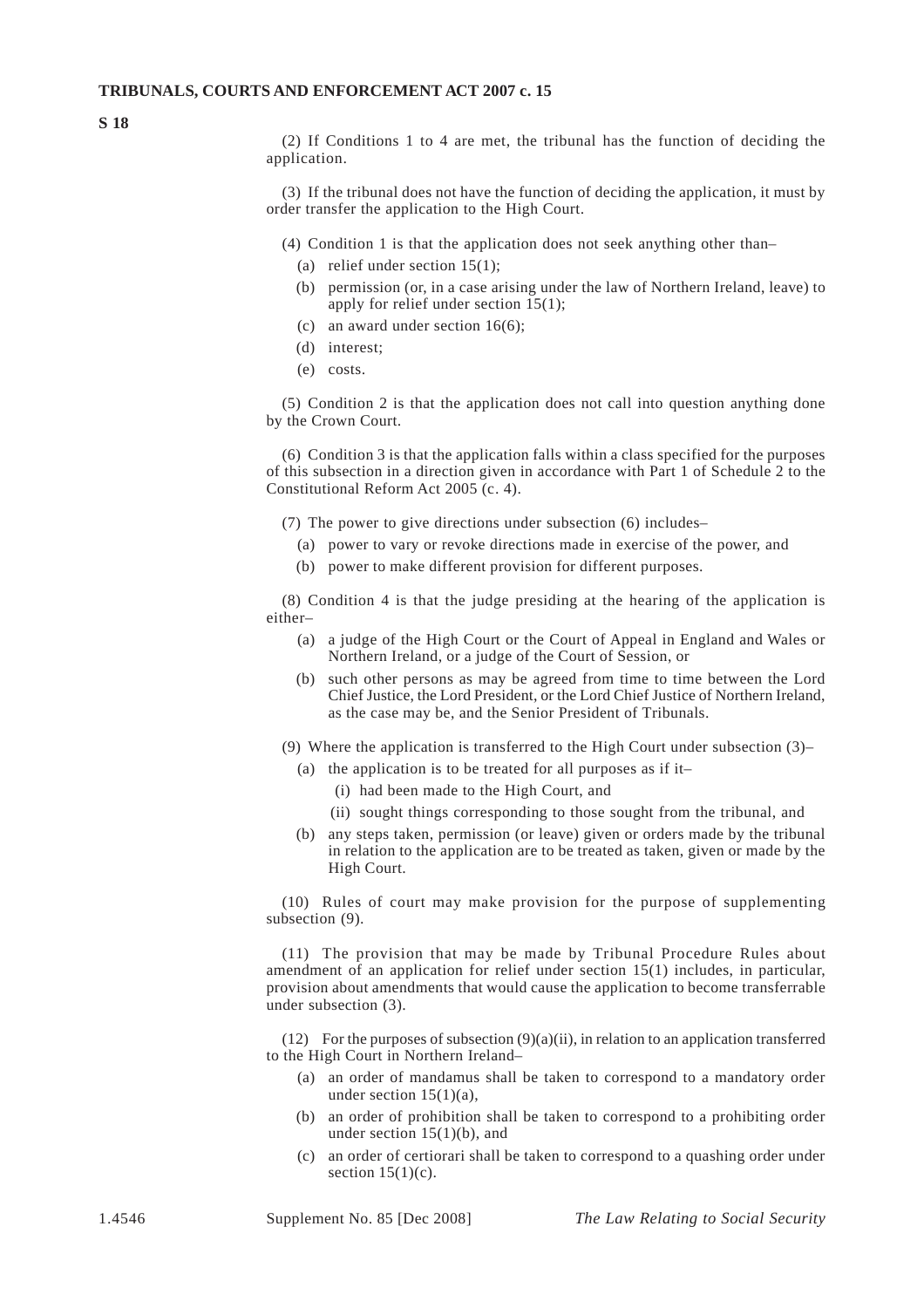**19.**—(1) In the Supreme Court Act 1981 (c. 54), after section 31 insert–

"31A Transfer of judicial review applications to Upper Tribunal

- (1) This section applies where an application is made to the High Court–
	- (a) for judicial review, or
	- (b) for permission to apply for judicial review.

(2) If Conditions 1, 2, 3 and 4 are met, the High Court must by order transfer the application to the Upper Tribunal.

(3) If Conditions 1, 2 and 4 are met, but Condition 3 is not, the High Court may by order transfer the application to the Upper Tribunal if it appears to the High Court to be just and convenient to do so.

(4) Condition 1 is that the application does not seek anything other than–

- (a) relief under section  $31(1)(a)$  and (b);
- (b) permission to apply for relief under section  $31(1)(a)$  and (b);
- (c) an award under section 31(4);
- (d) interest;
- (e) costs.

(5) Condition 2 is that the application does not call into question anything done by the Crown Court.

(6) Condition 3 is that the application falls within a class specified under section 18(6) of the Tribunals, Courts and Enforcement Act 2007.

(7) Condition 4 is that the application does not call into question any decision made under–

- (a) the Immigration Acts,
- (b) the British Nationality Act 1981 (c. 61),
- (c) any instrument having effect under an enactment within paragraph (a) or (b), or
- (d) any other provision of law for the time being in force which determines British citizenship, British overseas territories citizenship, the status of a British National (Overseas) or British Overseas citizenship."

(2) In the Judicature (Northern Ireland) Act 1978 (c. 23), after section 25 insert– "25A Transfer of judicial review applications to Upper Tribunal

- (1) This section applies where an application is made to the High Court
	- (a) for judicial review, or
	- (b) for leave to apply for judicial review.

(2) If Conditions 1, 2, 3 and 4 are met, the High Court must by order transfer the application to the Upper Tribunal.

(3) If Conditions 1, 2 and 4 are met, but Condition 3 is not, the High Court may by order transfer the application to the Upper Tribunal if it appears to the High Court to be just and convenient to do so.

(4) Condition 1 is that the application does not seek anything other than–

- (a) relief under section  $18(1)(a)$  to (e);
- (b) leave to apply for relief under section  $18(1)(a)$  to (e);
- (c) an award under section 20;
- (d) interest;
- (e) costs.

(5) Condition 2 is that the application does not call into question anything done by the Crown Court.

(6) Condition 3 is that the application falls within a class specified under section 18(6) of the Tribunals, Courts and Enforcement Act 2007.

(7) Condition 4 is that the application does not call into question any decision made under–

Transfer of judicial review applications from High Court

**S 19**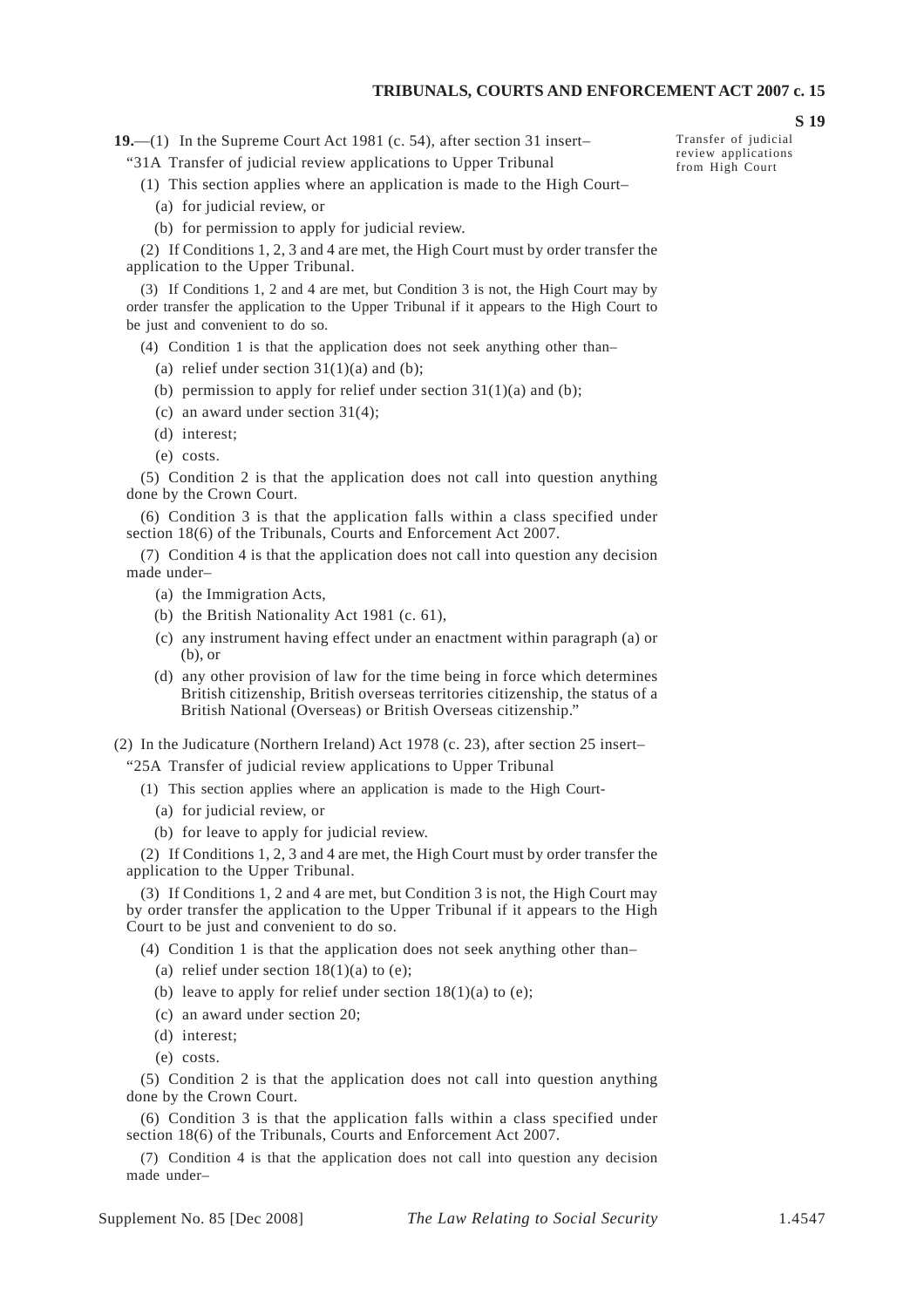#### **Ss. 19-20**

- (a) the Immigration Acts,
- (b) the British Nationality Act 1981,
- (c) any instrument having effect under an enactment within paragraph (a) or (b), or
- (d) any other provision of law for the time being in force which determines British citizenship, British overseas territories citizenship, the status of a British National (Overseas) or British Overseas citizenship."

(3) Where an application is transferred to the Upper Tribunal under 31A of the Supreme Court Act 1981 (c. 54) or section 25A of the Judicature (Northern Ireland) Act 1978 (transfer from the High Court of judicial review applications)–

(a) the application is to be treated for all purposes as if it-

- (i) had been made to the tribunal, and
- (ii) sought things corresponding to those sought from the High Court,
- (b) the tribunal has the function of deciding the application, even if it does not fall within a class specified under section 18(6), and
- (c) any steps taken, permission given, leave given or orders made by the High Court in relation to the application are to be treated as taken, given or made by the tribunal.
- (4) Where–
	- (a) an application for permission is transferred to the Upper Tribunal under section 31A of the Supreme Court Act 1981 (c. 54) and the tribunal grants permission, or
	- (b) an application for leave is transferred to the Upper Tribunal under section 25A of the Judicature (Northern Ireland) Act 1978 (c. 23) and the tribunal grants leave,

the tribunal has the function of deciding any subsequent application brought under the permission or leave, even if the subsequent application does not fall within a class specified under section 18(6).

(5) Tribunal Procedure Rules may make further provision for the purposes of supplementing subsections (3) and (4).

(6) For the purposes of subsection  $(3)(a)(ii)$ , in relation to an application transferred to the Upper Tribunal under section 25A of the Judicature (Northern Ireland) Act 1978–

- (a) a mandatory order under section  $15(1)(a)$  shall be taken to correspond to an order of mandamus,
- (b) a prohibiting order under section  $15(1)(b)$  shall be taken to correspond to an order of prohibition, and
- (c) a quashing order under section  $15(1)(c)$  shall be taken to correspond to an order of certiorari.

Transfer of judicial **20.**—(1) Where an application is made to the supervisory jurisdiction of the Court review applications of Session, the Court-

- from the Court of (a) must, if Conditions 1, 2 and 4 are met, and Session
	- (b) may, if Conditions 1, 3 and 4 are met, but Condition 2 is not,

by order transfer the application to the Upper Tribunal.

(2) Condition 1 is that the application does not seek anything other than an exercise of the supervisory jurisdiction of the Court of Session.

(3) Condition 2 is that the application falls within a class specified for the purposes of this subsection by act of sederunt made with the consent of the Lord Chancellor.

review applications of Session, the Court–<br>from the Court of  $\left( \begin{array}{cc} c \end{array} \right)$  and if Games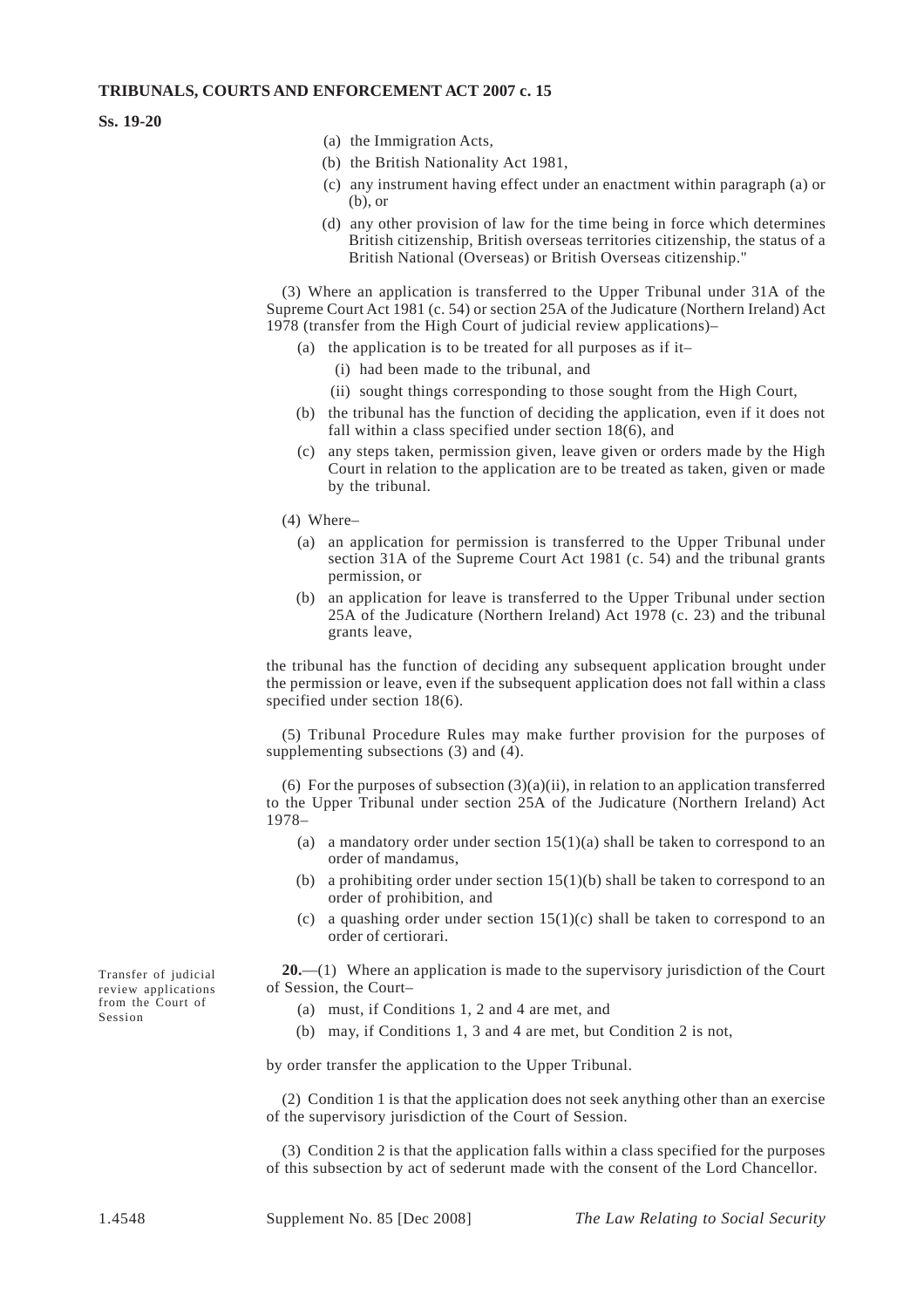(4) Condition 3 is that the subject matter of the application is not a devolved Scottish matter.

(5) Condition 4 is that the application does not call into question any decision made under–

- (a) the Immigration Acts,
- (b) the British Nationality Act 1981 (c. 61),
- (c) any instrument having effect under an enactment within paragraph (a) or (b), or
- (d) any other provision of law for the time being in force which determines British citizenship, British overseas territories citizenship, the status of a British National (Overseas) or British Overseas citizenship.

(6) There may not be specified under subsection (3) any class of application which includes an application the subject matter of which is a devolved Scottish matter.

(7) For the purposes of this section, the subject matter of an application is a devolved Scottish matter if it–

- (a) concerns the exercise of functions in or as regards Scotland, and
- (b) does not relate to a reserved matter within the meaning of the Scotland Act 1998 (c. 46).

(8) In subsection (2), the reference to the exercise of the supervisory jurisdiction of the Court of Session includes a reference to the making of any order in connection with or in consequence of the exercise of that jurisdiction.

21.—(1) The Upper Tribunal has the function of deciding applications transferred to it Upper Tribunal's<br>"indicial review" from the Court of Session under section  $20(1)$ .

(2) The powers of review of the Upper Tribunal in relation to such applications are the same as the powers of review of the Court of Session in an application to the supervisory jurisdiction of that Court.

(3) In deciding an application by virtue of subsection (1), the Upper Tribunal must apply principles that the Court of Session would apply in deciding an application to the supervisory jurisdiction of that Court.

- (4) An order of the Upper Tribunal by virtue of subsection (1)–
	- (a) has the same effect as the corresponding order granted by the Court of Session on an application to the supervisory jurisdiction of that Court, and
	- (b) is enforceable as if it were an order so granted by that Court.

(5) Where an application is transferred to the Upper Tribunal by virtue of section 20(1), any steps taken or orders made by the Court of Session in relation to the application (other than the order to transfer the application under section  $20(1)$ ) are to be treated as taken or made by the tribunal.

(6) Tribunal Procedure Rules may make further provision for the purposes of supplementing subsection (5).

#### *Miscellaneous*

22.—(1) There are to be rules, to be called "Tribunal Procedure Rules", governing– Tribunal Procedure (a) the practice and procedure to be followed in the First-tier Tribunal, and

(b) the practice and procedure to be followed in the Upper Tribunal.

(2) Tribunal Procedure Rules are to be made by the Tribunal Procedure Committee.

jurisdiction: Scotland

Rules

**Ss. 20-22**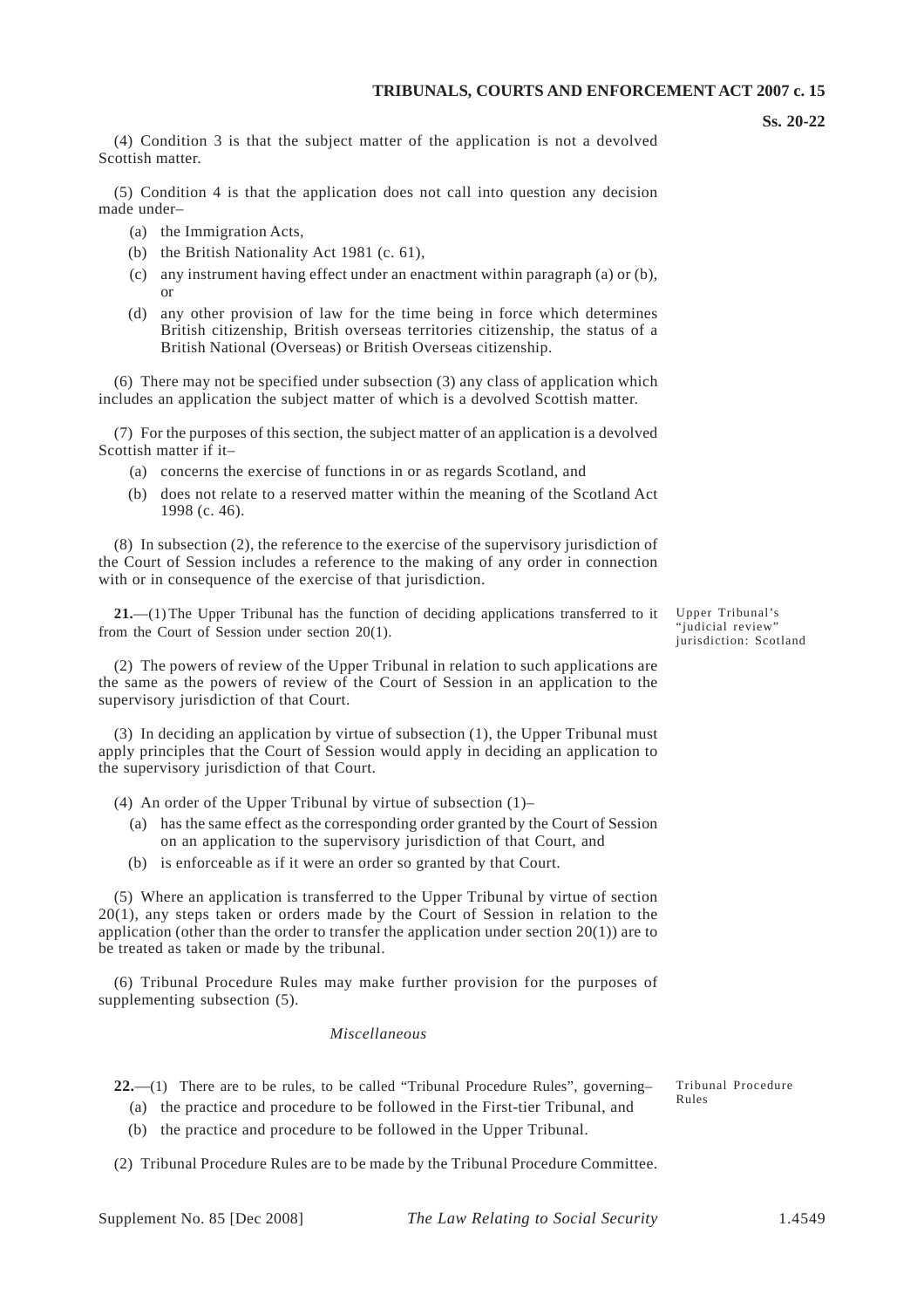#### **Ss 22-24**

- (3) In Schedule 5–
	- Part 1 makes further provision about the content of Tribunal Procedure Rules,

Part 2 makes provision about the membership of the Tribunal Procedure Committee, Part 3 makes provision about the making of Tribunal Procedure Rules by the Committee, and

Part 4 confers power to amend legislation in connection with Tribunal Procedure Rules.

(4) Power to make Tribunal Procedure Rules is to be exercised with a view to securing–

- (a) that, in proceedings before the First-tier Tribunal and Upper Tribunal, justice is done,
- (b) that the tribunal system is accessible and fair,
- (c) that proceedings before the First-tier Tribunal or Upper Tribunal are handled quickly and efficiently,
- (d) that the rules are both simple and simply expressed, and
- (e) that the rules where appropriate confer on members of the First-tier Tribunal, or Upper Tribunal, responsibility for ensuring that proceedings before the tribunal are handled quickly and efficiently.

(5) In subsection (4)(b) "the tribunal system" means the system for deciding matters within the jurisdiction of the First-tier Tribunal or the Upper Tribunal.

Practice directions **23.**—(1) The Senior President of Tribunals may give directions–

- (a) as to the practice and procedure of the First-tier Tribunal;
- (b) as to the practice and procedure of the Upper Tribunal.

(2) A Chamber President may give directions as to the practice and procedure of the chamber over which he presides.

- (3) A power under this section to give directions includes–
	- (a) power to vary or revoke directions made in exercise of the power, and
	- (b) power to make different provision for different purposes (including different provision for different areas).

(4) Directions under subsection (1) may not be given without the approval of the Lord Chancellor.

- (5) Directions under subsection (2) may not be given without the approval of–
	- (a) the Senior President of Tribunals, and
	- (b) the Lord Chancellor.

(6) Subsections (4) and (5)(b) do not apply to directions to the extent that they consist of guidance about any of the following–

- (a) the application or interpretation of the law;
- (b) the making of decisions by members of the First-tier Tribunal or Upper Tribunal.

(7) Subsections (4) and (5)(b) do not apply to directions to the extent that they consist of criteria for determining which members of the First-tier Tribunal or Upper Tribunal may be chosen to decide particular categories of matter; but the directions may, to that extent, be given only after consulting the Lord Chancellor.

Mediation **24.**—(1) A person exercising power to make Tribunal Procedure Rules or give practice directions must, when making provision in relation to mediation, have regard to the following principles–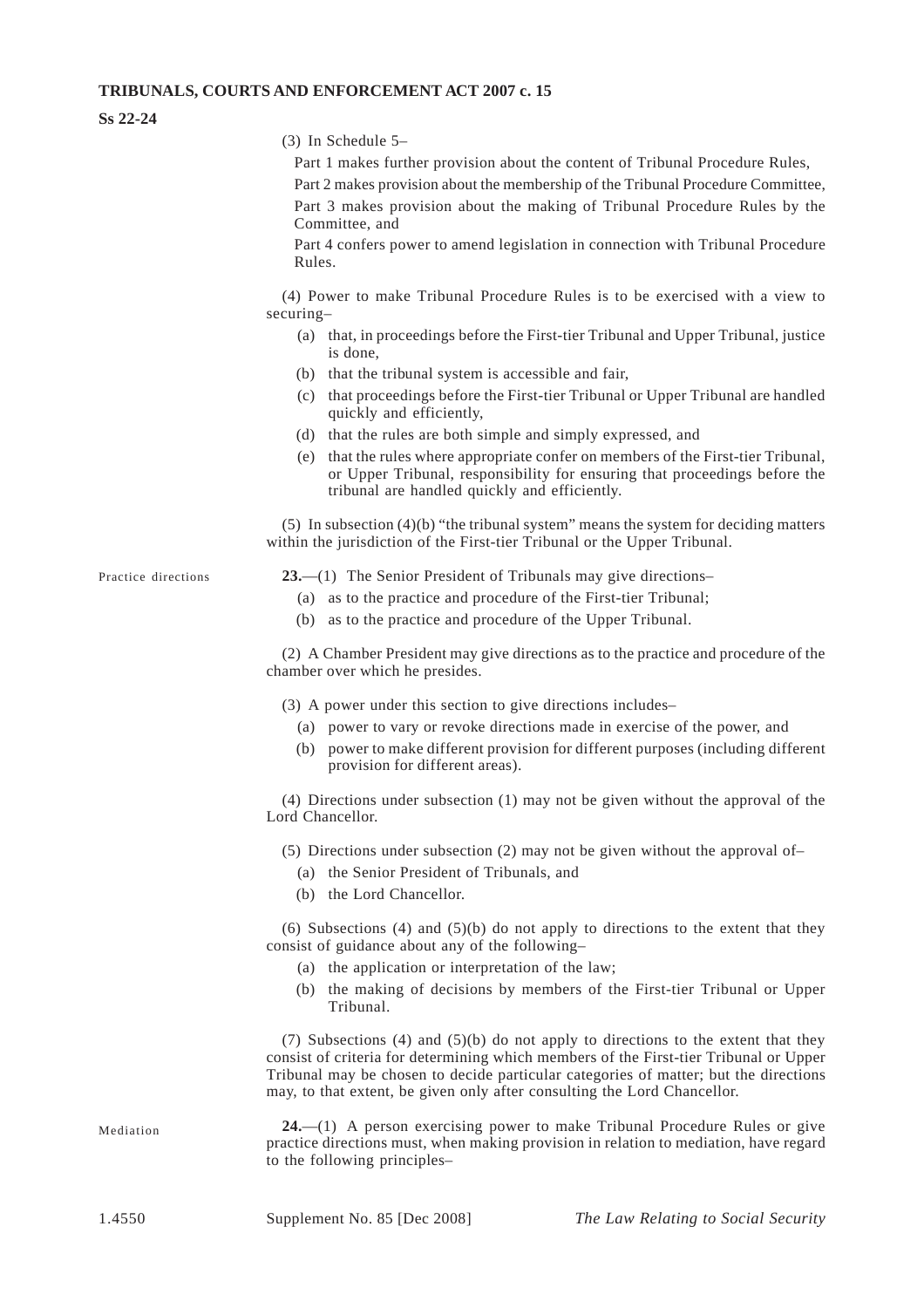- (a) mediation of matters in dispute between parties to proceedings is to take place only by agreement between those parties;
- (b) where parties to proceedings fail to mediate, or where mediation between parties to proceedings fails to resolve disputed matters, the failure is not to affect the outcome of the proceedings.

(2) Practice directions may provide for members to act as mediators in relation to disputed matters in a case that is the subject of proceedings.

(3) The provision that may be made by virtue of subsection (2) includes provision for a member to act as a mediator in relation to disputed matters in a case even though the member has been chosen to decide matters in the case.

(4) Once a member has begun to act as a mediator in relation to a disputed matter in a case that is the subject of proceedings, the member may decide matters in the case only with the consent of the parties.

(5) Staff appointed under section 40(1) may, subject to their terms of appointment, act as mediators in relation to disputed matters in a case that is the subject of proceedings.

(6) In this section–

"member" means a judge or other member of the First-tier Tribunal or a judge or other member of the Upper Tribunal;

"practice direction" means a direction under section 23(1) or (2);

"proceedings" means proceedings before the First-tier Tribunal or proceedings before the Upper Tribunal.

- **25.**—(1) In relation to the matters mentioned in subsection (2), the Upper Tribunal–  $\begin{array}{c} \text{Supplementary powers} \\ \text{of Upper Tribunal} \end{array}$ 
	- (a) has, in England and Wales or in Northern Ireland, the same powers, rights, privileges and authority as the High Court, and
	- (b) has, in Scotland, the same powers, rights, privileges and authority as the Court of Session.

(2) The matters are–

- (a) the attendance and examination of witnesses,
- (b) the production and inspection of documents, and
- (c) all other matters incidental to the Upper Tribunal's functions.

(3) Subsection (1) shall not be taken–

- (a) to limit any power to make Tribunal Procedure Rules;
- (b) to be limited by anything in Tribunal Procedure Rules other than an express limitation.

(4) A power, right, privilege or authority conferred in a territory by subsection (1) is available for purposes of proceedings in the Upper Tribunal that take place outside that territory (as well as for purposes of proceedings in the tribunal that take place within that territory).

**26.**—(1) Each of the First-tier Tribunal and the Upper Tribunal may decide a cas–<br>(2) in England and Wales

- (a) in England and Wales,
- (b) in Scotland, or
- (c) in Northern Ireland,

even though the case arises under the law of a territory other than the one in which the case is decided.

places

**S 24-26**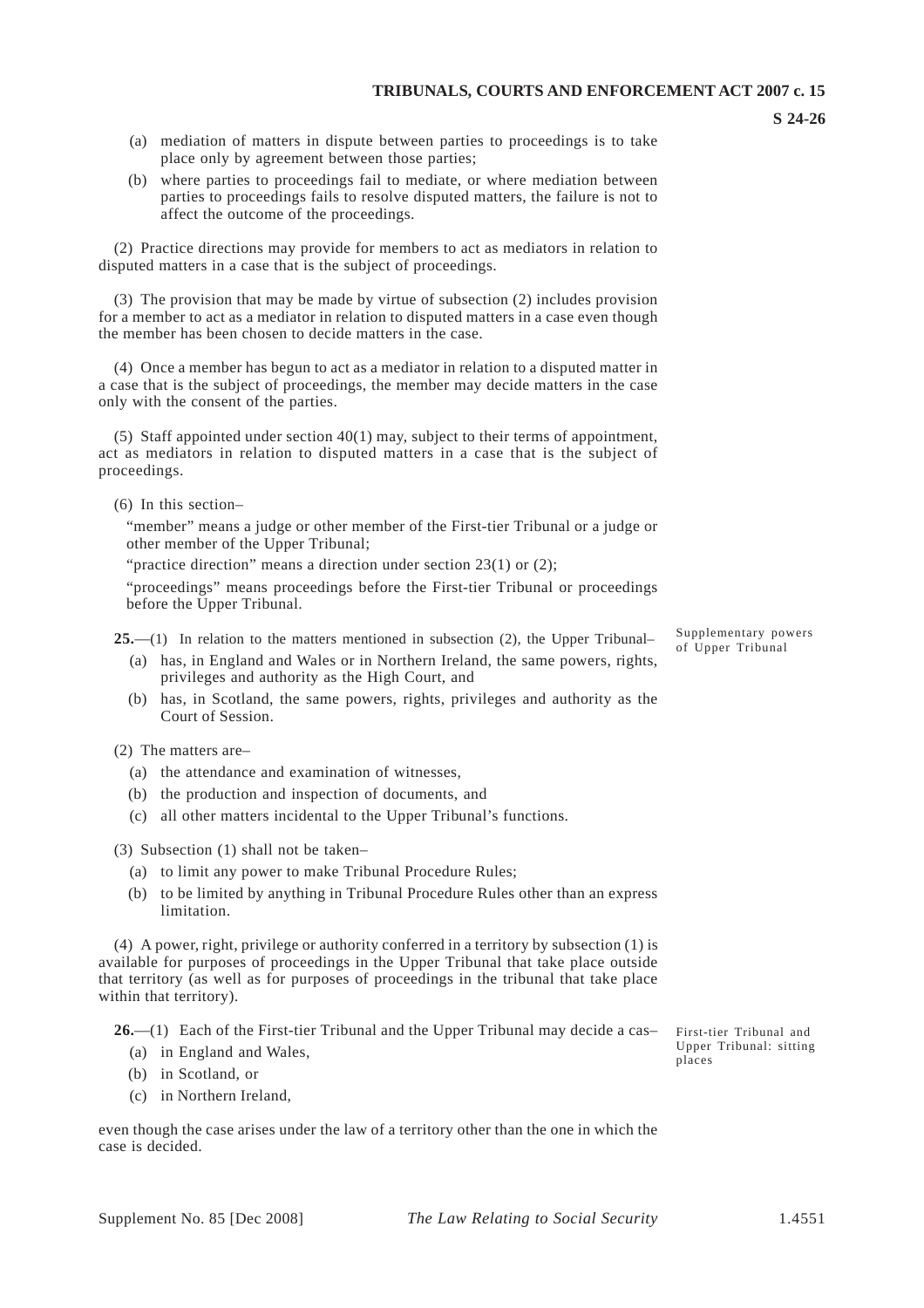#### **Ss. 27-29**

Enforcement **27.**—(1) A sum payable in pursuance of a decision of the First-tier Tribunal or Upper Tribunal made in England and Wales–

- (a) shall be recoverable as if it were payable under an order of a county court in England and Wales;
- (b) shall be recoverable as if it were payable under an order of the High Court in England and Wales.

(2) An order for the payment of a sum payable in pursuance of a decision of the First-tier Tribunal or Upper Tribunal made in Scotland (or a copy of such an order certified in accordance with Tribunal Procedure Rules) may be enforced as if it were an extract registered decree arbitral bearing a warrant for execution issued by the sheriff court of any sheriffdom in Scotland.

(3) A sum payable in pursuance of a decision of the First-tier Tribunal or Upper Tribunal made in Northern Ireland–

- (a) shall be recoverable as if it were payable under an order of a county court in Northern Ireland;
- (b) shall be recoverable as if it were payable under an order of the High Court in Northern Ireland.

(4) This section does not apply to a sum payable in pursuance of–

- (a) an award under section  $16(6)$ , or
- (b) an order by virtue of section  $21(1)$ .

(5) The Lord Chancellor may by order make provision for subsection (1) or (3) to apply in relation to a sum of a description specified in the order with the omission of one (but not both) of paragraphs (a) and (b).

- (6) Tribunal Procedure Rules–
	- (a) may make provision as to where, for purposes of this section, a decision is to be taken to be made;
	- (b) may provide for all or any of subsections  $(1)$  to  $(3)$  to apply only, or not to apply except, in relation to sums of a description specified in Tribunal Procedure Rules.

Assessors **28.**—(1) If it appears to the First-tier Tribunal or the Upper Tribunal that a matter before it requires special expertise not otherwise available to it, it may direct that in dealing with that matter it shall have the assistance of a person or persons appearing to it to have relevant knowledge or experience.

> (2) The remuneration of a person who gives assistance to either tribunal as mentioned in subsection (1) shall be determined and paid by the Lord Chancellor.

(3) The Lord Chancellor may–

- (a) establish panels of persons from which either tribunal may (but need not) select persons to give it assistance as mentioned in subsection (1);
- (b) under paragraph (a) establish different panels for different purposes;
- (c) after carrying out such consultation as he considers appropriate, appoint persons to a panel established under paragraph (a);
- (d) remove a person from such a panel.

- Costs or expenses **29.**—(1) The costs of and incidental to–
	- (a) all proceedings in the First-tier Tribunal, and
	- (b) all proceedings in the Upper Tribunal,

shall be in the discretion of the Tribunal in which the proceedings take place.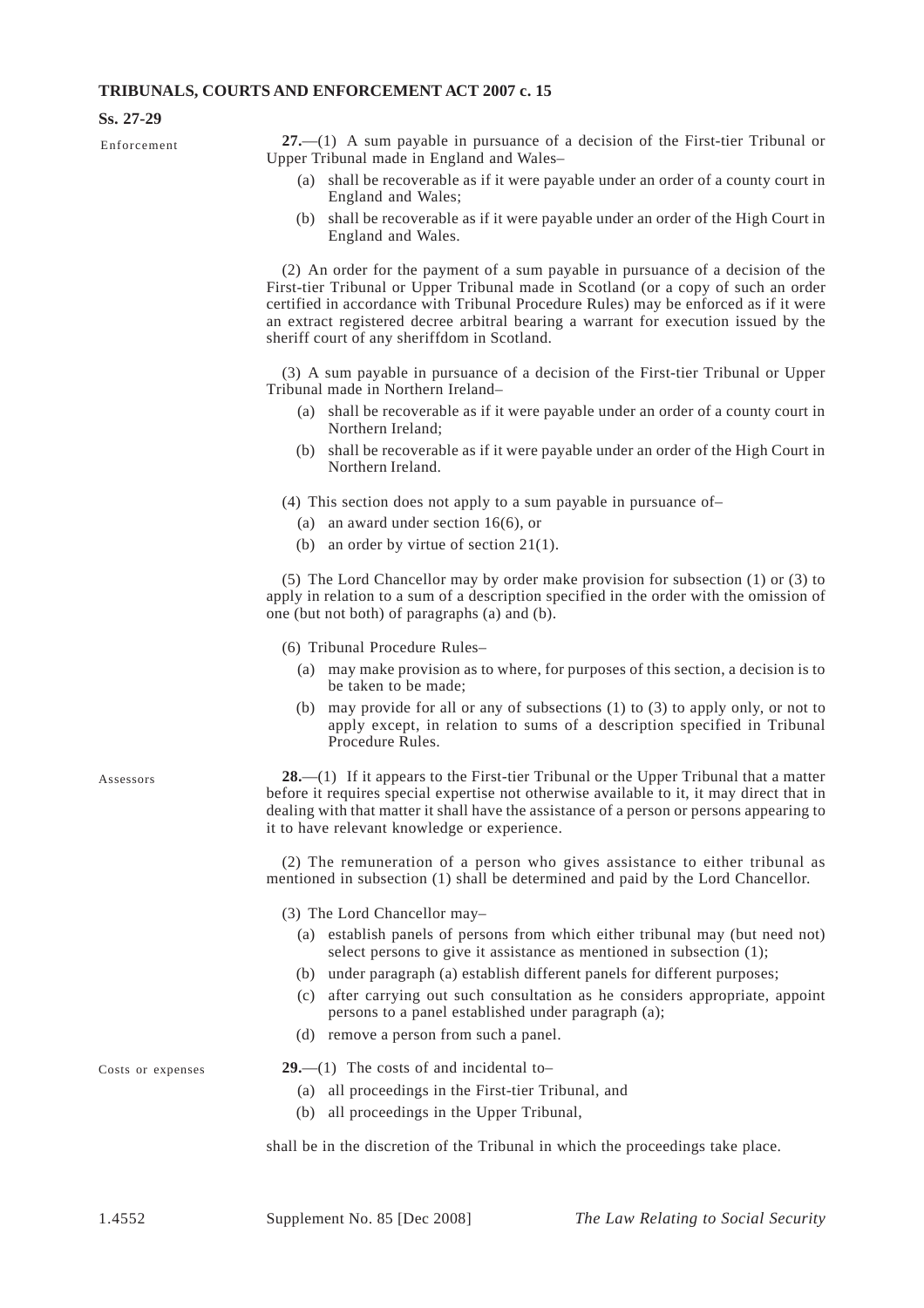**Ss. 29-30** 

(2) The relevant Tribunal shall have full power to determine by whom and to what extent the costs are to be paid.

- (3) Subsections (1) and (2) have effect subject to Tribunal Procedure Rules.
- (4) In any proceedings mentioned in subsection (1), the relevant Tribunal may–
	- (a) disallow, or
	- (b) (as the case may be) order the legal or other representative concerned to meet

the whole of any wasted costs or such part of them as may be determined in accordance with Tribunal Procedure Rules.

- (5) In subsection (4) "wasted costs" means any costs incurred by a party–
	- (a) as a result of any improper, unreasonable or negligent act or omission on the part of any legal or other representative or any employee of such a representative, or
	- (b) which, in the light of any such act or omission occurring after they were incurred, the relevant Tribunal considers it is unreasonable to expect that party to pay.

(6) In this section "legal or other representative", in relation to a party to proceedings, means any person exercising a right of audience or right to conduct the proceedings on his behalf.

(7) In the application of this section in relation to Scotland, any reference in this section to costs is to be read as a reference to expenses.

#### CHAPTER 3

#### TRANSFER OF TRIBUNAL FUNCTIONS

**30.**—(1) The Lord Chancellor may by order provide for a function of a scheduled Transfer of functions of hunal to be transferred tribunal to be transferred–

- (a) to the First-tier Tribunal,
- (b) to the Upper Tribunal,
- (c) to the First-tier Tribunal and the Upper Tribunal with the question as to which of them is to exercise the function in a particular case being determined by a person under provisions of the order,
- (d) to the First-tier Tribunal to the extent specified in the order and to the Upper Tribunal to the extent so specified,
- (e) to the First-tier Tribunal and the Upper Tribunal with the question as to which of them is to exercise the function in a particular case being determined by, or under, Tribunal Procedure Rules,
- (f) to an employment tribunal,
- (g) to the Employment Appeal Tribunal,
- (h) to an employment tribunal and the Employment Appeal Tribunal with the question as to which of them is to exercise the function in a particular case being determined by a person under provisions of the order, or
- (i) to an employment tribunal to the extent specified in the order and to the Employment Appeal Tribunal to the extent so specified.

(2) In subsection (1) "scheduled tribunal" means a tribunal in a list in Schedule 6 that has effect for the purposes of this section.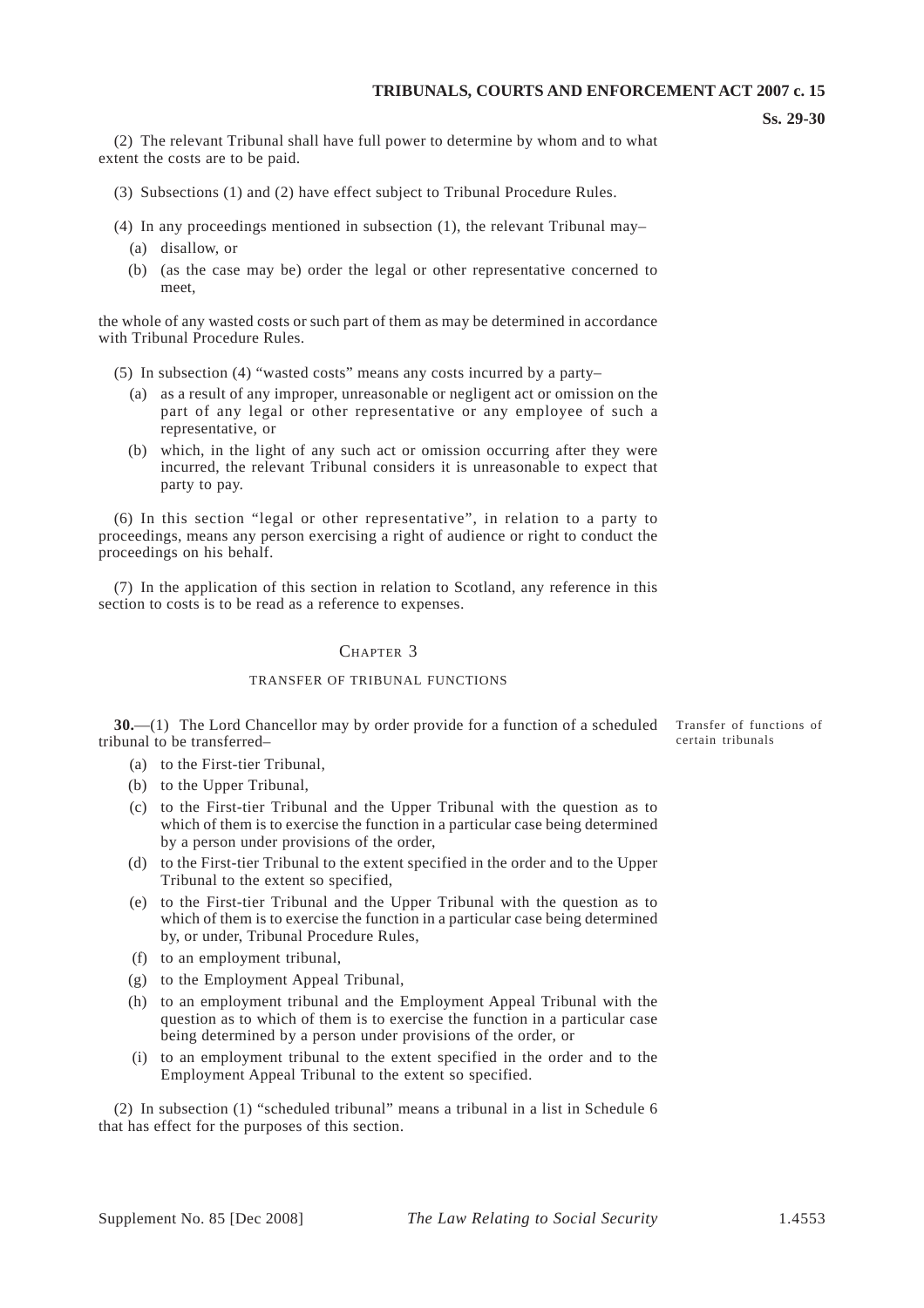#### **Ss. 30-31**

(3) The Lord Chancellor may, as respects a function transferred under subsection (1) or this subsection, by order provide for the function to be further transferred as mentioned in any of paragraphs (a) to (i) of subsection (1).

(4) An order under subsection (1) or (3) may include provision for the purposes of or in consequence of, or for giving full effect to, a transfer under that subsection.

(5) A function of a tribunal may not be transferred under subsection (1) or (3) if, or to the extent that, the provision conferring the function–

- (a) would be within the legislative competence of the Scottish Parliament if it were included in an Act of that Parliament, or
- (b) would be within the legislative competence of the Northern Ireland Assembly if it were included in an Act of that Assembly.

(6) Subsection (5) does not apply to–

- (a) the Secretary of State's function of deciding appeals under section 41 of the Consumer Credit Act 1974 (c. 39),
- (b) functions of the Consumer Credit Appeals Tribunal,
- (c) the Secretary of State's function of deciding appeals under section  $7(1)$  of the Estate Agents Act 1979 (c. 38), or
- (d) functions of an adjudicator under section 5 of the Criminal Injuries Compensation Act 1995 (c. 53) (but see subsection (7)).

(7) Functions of an adjudicator under section 5 of the Criminal Injuries Compensation Act 1995 (c. 53), so far as they relate to Scotland, may be transferred under subsection (1) or (3) only with the consent of the Scottish Ministers.

(8) A function of a tribunal may be transferred under subsection (1) or (3) only with the consent of the Welsh Ministers if any relevant function is exercisable in relation to the tribunal by the Welsh Ministers (whether by the Welsh Ministers alone, or by the Welsh Ministers jointly or concurrently with any other person).

(9) In subsection (8) "relevant function", in relation to a tribunal, means a function which relates–

- (a) to the operation of the tribunal (including, in particular, its membership, administration, staff, accommodation and funding, and payments to its members or staff), or
- (b) to the provision of expenses and allowances to persons attending the tribunal or attending elsewhere in connection with proceedings before the tribunal.

Transfers under section **31.**—(1) The Lord Chancellor may by order make provision for abolishing the 30; supplementary tribunal by whom a function transferred under section 30(1) is exercisable immediately  $30:$  supplementary tribunal by whom a function transferred under section  $30(1)$  is exercisable immediately powers before its transfer.

> (2) The Lord Chancellor may by order make provision, where functions of a tribunal are transferred under section 30(1), for a person–

- (a) who is the tribunal (but is not the Secretary of State), or
- (b) who is a member of the tribunal, or
- (c) who is an authorised decision-maker for the tribunal,

to (instead or in addition) be the holder of an office specified in subsection (3).

- (3) Those offices are–
	- (a) transferred-in judge of the First-tier Tribunal,
	- (b) transferred-in other member of the First-tier Tribunal,
	- (c) transferred-in judge of the Upper Tribunal,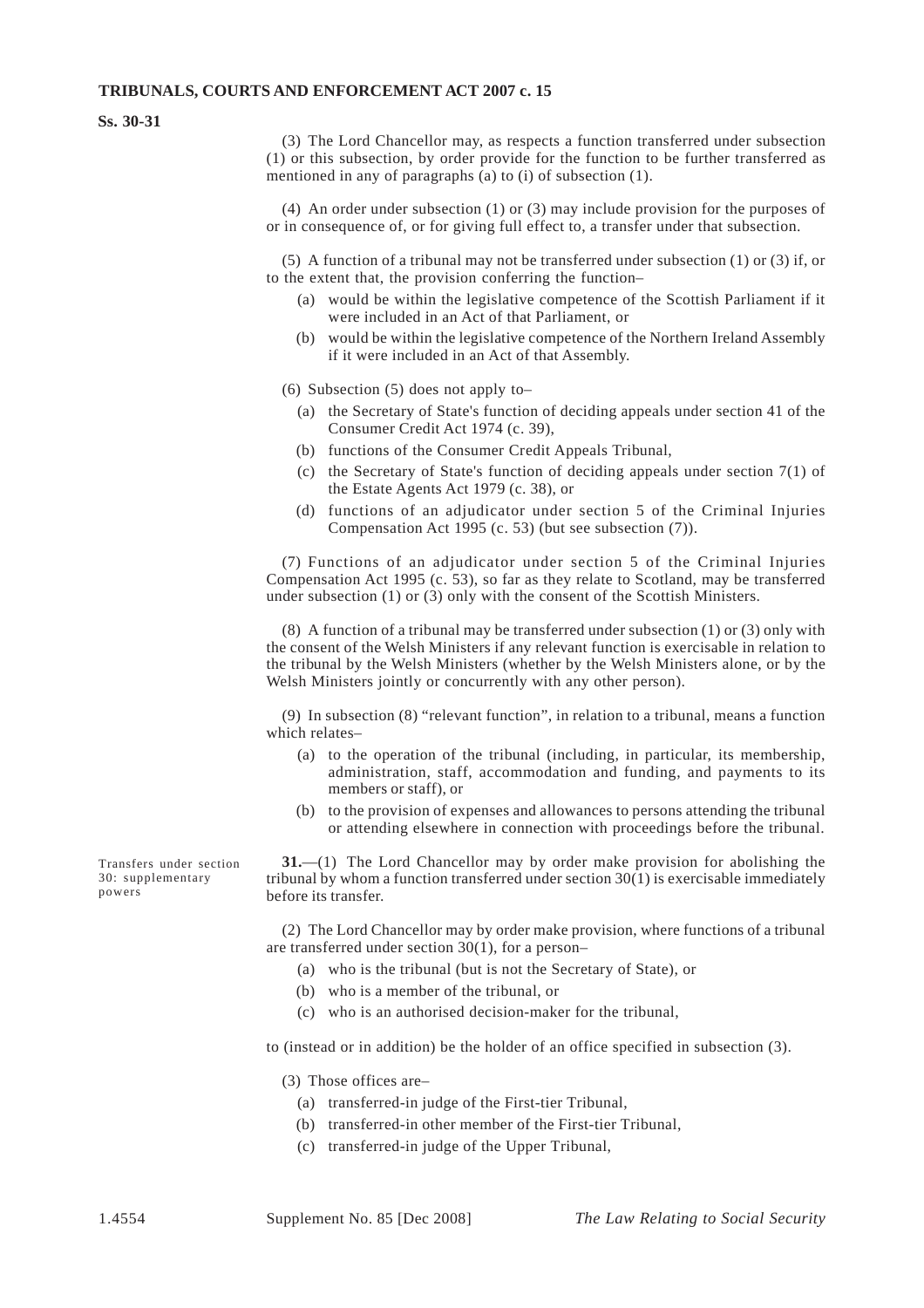**S 31** 

- (d) transferred-in other member of the Upper Tribunal, and
- (e) deputy judge of the Upper Tribunal.

(4) Where functions of a tribunal are transferred under section 30(1), the Lord Chancellor must exercise the power under subsection (2) so as to secure that each person who immediately before the end of the tribunal's life–

- (a) is the tribunal,
- (b) is a member of the tribunal, or
- (c) is an authorised decision-maker for the tribunal,

becomes the holder of an office specified in subsection (3) with effect from the end of the tribunal's life (if the person is not then already the holder of such an office).

(5) Subsection (4) does not apply in relation to a person–

- (a) by virtue of the person's being the Secretary of State, or
- (b) by virtue of the person's being a Commissioner for the general purposes of the income tax;

and a reference in subsection (4) to the end of a tribunal's life is to when the tribunal is abolished or (without being abolished) comes to have no functions.

(6) For the purposes of this section, a person is an "authorised decision-maker" for a tribunal if–

- (a) the tribunal is listed in column 1 of an entry in the following Table, and
- (b) the person is of the description specified in column 2 of that entry.

| (1)                                                                                                                                     | (2)                                                                                                                                                                                                                    |
|-----------------------------------------------------------------------------------------------------------------------------------------|------------------------------------------------------------------------------------------------------------------------------------------------------------------------------------------------------------------------|
| Tribunal                                                                                                                                | Authorised decision-maker                                                                                                                                                                                              |
| Adjudicator to Her Majesty's Land<br>Registry                                                                                           | Member of the Adjudicator's staff who<br>is authorised by the Adjudicator to<br>carry out functions of the Adjudicator<br>which are not of an administrative<br>character                                              |
| The Secretary of State as respects his                                                                                                  | Person who is a member of a panel                                                                                                                                                                                      |
| function of deciding appeals under                                                                                                      | under regulation 24 of the Consumer                                                                                                                                                                                    |
| section 41 of the Consumer Credit Act                                                                                                   | Credit Licensing (Appeals)                                                                                                                                                                                             |
| 1974 (c. 39)                                                                                                                            | Regulations 1998 (S.I. 1998/1203)                                                                                                                                                                                      |
| The Secretary of State as respects his<br>function of deciding appeals under<br>section $7(1)$ of the Estate Agents Act<br>1979 (c. 38) | Person appointed, at any time after<br>2005, under regulation $19(1)$ of the<br><b>Estate Agents (Appeals) Regulations</b><br>1981 (S.I. 1981/1518) to hear an<br>appeal on behalf of the Secretary of<br><b>State</b> |

(7) Where a function of a tribunal is transferred under section 30(1), the Lord Chancellor may by order provide for procedural rules in force immediately before the transfer to have effect, or to have effect with appropriate modifications, after the transfer (and, accordingly, to be capable of being varied or revoked) as if they were–

(a) Tribunal Procedure Rules, or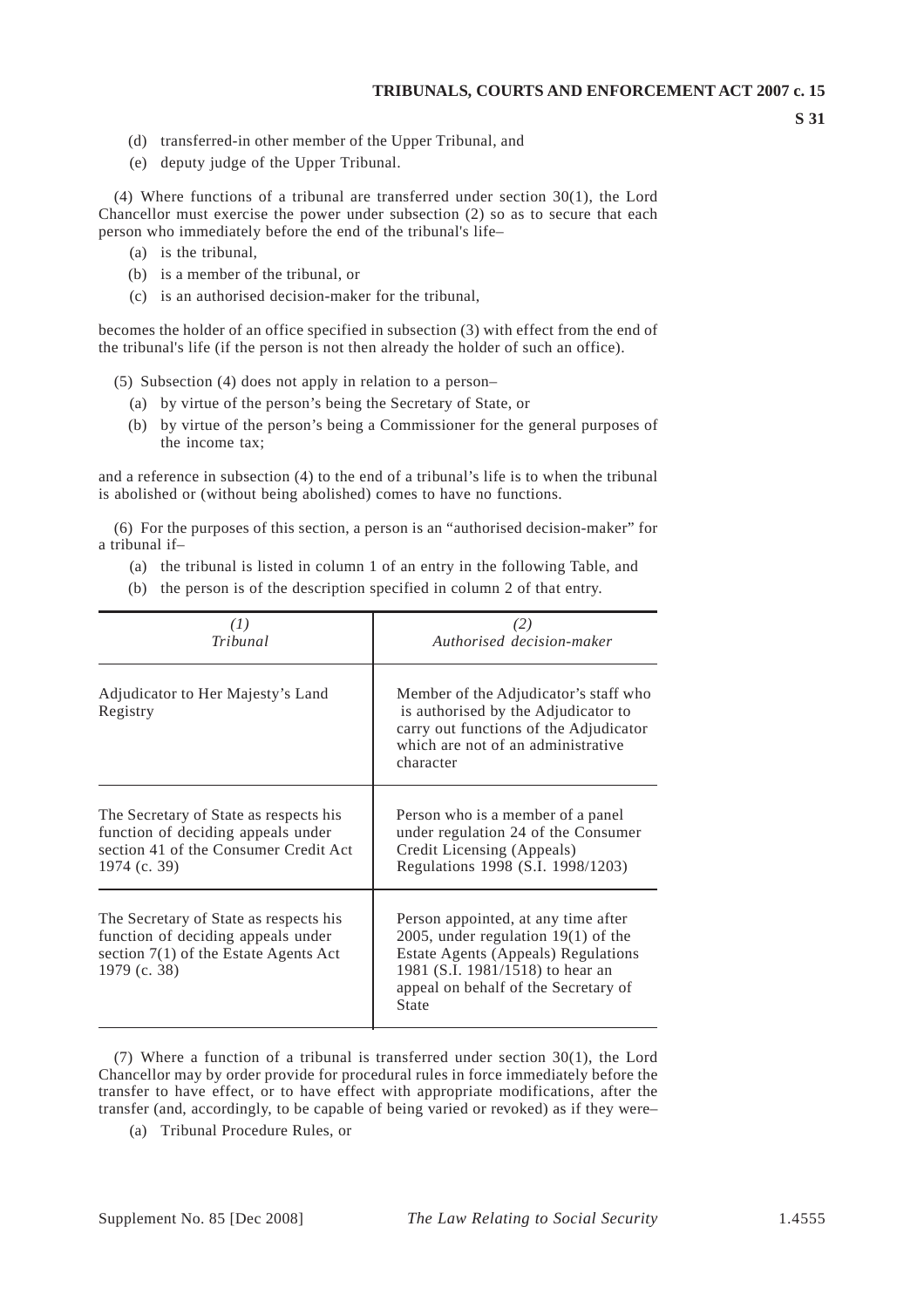**Ss. 31-32** 

- (b) employment tribunal procedure regulations, or Appeal Tribunal procedure rules, within the meaning given by section 42(1) of the Employment Tribunals Act 1996 (c. 17).
- (8) In subsection (7)–
	- "procedural rules" means provision (whether called rules or not)–
	- (a) regulating practice or procedure before the tribunal, and
	- (b) applying for purposes connected with the exercise of the function;

"appropriate modifications" means modifications (including additions and omissions) that appear to the Lord Chancellor to be necessary to secure, or expedient in connection with securing, that the procedural rules apply in relation to the exercise of the function after the transfer.

(9) The Lord Chancellor may, in connection with provision made by order under section 30 or the preceding provisions of this section, make by order such incidental, supplemental, transitional or consequential provision, or provision for savings, as the Lord Chancellor thinks fit, including provision applying only in relation to cases selected by a member–

- (a) of the First-tier Tribunal,
- (b) of the Upper Tribunal,
- (c) of the Employment Appeal Tribunal, or
- (d) of a panel of members of employment tribunals.

(10) Subsections (1), (2) and (7) are not to be taken as prejudicing the generality of subsection  $(9)$ .

- Power to provide for **32.**—(1) Subsection (2) applies if-<br>appeal to Upper (a) a function is transformed unde
- appeal to Upper (a) a function is transferred under section  $30(1)(a)$ , (c), (d) or (e) in relation to Tribunal from tribunals Tribunal from tribunals<br>in Wales England but is not transferred under section  $30(1)$  in relation to Wales, or
	- (b) a function that is not exercisable in relation to Wales is transferred under section  $30(1)(a)$ , (c), (d) or (e) in relation to England and, although there is a corresponding function that is exercisable in relation to Wales, that corresponding function is not transferred under section 30(1) in relation to Wales.
	- (2) The Lord Chancellor may by order–
		- (a) provide for an appeal against a decision to be made to the Upper Tribunal instead of to the court to which an appeal would otherwise fall to be made where the decision is made in exercising, in relation to Wales, the function mentioned in subsection  $(1)(a)$  or (as the case may be) the corresponding function mentioned in subsection  $(1)(b)$ ;
		- (b) provide for a reference of any matter to be made to the Upper Tribunal instead of to the court to which a reference would otherwise fall to be made where the matter arises in exercising, in relation to Wales, the function mentioned in subsection  $(1)(a)$  or (as the case may be) the corresponding function mentioned in subsection (1)(b).

(3) The Lord Chancellor may by order provide for an appeal against a decision of a scheduled tribunal to be made to the Upper Tribunal, instead of to the court to which an appeal would otherwise fall to be made, where the decision is made by the tribunal in exercising a function in relation to Wales.

(4) In subsection (3) "scheduled tribunal" means a tribunal in a list in Schedule 6 that has effect for the purposes of that subsection.

- (5) An order under subsection (2) or (3)–
	- (a) may include provision for the purposes of or in consequence of, or for giving full effect to, provision made by the order;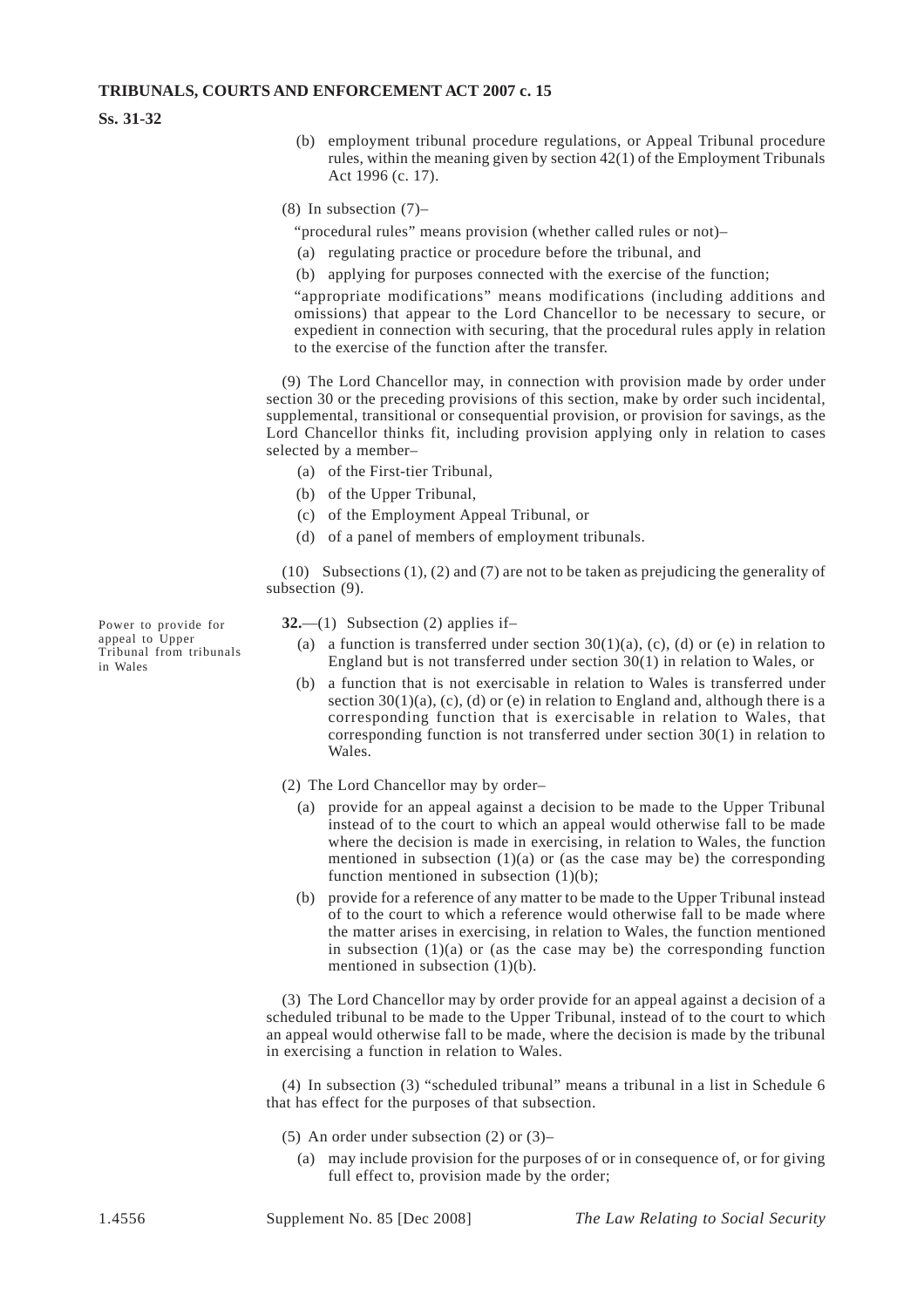(b) may include such incidental, supplemental, transitional or consequential provision or savings as the Lord Chancellor thinks fit.

**33.**—(1) Subsection (2) applies if–

- (a) a function is transferred under section  $30(1)(a)$ , (c), (d) or (e) in relation to England (whether or not also in relation to Wales) but is not transferred under section 30(1) in relation to Scotland,
- (b) an appeal may be made to the Upper Tribunal against any decision, or any decision of a particular description, made in exercising the transferred function in relation to England, and
- (c) no appeal may be made against a corresponding decision made in exercising the function in relation to Scotland.

(2) The Lord Chancellor may by order provide for an appeal against any such corresponding decision to be made to the Upper Tribunal.

(3) An order under subsection (2)–

- (a) may include provision for the purposes of or in consequence of, or for giving full effect to, provision made by the order;
- (b) may include such incidental, supplemental, transitional or consequential provision or savings as the Lord Chancellor thinks fit.

(4) An order under subsection (2) does not cease to have effect, and power to vary or revoke the order does not cease to be exercisable, just because either or each of the conditions in subsection (1)(b) and (c) ceases to be satisfied in relation to the function and decisions concerned.

**34.**—(1) Subsection (2) applies if–

- (a) a function is transferred under section  $30(1)(a)$ , (c), (d) or (e) in relation to England (whether or not also in relation to Wales) but is not transferred under section 30(1) in relation to Northern Ireland,
- (b) an appeal may be made to the Upper Tribunal against any decision, or any decision of a particular description, made in exercising the transferred function in relation to England, and
- (c) no appeal may be made against a corresponding decision made in exercising the function in relation to Northern Ireland.

(2) The Lord Chancellor may by order provide for an appeal against any such corresponding decision to be made to the Upper Tribunal.

(3) An order under subsection (2)–

- (a) may include provision for the purposes of or in consequence of, or for giving full effect to, provision made by the order;
- (b) may include such incidental, supplemental, transitional or consequential provision or savings as the Lord Chancellor thinks fit.

(4) An order under subsection (2) does not cease to have effect, and power to vary or revoke the order does not cease to be exercisable, just because either or each of the conditions in subsection  $(1)(b)$  and  $(c)$  ceases to be satisfied in relation to the function and decisions concerned.

**35.**—(1) The Lord Chancellor may by order–

- (a) transfer any relevant function, so far as that function is exercisable by a Minister of the Crown–
	- (i) to the Lord Chancellor, or
	- (ii) to two (or more) Ministers of the Crown of whom one is the Lord Chancellor;

Transfer of Ministerial responsibilities for certain tribunals

Power to provide for appeal to Upper Tribunal from tribunals in Scotland

**S2. 32-35** 

Power to provide for appeal to Upper Tribunal from tribunals in Northern Ireland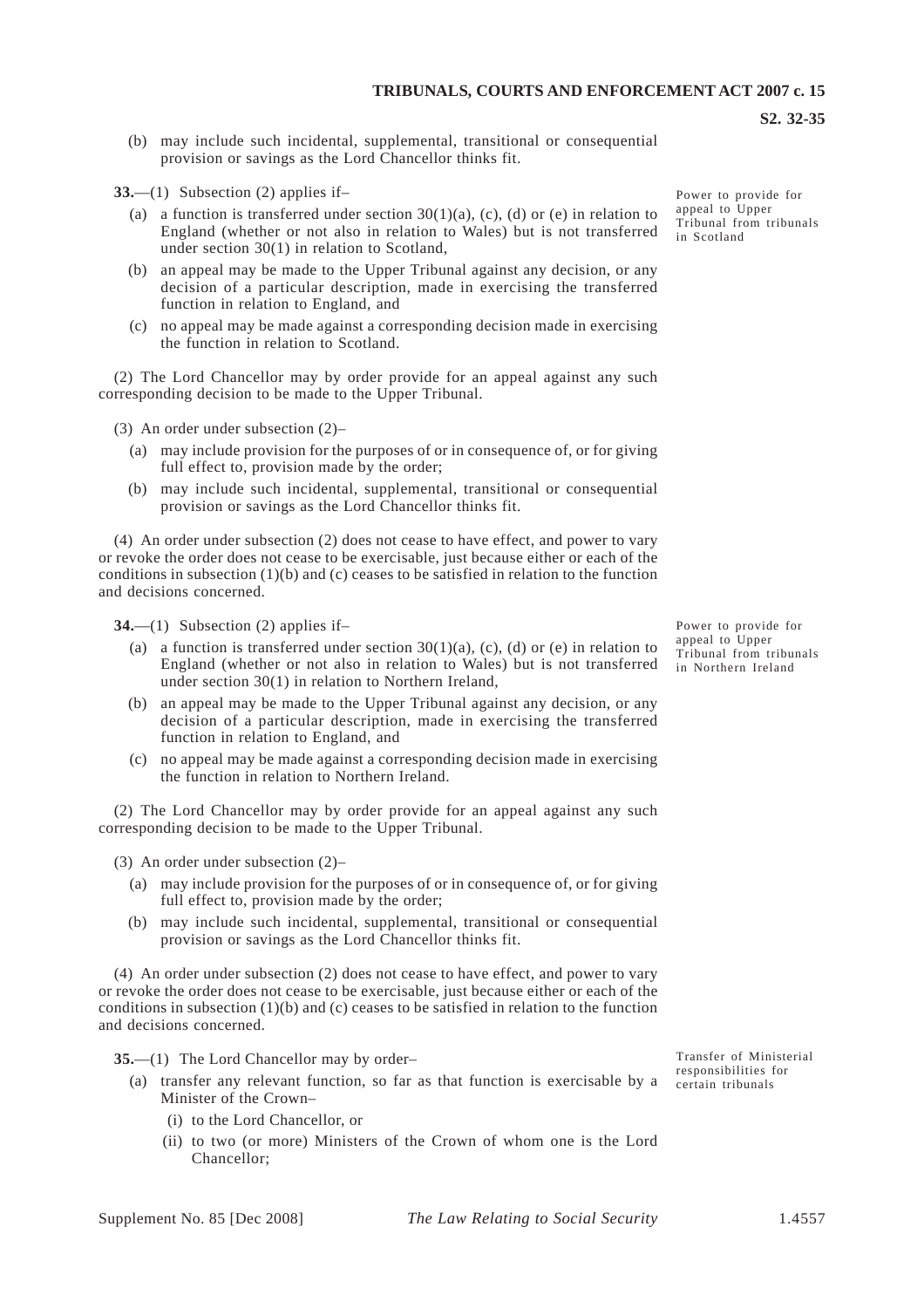**S 35** 

- (b) provide for any relevant function that is exercisable by a Minister of the Crown other than the Lord Chancellor to be exercisable by the other Minister of the Crown concurrently with the Lord Chancellor;
- (c) provide for any relevant function that is exercisable by the Lord Chancellor concurrently with another Minister of the Crown to cease to be exercisable by the other Minister of the Crown.

(2) In this section "relevant function" means a function, in relation to a scheduled tribunal, which relates–

- (a) to the operation of the tribunal (including, in particular, its membership, administration, staff, accommodation and funding, and payments to its members or staff), or
- (b) to the provision of expenses and allowances to persons attending the tribunal or attending elsewhere in connection with proceedings before the tribunal.

(3) In subsection (2) "scheduled tribunal" means a tribunal in a list in Schedule 6 that has effect for the purposes of this section.

(4) A relevant function may not be transferred under subsection (1) if, or to the extent that, the provision conferring the function–

- (a) would be within the legislative competence of the Scottish Parliament if it were included in an Act of that Parliament, or
- (b) would be within the legislative competence of the Northern Ireland Assembly if it were included in an Act of that Assembly.
- (5) Subsection (4) does not apply to any relevant function of the Secretary of State–
	- (a) under section 41 of the Consumer Credit Act 1974 (c. 39) (appeals), or
	- (b) under section 7 of the Estate Agents Act 1979 (c. 38) (appeals).

(6) Any reference in subsection (1) to a Minister of the Crown includes a reference to a Minister of the Crown acting jointly.

- (7) An order under subsection (1)–
	- (a) may relate to a function either wholly or in cases (including cases framed by reference to areas) specified in the order;
	- (b) may include provision for the purposes of, or in consequence of, or for giving full effect to, the transfer or (as the case may be) other change as regards exercise;
	- (c) may include such incidental, supplementary, transitional or consequential provision or savings as the Lord Chancellor thinks fit;
	- (d) may include provision for the transfer of any property, rights or liabilities of the person who loses functions or whose functions become shared with the Lord Chancellor.
- (8) An order under subsection (1), so far as it–
	- (a) provides under paragraph (a) for the transfer of a function, or
	- (b) provides under paragraph (b) for a function to become exercisable by the Lord Chancellor, or
	- (c) provides under paragraph (c) for a function to cease to be exercisable by a Minister of the Crown other than the Lord Chancellor,

may not, after that transfer or other change has taken place, be revoked by another order under that subsection.

(9) Section 1 of the 1975 Act (power to transfer Ministerial functions) does not apply to a function of the Lord Chancellor–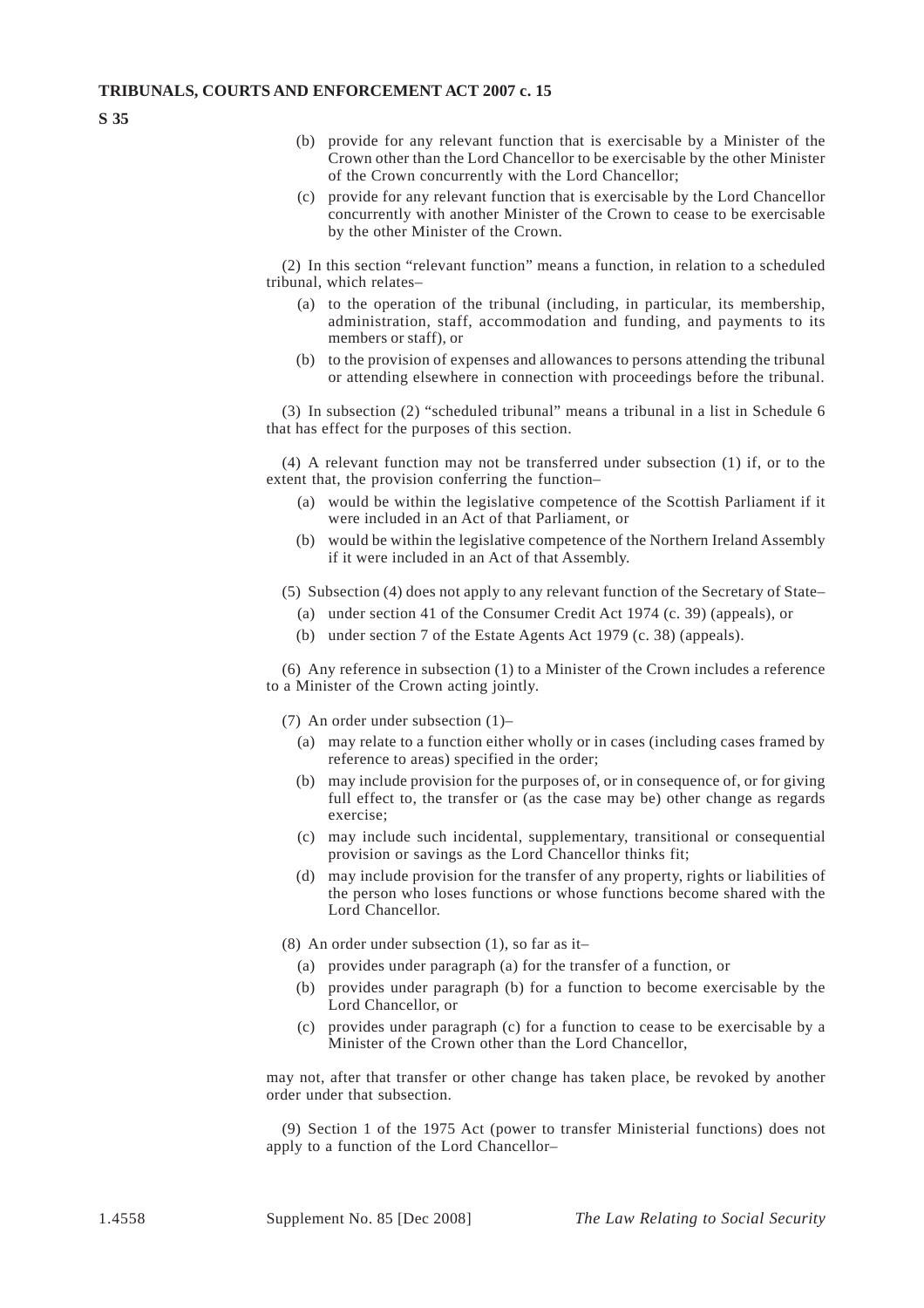**Ss. 35-36** 

- (a) so far as it is a function transferred to the Lord Chancellor under subsection  $(1)(a)$
- (b) so far as it is a function exercisable by the Lord Chancellor as a result of provision under subsection (1)(b), or
- (c) so far as it is a function that has become exercisable by the Lord Chancellor alone as a result of provision under subsection (1)(c).
- (10) In this section–

"Minister of the Crown" has the meaning given by section 8(1) of the 1975 Act but includes the Commissioners for Her Majesty's Revenue and Customs; "the 1975 Act" means the Ministers of the Crown Act 1975 (c. 26).

**36.**—(1) The Lord Chancellor may by order transfer any power to make procedural Transfer of powers to rules for a scheduled tribunal to–

- (a) himself, or
- (b) the Tribunal Procedure Committee.

(2) A power may not be transferred under subsection (1) if, or to the extent that, the provision conferring the power–

- (a) would be within the legislative competence of the Scottish Parliament if it were included in an Act of that Parliament, or
- (b) would be within the legislative competence of the Northern Ireland Assembly if it were included in an Act of that Assembly.

(3) Subsection (2) does not apply to–

- (a) power conferred by section 40A(3) or 41(2) of the Consumer Credit Act 1974 (c. 39) (power to make provision with respect to appeals), or
- (b) power conferred by section 7(3) of the Estate Agents Act 1979 (c. 38) (duty of Secretary of State to make regulations with respect to appeals under section  $7(1)$  of that Act).

(4) An order under subsection  $(1)(b)$ –

- (a) may not alter any parliamentary procedure relating to the making of the procedural rules concerned, but
- (b) may otherwise include provision for the purpose of assimilating the procedure for making them to the procedure for making Tribunal Procedure Rules.

(5) An order under subsection (1)(b) may include provision requiring the Tribunal Procedure Committee to make procedural rules for purposes notified to it by the Lord Chancellor.

(6) An order under this section–

- (a) may relate to a power either wholly or in cases (including cases framed by reference to areas) specified in the order;
- (b) may include provision for the purposes of or in consequence of, or for giving full effect to, the transfer;
- (c) may include such incidental, supplementary, transitional or consequential provision or savings as the Lord Chancellor thinks fit.

(7) A power to make procedural rules for a tribunal that is exercisable by the Tribunal Procedure Committee by virtue of an order under this section must be exercised by the committee with a view to securing–

- (a) that the system for deciding matters within the jurisdiction of that tribunal is accessible and fair,
- (b) that proceedings before that tribunal are handled quickly and efficiently,
- (c) that the rules are both simple and simply expressed, and

make procedural rules for certain tribunals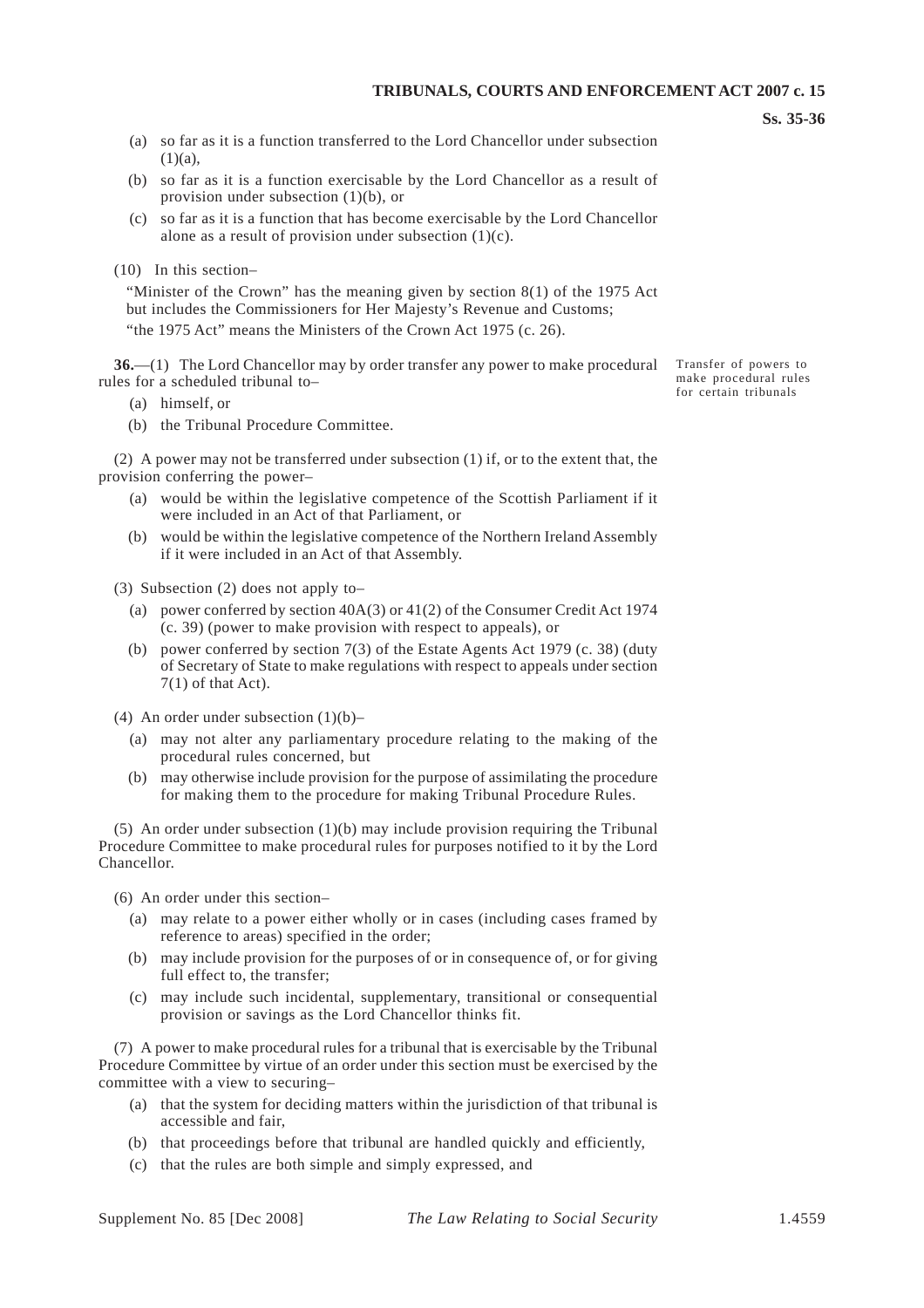#### **S 36-38**

(d) that the rules where appropriate confer on persons who are, or who are members of, that tribunal responsibility for ensuring that proceedings before that tribunal are handled quickly and efficiently.

#### (8) In this section–

"procedural rules", in relation to a tribunal, means provision (whether called rules or not) regulating practice or procedure before the tribunal;

"scheduled tribunal" means a tribunal in a list in Schedule 6 that has effect for the purposes of this section.

Power to amend lists of **37.**—(1) The Lord Chancellor may by order amend Schedule 6–<br>tribunals in Schedule 6

- (a) for the purpose of adding a tribunal to a list in the Schedule;
- (b) for the purpose of removing a tribunal from a list in the Schedule;
- (c) for the purpose of removing a list from the Schedule;
- (d) for the purpose of adding to the Schedule a list of tribunals that has effect for the purposes of any one or more of sections 30, 32(3), 35 and 36.

(2) The following rules apply to the exercise of power under subsection (1)–

- (a) a tribunal may not be added to a list, or be in an added list, if the tribunal is established otherwise than by or under an enactment;
- (b) a tribunal established by an enactment passed or made after the last day of the Session in which this Act is passed must not be added to a list, or be in an added list, that has effect for the purposes of section 30;
- (c) if any relevant function is exercisable in relation to a tribunal by the Welsh Ministers (whether by the Welsh Ministers alone, or by the Welsh Ministers jointly or concurrently with any other person), the tribunal may be added to a list, or be in an added list, only with the consent of the Welsh Ministers;
- (d) a tribunal may be in more than one list.

(3) In subsection  $(2)(c)$  "relevant function", in relation to a tribunal, means a function which relates–

- (a) to the operation of the tribunal (including, in particular, its membership, administration, staff, accommodation and funding, and payments to its members or staff), or
- (b) to the provision of expenses and allowances to persons attending the tribunal or attending elsewhere in connection with proceedings before the tribunal.
- (4) In subsection (1) "tribunal" does not include an ordinary court of law.

(5) In this section "enactment" means any enactment whenever passed or made, including an enactment comprised in subordinate legislation (within the meaning of the Interpretation Act 1978 (c. 30)).

Orders under sections **38.**—(1) Provision in an order under any of sections 30 to 36 may take the form of 30 to 36: supplementary amendments repeals or revocations of enactments amendments, repeals or revocations of enactments.

> (2) In this section "enactment" means any enactment whenever passed or made, including an enactment comprised in subordinate legislation (within the meaning of the Interpretation Act 1978).

> (3) Any power to extend enactments to a territory outside the United Kingdom shall have effect as if it included–

- (a) power to extend those enactments as they have effect with any amendments and repeals made in them by orders under any of sections 30 to 36, and
- (b) power to extend those enactments as if any amendments and repeals made in them under those sections had not been made.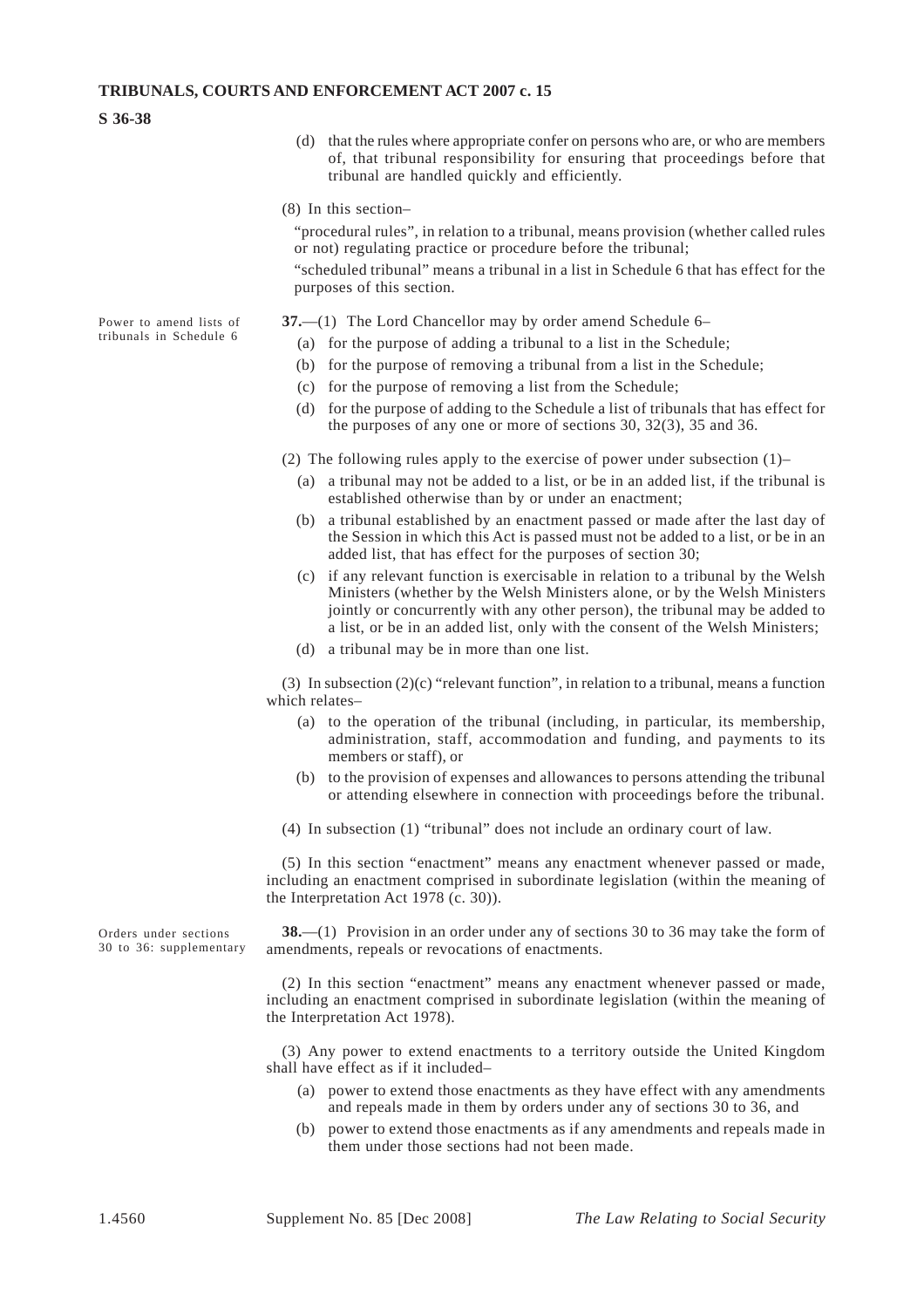#### **Ss. 39-41**

#### CHAPTER 4

#### ADMINISTRATIVE MATTERS IN RESPECT OF CERTAIN TRIBUNALS

**39.**—(1) The Lord Chancellor is under a duty to ensure that there is an efficient The general duty and effective system to support the carrying on of the business of–

- (a) the First-tier Tribunal,
- (b) the Upper Tribunal,
- $(c)$  employment tribunals, [and<sup>1</sup>]
- (d) the Employment Appeal Tribunal,  $[\dots]$
- (e)  $[...]$

and that appropriate services are provided for those tribunals (referred to in this section and in sections 40 and 41 as "the tribunals").

(2) Any reference in this section, or in section 40 or 41, to the Lord Chancellor's general duty in relation to the tribunals is to his duty under subsection (1).

(3) The Lord Chancellor must annually prepare and lay before each House of Parliament a report as to the way in which he has discharged his general duty in relation to the tribunals.

**40.**—(1) The Lord Chancellor may appoint such staff as appear to him appropriate for the purpose of discharging his general duty in relation to the tribunals. Tribunal staff and services

(2) Subject to subsections (3) and (4), the Lord Chancellor may enter into such contracts with other persons for the provision, by them or their sub-contractors, of staff or services as appear to him appropriate for the purpose of discharging his general duty in relation to the tribunals.

(3) The Lord Chancellor may not enter into contracts for the provision of staff to discharge functions which involve making judicial decisions or exercising any judicial discretion.

(4) The Lord Chancellor may not enter into contracts for the provision of staff to carry out the administrative work of the tribunals unless an order made by the Lord Chancellor authorises him to do so.

(5) Before making an order under subsection (4) the Lord Chancellor must consult the Senior President of Tribunals as to what effect (if any) the order might have on the proper and efficient administration of justice.

(6) An order under subsection (4) may authorise the Lord Chancellor to enter into contracts for the provision of staff to discharge functions–

- (a) wholly or to the extent specified in the order,
- (b) generally or in cases or areas specified in the order, and
- (c) unconditionally or subject to the fulfilment of conditions specified in the order.

**41.**—(1) The Lord Chancellor may provide, equip, maintain and manage such tribunal buildings, offices and other accommodation as appear to him appropriate for the purpose of discharging his general duty in relation to the tribunals.

(2) The Lord Chancellor may enter into such arrangements for the provision, equipment, maintenance or management of tribunal buildings, offices or other accommodation as appear to him appropriate for the purpose of discharging his general duty in relation to the tribunals.

Provision of accommodation

Word inserted in s. 39(1)(c) & a word in s. 39(1)(d) & s. 39(1)(e) omitted (15.2.10) by S.I. 2010/21, Sch. 1, para. 40(a) & (b).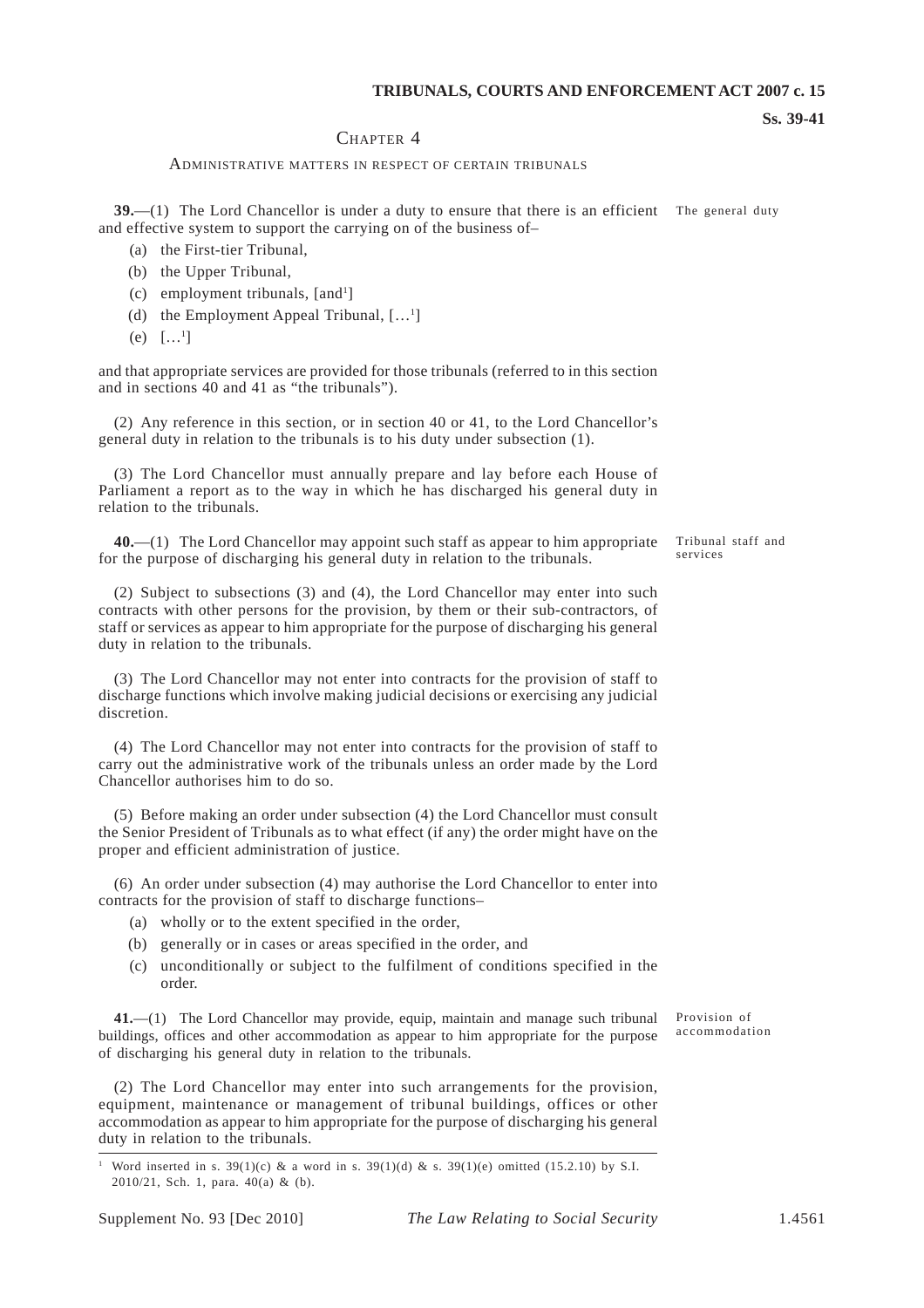#### **Ss. 41-43**

- (3) The powers under–
	- (a) section 2 of the Commissioners of Works Act 1852 (c. 28) (acquisition by agreement), and
	- (b) section  $228(1)$  of the Town and Country Planning Act 1990 (c. 8) (compulsory acquisition),

to acquire land necessary for the public service are to be treated as including power to acquire land for the purpose of its provision under arrangements entered into under subsection (2).

(4) In this section "tribunal building" means any place where any of the tribunals sits, including the precincts of any building in which it sits.

Fees **42.**—(1) The Lord Chancellor may by order prescribe fees payable in respect of–

- (a) anything dealt with by the First-tier Tribunal,
- (b) anything dealt with by the Upper Tribunal,
- $(c)$  [...<sup>1</sup>],
- (d) anything dealt with by an added tribunal, and
- (e) mediation conducted by staff appointed under section  $40(1)$ .

(2) An order under subsection (1) may, in particular, contain provision as to–

- (a) scales or rates of fees;
- (b) exemptions from or reductions in fees;
- (c) remission of fees in whole or in part.

(3) In subsection (1)(d) "added tribunal" means a tribunal specified in an order made by the Lord Chancellor.

- (4) A tribunal may be specified in an order under subsection (3) only if–
	- (a) it is established by or under an enactment, whenever passed or made, and
	- (b) is not an ordinary court of law.
- (5) Before making an order under this section, the Lord Chancellor must consult–
	- (a) the Senior President of Tribunals, and
	- (b) the Administrative Justice and Tribunals Council.

(6) The making of an order under subsection (1) requires the consent of the Treasury except where the order contains provision only for the purpose of altering amounts payable by way of fees already prescribed under that subsection.

(7) The Lord Chancellor must take such steps as are reasonably practicable to bring information about fees under subsection (1) to the attention of persons likely to have to pay them.

(8) Fees payable under subsection (1) are recoverable summarily as a civil debt.

(9) Subsection (8) does not apply to the recovery in Scotland of fees payable under this section.

(10) Until the Administrative Justice and Tribunals Council first has ten members appointed under paragraph 1(2) of Schedule 7, the reference to that council in subsection (5) is to be read as a reference to the Council on Tribunals.

Report by Senior **43.**—(1) Each year the Senior President of Tribunals must give the Lord Chancellor a report covering, in relation to relevant tribunal cases–

> (a) matters that the Senior President of Tribunals wishes to bring to the attention of the Lord Chancellor, and

<sup>1</sup> S. 42(1)(c) omitted (15.12.10) by S.I. 2010/21, Sch. 1, para. 41.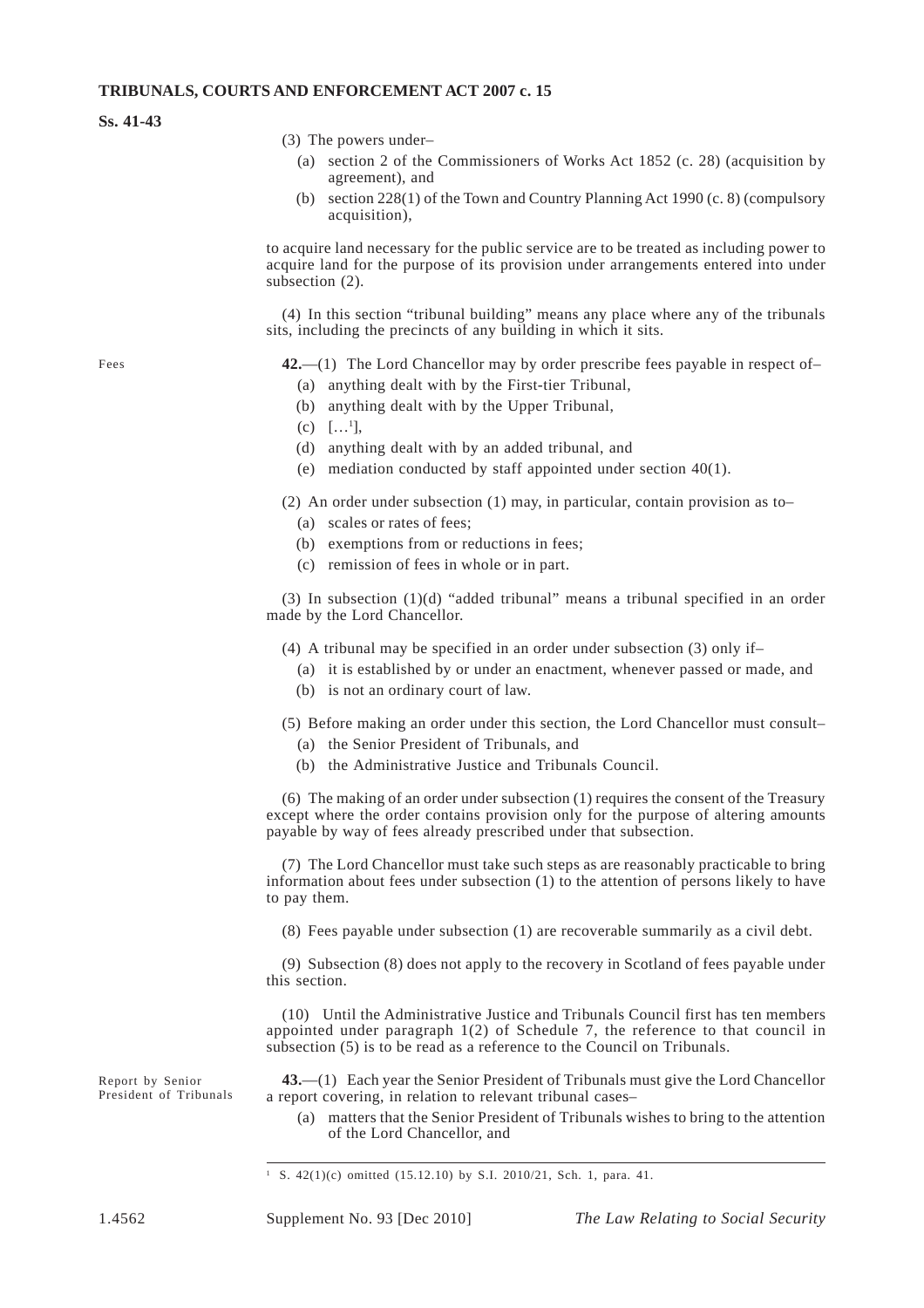- **Ss. 43-46**
- (b) matters that the Lord Chancellor has asked the Senior President of Tribunals to cover in the report.

(2) The Lord Chancellor must publish each report given to him under subsection (1).

(3) In this section "relevant tribunal cases" means–

- (a) cases coming before the First-tier Tribunal,
- (b) cases coming before the Upper Tribunal,
- (c) cases coming before the Employment Appeal Tribunal, [and<sup>1</sup>]
- (d) cases coming before employment tribunals,  $[\dots]$
- (e)  $[...]$

#### CHAPTER 5

OVERSIGHT OF ADMINISTRATIVE JUSTICE SYSTEM, TRIBUNALS AND INQUIRIES

**44.**—(1) There is to be a council to be known as the Administrative Justice and Tribunals Council.

(2) In Schedule 7–

Part 1 makes provision about membership and committees of the Council,

Part 2 makes provision about functions of the Council,

Part 3 requires the Council to be consulted before procedural rules for certain tribunals are made, confirmed etc., and

Part 4 contains interpretative provisions.

**45.**—(1) The following are abolished–

(a) the Council on Tribunals, and

(b) the Scottish Committee of the Council on Tribunals.

(2) In consequence of subsection (1), sections 1 to 4 of the Tribunals and Inquiries Act 1992 (c. 53) cease to have effect.

(3) The Lord Chancellor may by order transfer to the Administrative Justice and Tribunals Council the property, rights and liabilities of–

(a) the Council on Tribunals;

(b) the Scottish Committee of the Council on Tribunals.

#### CHAPTER 6

#### **SUPPLEMENTARY**

**46.**—(1) The Lord Chief Justice of England and Wales may nominate a judicial Delegation of Functions office holder (as defined in section 109(4) of the Constitutional Reform Act 2005) to by Lord Chief Justice exercise any of his functions under the provisions listed in subsection (2).

(2) The provisions are–

paragraphs 3(4) and 6(3)(a) of Schedule 2;

paragraphs 3(4) and 6(3)(a) of Schedule 3;

paragraphs 2(2) and 5(5) of Schedule 4;

paragraphs 21(2), 22, 24 and 25(2)(a) of Schedule 5.

(3) The Lord President of the Court of Session may nominate any of the following to exercise any of his functions under the provisions listed in subsection (4)–

Abolition of the Council on Tribunals

The Administrative Justice and Tribunal

Council

etc.

Word added to s.  $43(3)(c)$  & s.  $43(3)(e)$  omitted (15.2.10) by S.I. 2010/21, Sch. 1, para.  $42(a)$ & (b)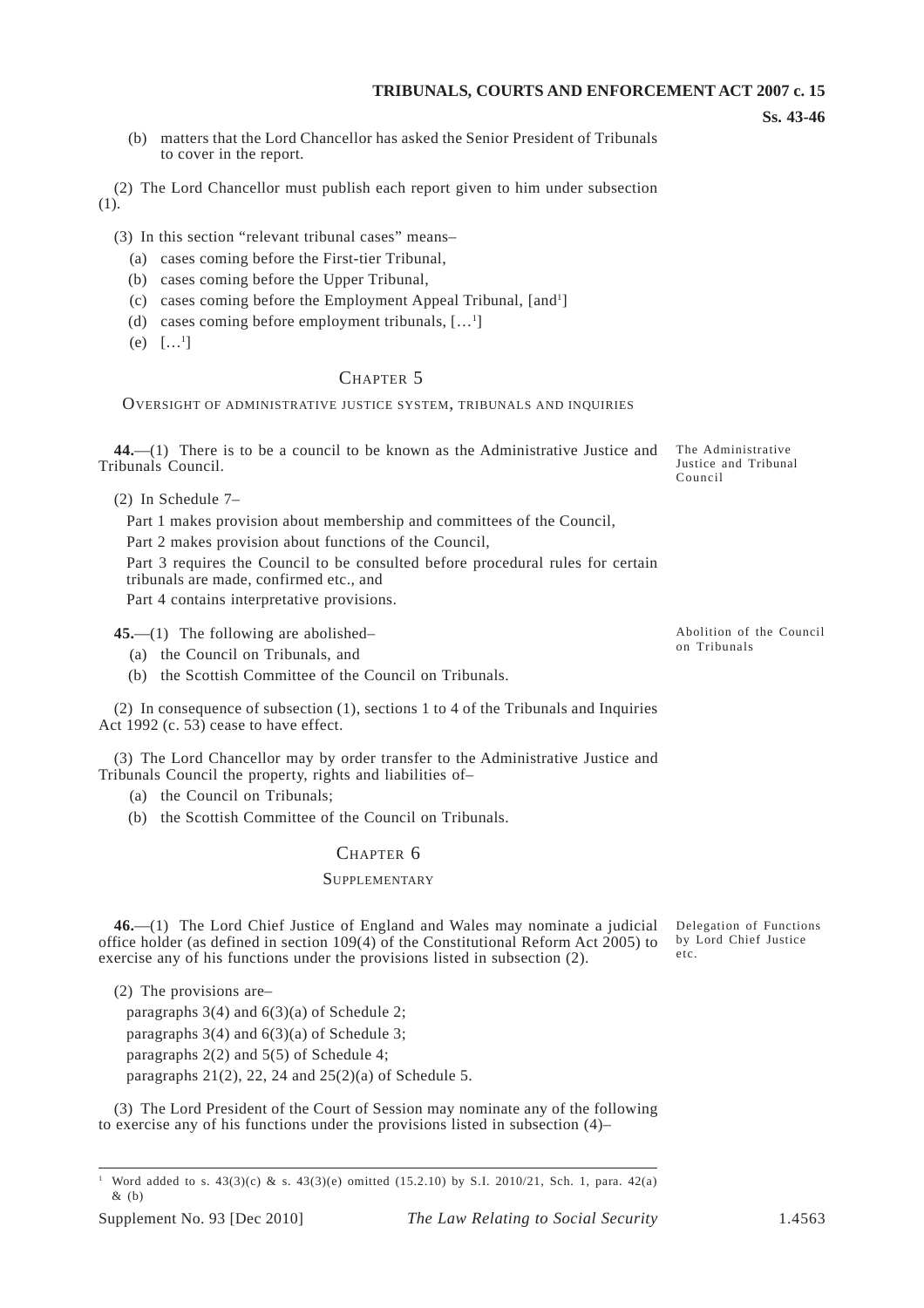#### **Ss. 46-47**

- (a) a judge who is a member of the First or Second Division of the Inner House of the Court of Session;
- (b) the Senior President of Tribunals.
- (4) The provisions are–

paragraphs 3(2) and 6(3)(b) of Schedule 2; paragraphs 3(2) and 6(3)(b) of Schedule 3; paragraphs 2(3) and 5(6) of Schedule 4; paragraphs 23, 24, 25(2)(b) and (c) and  $28(1)(b)$  of Schedule 5.

(5) The Lord Chief Justice of Northern Ireland may nominate any of the following to exercise any of his functions under the provisions listed in subsection (6)–

- (a) the holder of one of the offices listed in Schedule 1 to the Justice (Northern Ireland) Act 2002 (c. 26);
- (b) a Lord Justice of Appeal (as defined in section 88 of that Act);
- (c) the Senior President of Tribunals.

(6) The provisions are–

paragraphs 3(3) and 6(3)(c) of Schedule 2; paragraphs 3(3) and 6(3)(c) of Schedule 3; paragraphs 2(4) and 5(7) of Schedule 4; paragraphs 24 and  $25(2)(c)$  of Schedule 5.

Co-operation in relation **47.**—(1) Persons with responsibilities in connection with a courts-related activity, and persons with responsibilities in connection with the corresponding tribunals guidance and welfare activity activity, must co-operate with each other in relation to the carrying-on of those activities.

> (2) In this section "courts-related activity" and "corresponding tribunals activity" are to be read as follows–

- (a) making arrangements for training of judiciary of a territory is a courts-related activity, and the corresponding tribunals activity is making arrangements for training of tribunal members;
- (b) making arrangements for guidance of judiciary of a territory is a courtsrelated activity, and the corresponding tribunals activity is making arrangements for guidance of tribunal members;
- (c) making arrangements for the welfare of judiciary of a territory is a courtsrelated activity, and the corresponding tribunals activity is making arrangements for the welfare of tribunal members.

(3) Subsection (1) applies to a person who has responsibilities in connection with a courts-related activity only if–

- (a) the person is the chief justice of the territory concerned, or
- (b) what the person does in discharging those responsibilities is done (directly or indirectly) on behalf of the chief justice of that territory.

(4) Subsection (1) applies to a person who has responsibilities in connection with a corresponding tribunals activity only if–

- (a) the person is the Senior President of Tribunals, or
- (b) what the person does in discharging those responsibilities is done (directly or indirectly) on behalf of the Senior President of Tribunals.
- (5) For the purposes of this section–
	- (a) "territory" means–
		- (i) England and Wales,
		- (ii) Scotland, or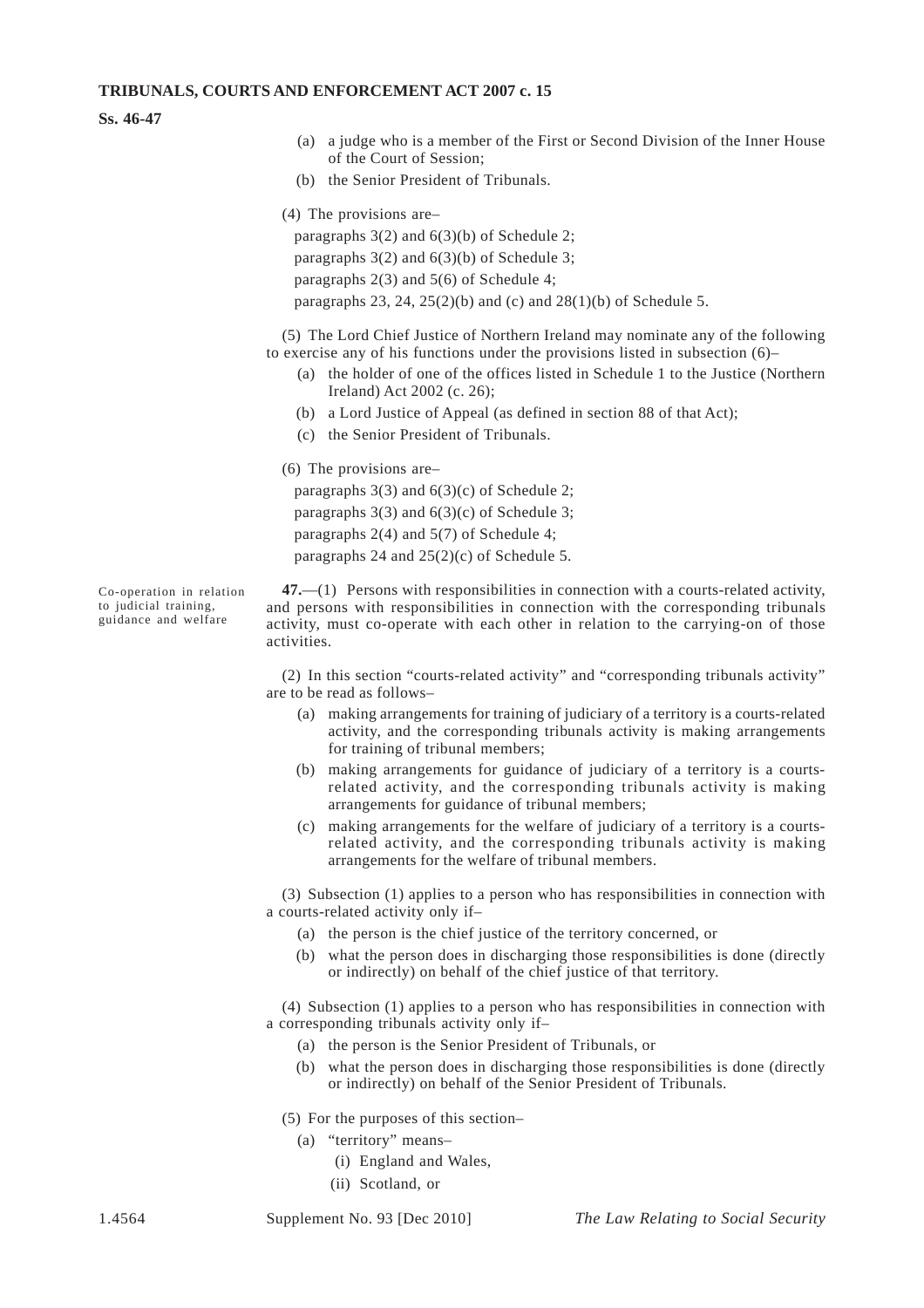#### **Ss. 47-49**

(iii) Northern Ireland;

- (b) the "chief justice"–
	- (i) of England and Wales is the Lord Chief Justice of England and Wales,
	- (ii) of Scotland is the Lord President of the Court of Session, and
	- (iii) of Northern Ireland is the Lord Chief Justice of Northern Ireland;
- (c) a person is a "tribunal member" if the person is–
	- (i) a judge, or other member, of the First-tier Tribunal or Upper Tribunal,
	- (ii) a judge, or other member, of the Employment Appeal Tribunal,  $[{}^{1}or]$
	- (iii) a member of a panel of members of employment tribunals (whether or not a panel of chairmen), [...<sup>1</sup>]
	- $(iv)$   $[...^1]$

**48.**—(1) Schedule 8, which makes–<br> **48.**—(1) Schedule 8, which makes–<br> **6.11.** Property and the amendments, and and other amendments consequential on provisions of this Part, and other amendments in transitional provisions connection with tribunals and inquiries,

has effect.

(2) Schedule 9, which contains transitional provisions, has effect.

- (a) of the Lord Chancellor to make an order, or regulations, under this Part,<br>
(b) of the Senior President of Tribunals to make an order under section 7(9) or procedural provisions
- (b) of the Senior President of Tribunals to make an order under section  $7(9)$ , or
- (c) of the Scottish Ministers, or the Welsh Ministers, to make an order under paragraph 25(2) of Schedule 7,

is exercisable by statutory instrument.

(2) The Statutory Instruments Act 1946 (c. 36) shall apply in relation to the power to make orders conferred on the Senior President of Tribunals by section 7(9) as if the Senior President of Tribunals were a Minister of the Crown.

(3) Any power mentioned in subsection (1) includes power to make different provision for different purposes.

(4) Without prejudice to the generality of subsection (3), power to make an order under section 30 or 31 includes power to make different provision in relation to England, Scotland, Wales and Northern Ireland respectively.

(5) No order mentioned in subsection (6) is to be made unless a draft of the statutory instrument containing it (whether alone or with other provision) has been laid before, and approved by a resolution of, each House of Parliament.

(6) Those orders are–

- (a) an order under section 11(8), 13(6) or (14), 30, 31(1), 32, 33, 34, 35, 36, 37 or 42(3);
- (b) an order under paragraph 15 of Schedule 4;
- (c) an order under section  $42(1)(a)$  to (d) that provides for fees to be payable in respect of things for which fees have never been payable;
- (d) an order under section 31(2), (7) or (9), or paragraph 30(1) of Schedule 5, that contains provision taking the form of an amendment or repeal of an enactment comprised in an Act.

(7) A statutory instrument that–

(a) contains–

**49.**—(1) Power–<br> **49.**—(1) Power–<br> **and regulations**<br> **and regulations** 

Word added to s.  $47(5)(c)(ii)$  & s.  $47(5)(c)(iv)$  omitted (15.2.10) by S.I. 2010/21, Sch. 1, para. 43(a) & (b).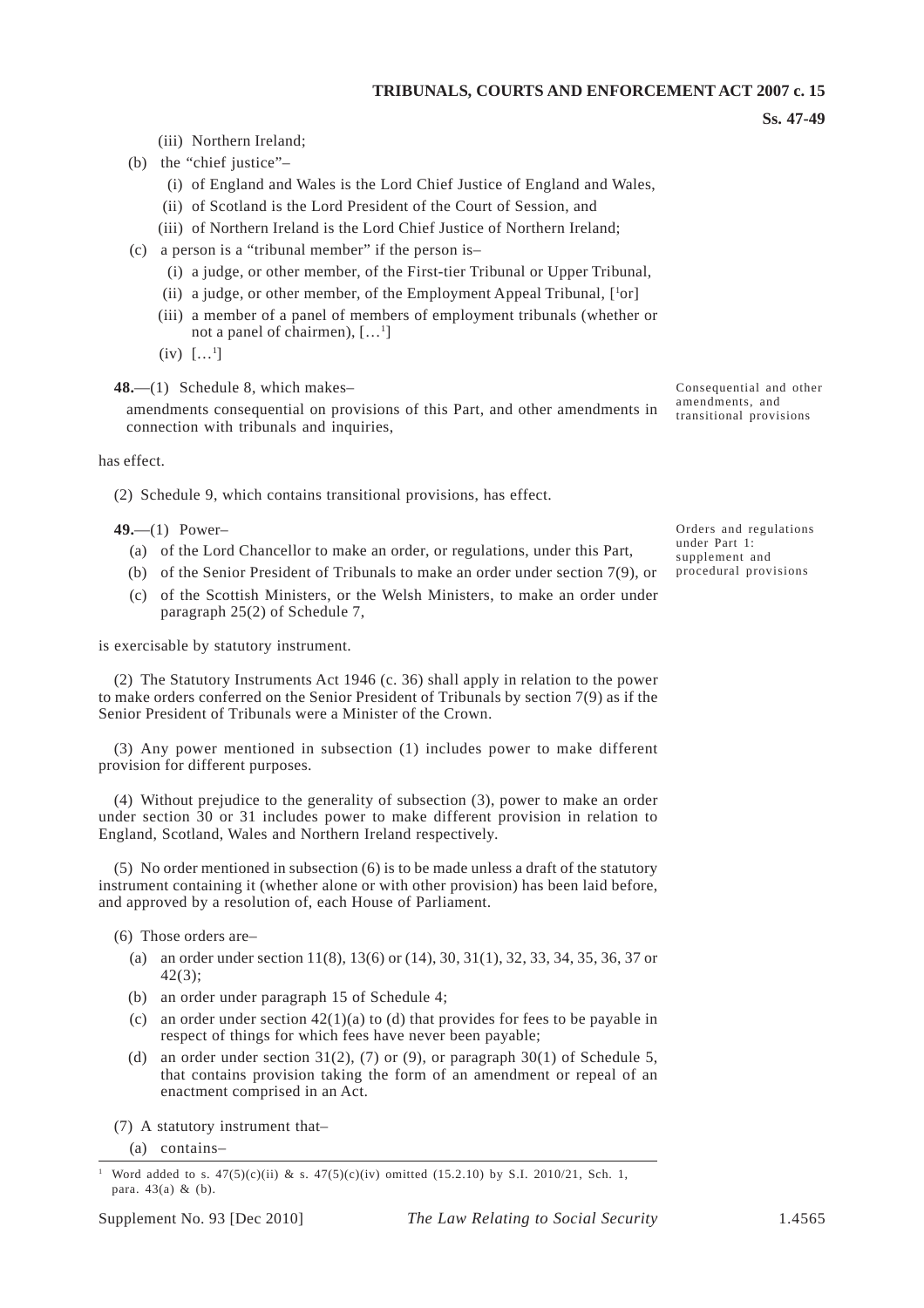#### **S. 49-Sch. 5**

- (i) an order mentioned in subsection (8), or
- (ii) regulations under Part 3 of Schedule 9, and
- (b) is not subject to any requirement that a draft of the instrument be laid before. and approved by a resolution of, each House of Parliament,

is subject to annulment in pursuance of a resolution of either House of Parliament.

(8) Those orders are–

- (a) an order made by the Lord Chancellor under this Part;
- (b) an order made by the Senior President of Tribunals under section 7(9).

(9) A statutory instrument that contains an order made by the Scottish Ministers under paragraph 25(2) of Schedule 7 is subject to annulment in pursuance of a resolution of the Scottish Parliament.

(10) A statutory instrument that contains an order made by the Welsh Ministers under paragraph 25(2) of Schedule 7 is subject to annulment in pursuance of a resolution of the National Assembly for Wales.

*Ss. 50-Sch 4 not reproduced in this work* 

#### SCHEDULE 5 SECTION 22

#### PROCEDURE IN FIRST-TIER TRIBUNAL AND UPPER TRIBUNAL

#### PART 1

#### TRIBUNAL PROCEDURE RULES

Introductory **1.**—(1) This Part of this Schedule makes further provision about the content of Tribunal Procedure Rules.

(2) The generality of section  $22(1)$  is not to be taken to be prejudiced by–

- (a) the following paragraphs of this Part of this Schedule, or
- (b) any other provision (including future provision) authorising or requiring the making of provision by Tribunal Procedure Rules.

(3) In the following paragraphs of this Part of this Schedule "Rules" means Tribunal Procedure Rules.

Concurrent functions **2.** Rules may make provision as to who is to decide, or as to how to decide, which of the First-tier Tribunal and Upper Tribunal is to exercise, in relation to any particular matter, a function that is exercisable by the two tribunals on the basis that the question as to which of them is to exercise the function is to be determined by, or under, Rules.

Delegation of functions **3.**—(1) Rules may provide for functions–

- to staff (a) of the First-tier Tribunal, or
	- (b) of the Upper Tribunal,
	- to be exercised by staff appointed under section 40(1).

(2) In making provision of the kind mentioned in sub-paragraph (1) in relation to a function, Rules may (in particular)–

- (a) provide for the function to be exercisable by a member of staff only if the member of staff is, or is of a description, specified in exercise of a discretion conferred by Rules;
- (b) provide for the function to be exercisable by a member of staff only if the memberof staff is approved, or is of a description approved, for the purpose by a person specified in Rules.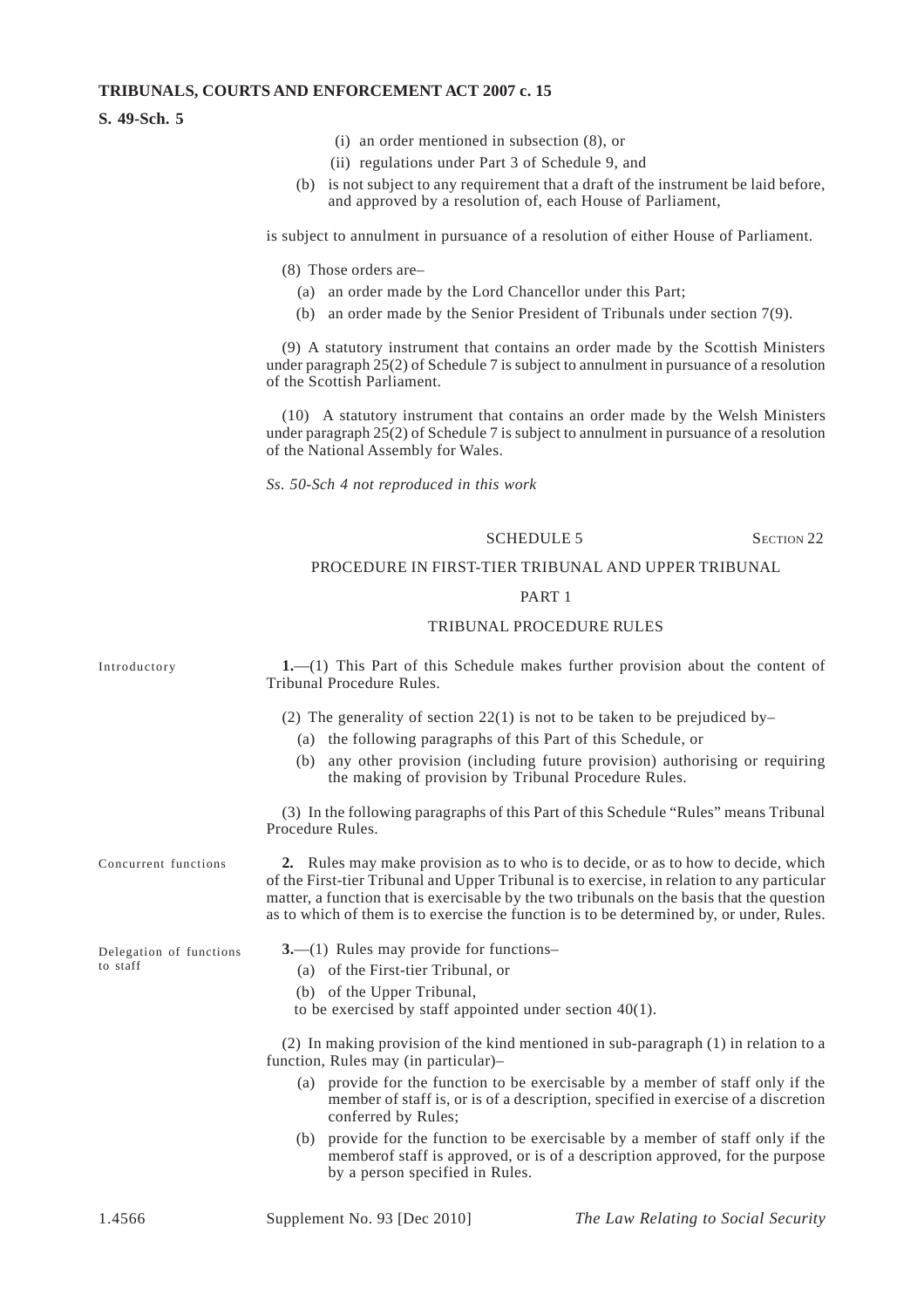**Sch. 5** 

|                                                                                                                                                                                                                                                                                                                                                                                                                                                                                                                                                                                                                           | Sch. 5                                   |
|---------------------------------------------------------------------------------------------------------------------------------------------------------------------------------------------------------------------------------------------------------------------------------------------------------------------------------------------------------------------------------------------------------------------------------------------------------------------------------------------------------------------------------------------------------------------------------------------------------------------------|------------------------------------------|
| 4. Rules may make provision for time limits as respects initiating, or taking any<br>step in, proceedings before the First-tier Tribunal or the Upper Tribunal.                                                                                                                                                                                                                                                                                                                                                                                                                                                           | Time limits                              |
| <b>5.</b> Rules may make provision restricting the making of fresh applications where a<br>previous application in relation to the same matter has been made.                                                                                                                                                                                                                                                                                                                                                                                                                                                             | Repeat applications                      |
| 6. Rules may make provision about the circumstances in which the First-tier<br>Tribunal, or the Upper Tribunal, may exercise its powers of its own initiative.                                                                                                                                                                                                                                                                                                                                                                                                                                                            | Tribunal acting of its<br>own initiative |
| 7. Rules may-<br>(a) make provision for dealing with matters without a hearing;<br>(b) make provision as respects allowing or requiring a hearing to be in private or<br>as respects allowing or requiring a hearing to be in public.                                                                                                                                                                                                                                                                                                                                                                                     | Hearings                                 |
| 8. Rules may make provision for proceedings to take place, in circumstances<br>described in Rules, at the request of one party even though the other, or another, party<br>has had no notice.                                                                                                                                                                                                                                                                                                                                                                                                                             | Proceedings without<br>notice            |
| <b>9.</b> Rules may make provision conferring additional rights of audience before the<br>First-tier Tribunal or the Upper Tribunal.                                                                                                                                                                                                                                                                                                                                                                                                                                                                                      | Representation                           |
| $10$ — $(1)$ Rules may make provision about evidence (including evidence on oath<br>and administration of oaths).                                                                                                                                                                                                                                                                                                                                                                                                                                                                                                         | Evidence, witnesses and<br>attendance    |
| (2) Rules may modify any rules of evidence provided for elsewhere, so far as they<br>would apply to proceedings before the First-tier Tribunal or Upper Tribunal.                                                                                                                                                                                                                                                                                                                                                                                                                                                         |                                          |
| (3) Rules may make provision, where the First-tier Tribunal has required a person-<br>(a) to attend at any place for the purpose of giving evidence,<br>(b) otherwise to make himself available to give evidence,<br>to swear an oath in connection with the giving of evidence,<br>(c)<br>to give evidence as a witness,<br>(d)<br>to produce a document, or<br>(e)<br>to facilitate the inspection of a document or any other thing (including any<br>(f)<br>premises),<br>for the Upper Tribunal to deal with non-compliance with the requirement as though<br>the requirement had been imposed by the Upper Tribunal. |                                          |
| (4) Rules may make provision for the payment of expenses and allowances to persons<br>giving evidence, producing documents, attending proceedings or required to attend<br>proceedings.                                                                                                                                                                                                                                                                                                                                                                                                                                   |                                          |
| $11.$ —(1) Rules may make provision for the disclosure or non-disclosure of<br>information received during the course of proceedings before the First-tier Tribunal or<br>Upper Tribunal.                                                                                                                                                                                                                                                                                                                                                                                                                                 | Use of information                       |
| (2) Rules may make provision for imposing reporting restrictions in circumstances<br>described in Rules.                                                                                                                                                                                                                                                                                                                                                                                                                                                                                                                  |                                          |
| $12$ ,—(1) Rules may make provision for regulating matters relating to costs, or (in<br>Scotland) expenses, of proceedings before the First-tier Tribunal or Upper Tribunal.                                                                                                                                                                                                                                                                                                                                                                                                                                              | Costs and expenses                       |
| (2) The provision mentioned in sub-paragraph (1) includes (in particular)–                                                                                                                                                                                                                                                                                                                                                                                                                                                                                                                                                |                                          |
| (a) provision prescribing scales of costs or expenses;                                                                                                                                                                                                                                                                                                                                                                                                                                                                                                                                                                    |                                          |
| (b) provision for enabling costs to undergo detailed assessment in England and<br>Wales by a county court or the High Court;                                                                                                                                                                                                                                                                                                                                                                                                                                                                                              |                                          |
| provision for taxation in Scotland of accounts of expenses by an Auditor of<br>(c)<br>Court;                                                                                                                                                                                                                                                                                                                                                                                                                                                                                                                              |                                          |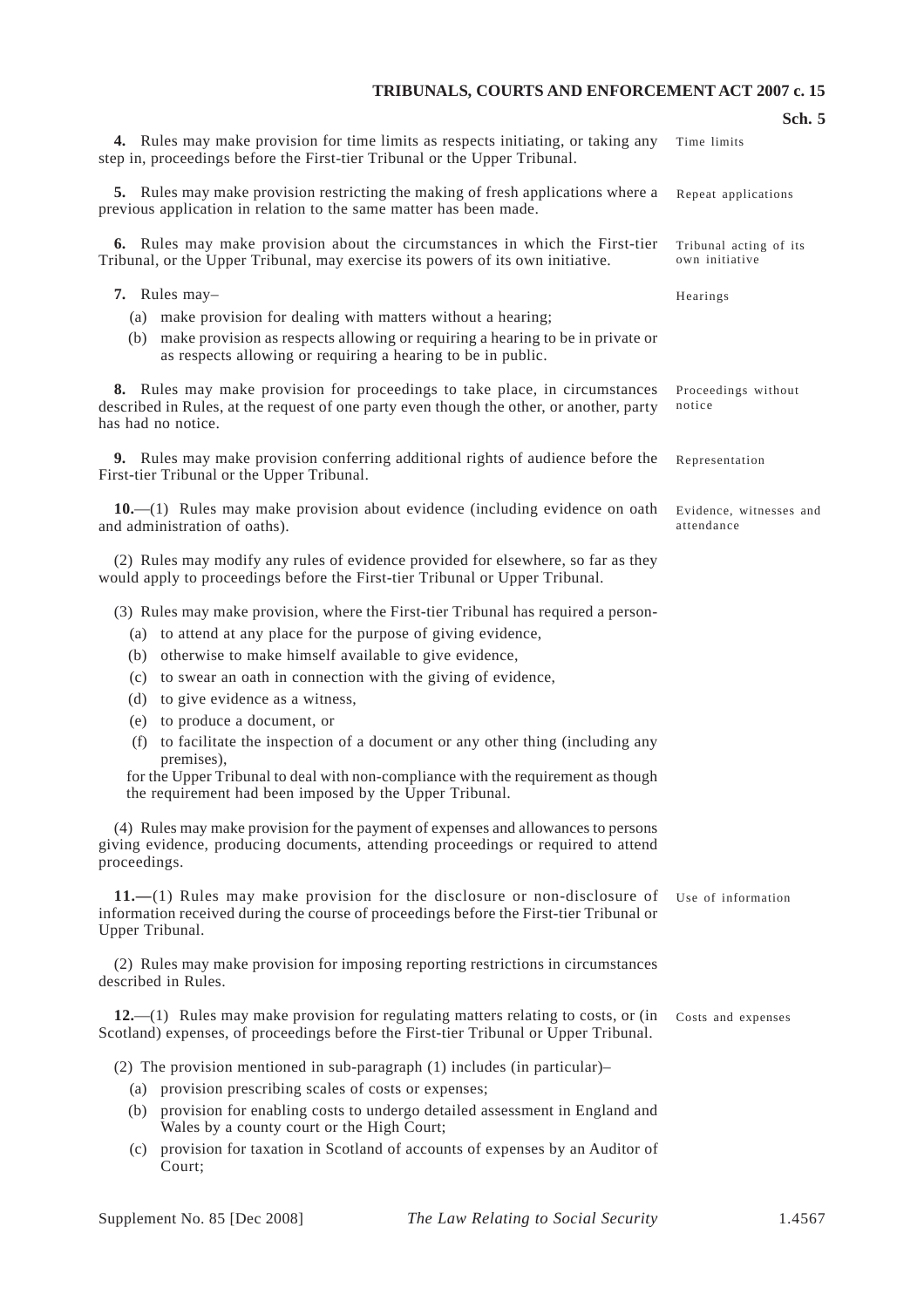| Sch. 5                                                                  |                                                                                                                                                                                                                                                                                                                                    |
|-------------------------------------------------------------------------|------------------------------------------------------------------------------------------------------------------------------------------------------------------------------------------------------------------------------------------------------------------------------------------------------------------------------------|
|                                                                         | (d) provision for enabling costs to be taxed in Northern Ireland in a county<br>court or the High Court;                                                                                                                                                                                                                           |
|                                                                         | (e) provision for costs or expenses-                                                                                                                                                                                                                                                                                               |
|                                                                         | (i) not to be allowed in respect of items of a description specified in Rules;                                                                                                                                                                                                                                                     |
|                                                                         | (ii) not to be allowed in proceedings of a description so specified;                                                                                                                                                                                                                                                               |
|                                                                         | provision for other exceptions to either or both of subsections (1) and (2) of<br>(f)<br>section 29.                                                                                                                                                                                                                               |
| Set-off and interest                                                    | 13.—(1) Rules may make provision for a party to proceedings to deduct, from<br>amounts payable by him, amounts payable to him.                                                                                                                                                                                                     |
|                                                                         | (2) Rules may make provision for interest on sums awarded (including provision<br>conferring a discretion or provision in accordance with which interest is to be<br>calculated).                                                                                                                                                  |
| Arbitration                                                             | 14. Rules may provide for Part 1 of the Arbitration Act 1996 (c. 23) (which extends<br>to England and Wales, and Northern Ireland, but not Scotland) not to apply, or not to<br>apply except so far as is specified in Rules, where the First-tier Tribunal, or Upper<br>Tribunal, acts as arbitrator.                             |
| Correction of errors and<br>setting-aside of<br>decisions on procedural | 15.—(1) Rules may make provision for the correction of accidental errors in a<br>decision or record of a decision.                                                                                                                                                                                                                 |
| grounds                                                                 | (2) Rules may make provision for the setting aside of a decision in proceedings<br>before the First-tier Tribunal or Upper Tribunal-                                                                                                                                                                                               |
|                                                                         | (a) where a document relating to the proceedings was not sent to, or was not<br>received at an appropriate time by, a party to the proceedings or a party's<br>representative,                                                                                                                                                     |
|                                                                         | (b) where a document relating to the proceedings was not sent to the First-tier<br>Tribunal or Upper Tribunal at an appropriate time,                                                                                                                                                                                              |
|                                                                         | (c) where a party to the proceedings, or a party's representative, was not present<br>at a hearing related to the proceedings, or                                                                                                                                                                                                  |
|                                                                         | (d) where there has been any other procedural irregularity in the proceedings.                                                                                                                                                                                                                                                     |
|                                                                         | (3) Sub-paragraphs (1) and (2) shall not be taken to prejudice, or to be prejudiced<br>by, any power to correct errors or set aside decisions that is exercisable apart from rules<br>made by virtue of those sub-paragraphs.                                                                                                      |
| Ancillary powers                                                        | 16. Rules may confer on the First-tier Tribunal, or the Upper Tribunal, such ancillary<br>powers as are necessary for the proper discharge of its functions.                                                                                                                                                                       |
| Rules may refer to<br>practice directions                               | 17. Rules may, instead of providing for any matter, refer to provision made or to be<br>made about that matter by directions under section 23.                                                                                                                                                                                     |
| Presumptions                                                            | 18. Rules may make provision in the form of presumptions (including, in particular,<br>presumptions as to service or notification).                                                                                                                                                                                                |
| Differential provision                                                  | 19. Rules may make different provision for different purposes or different areas.<br>PART <sub>2</sub>                                                                                                                                                                                                                             |
|                                                                         | TRIBUNAL PROCEDURE COMMITTEE                                                                                                                                                                                                                                                                                                       |
| Membership                                                              | 20. The Tribunal Procedure Committee is to consist of-<br>(a) the Senior President of Tribunals or a person nominated by him,<br>the persons currently appointed by the Lord Chancellor under paragraph 21,<br>(b)<br>the persons currently appointed by the Lord Chief Justice of England and<br>(c)<br>Wales under paragraph 22, |
|                                                                         |                                                                                                                                                                                                                                                                                                                                    |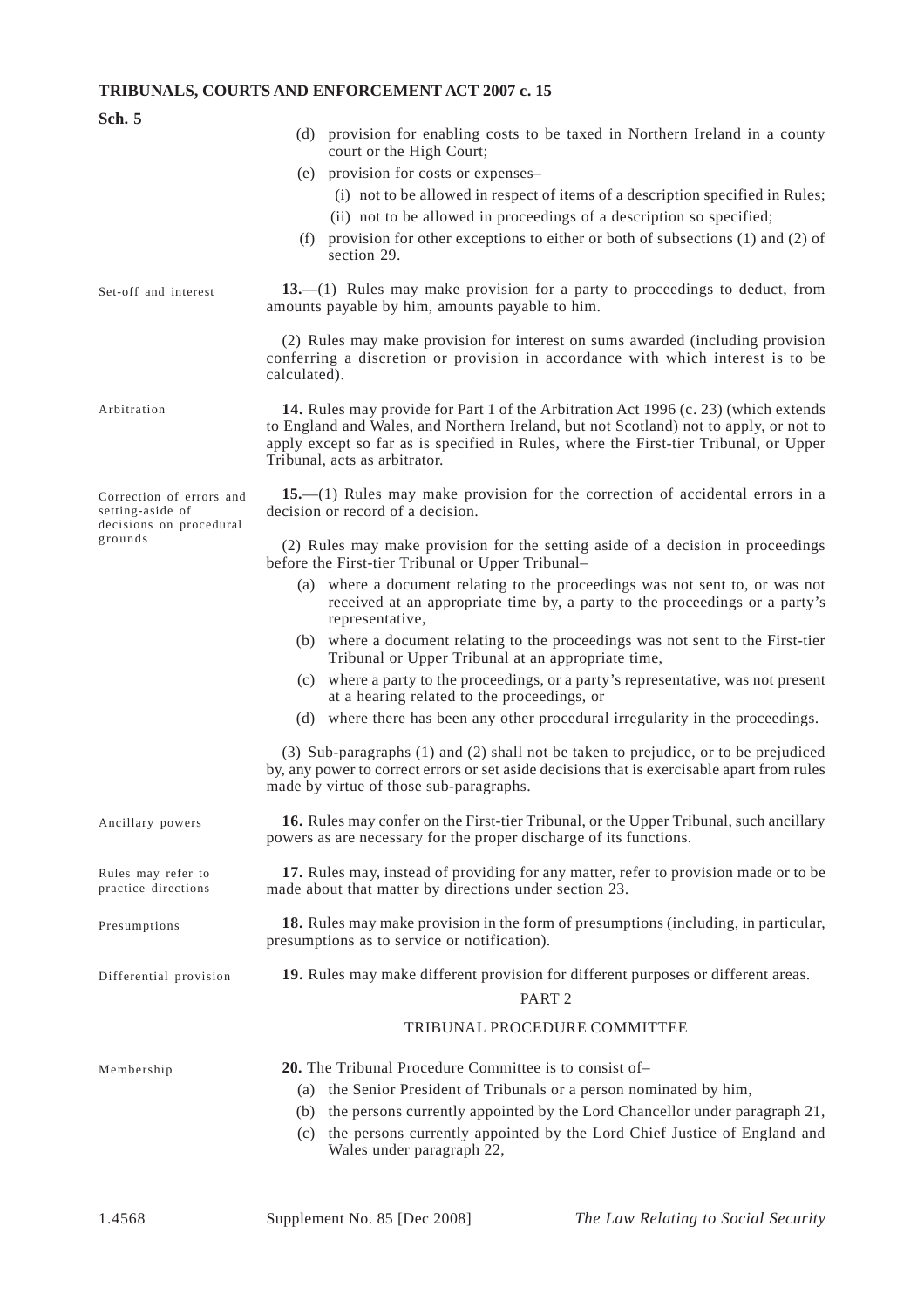- **Sch. 5**
- (d) the person currently appointed by the Lord President of the Court of Session under paragraph 23, and
- (e) any person currently appointed under paragraph 24 at the request of the Senior President of Tribunals.

**21.**—(1) The Lord Chancellor must appoint–

- (a) three persons each of whom must be a person with experience of–
	- (i) practice in tribunals, or
	- (ii) advising persons involved in tribunal proceedings, and
- (b) one person nominated by the Administrative Justice and Tribunals Council.

(2) Before making an appointment under sub-paragraph (1), the Lord Chancellor must consult the Lord Chief Justice of England and Wales.

(3) Until the Administrative Justice and Tribunals Council first has ten members appointed under paragraph 1(2) of Schedule 7, the reference to that council in subparagraph  $(1)(b)$  is to be read as a reference to the Council on Tribunals; and if, when the Administrative Justice and Tribunals Council first has ten members so appointed, the person appointed under sub-paragraph  $(1)(b)$  is a nominee of the Council on Tribunals, that person ceases to be a member of the Tribunal Procedure Committee at that time.

**22.**—(1) The Lord Chief Justice of England and Wales must appoint–

- (a) one of the judges of the First-tier Tribunal,
- (b) one of the judges of the Upper Tribunal, and
- (c) one person who is a member of the First-tier Tribunal, or is a member of the Upper Tribunal, but is not a judge of the First-tier Tribunal and is not a judge of the Upper Tribunal.

(2) Before making an appointment under sub-paragraph (1), the Lord Chief Justice of England and Wales must consult the Lord Chancellor.

**23.**—(1) The Lord President of the Court of Session must appoint one person with experience in and knowledge of the Scottish legal system.

(2) Before making an appointment under sub-paragraph (1), the Lord President of the Court of Session must consult the Lord Chancellor.

**24.**—(1) At the request of the Senior President of Tribunals, an appropriate senior judge may appoint a person or persons with experience in and knowledge of–

- (a) a particular issue, or
- (b) a particular subject area in relation to which the First-tier Tribunal or the Upper Tribunal has, or is likely to have, jurisdiction,

for the purpose of assisting the Committee with regard to that issue or subject area.

(2) In sub-paragraph (1) "an appropriate senior judge" means any of–

- (a) the Lord Chief Justice of England and Wales,
- (b) the Lord President of the Court of Session, and
- (c) the Lord Chief Justice of Northern Ireland.

(3) The total number of persons appointed at any time under sub-paragraph (1) must not exceed four.

(4) Before making an appointment under sub-paragraph (1), the person making the appointment must consult the Lord Chancellor.

Lord Chancellor's appointees

Lord Chief Justice's appointees

Lord President's appointee

Persons appointed at request of Senior President of Tribunals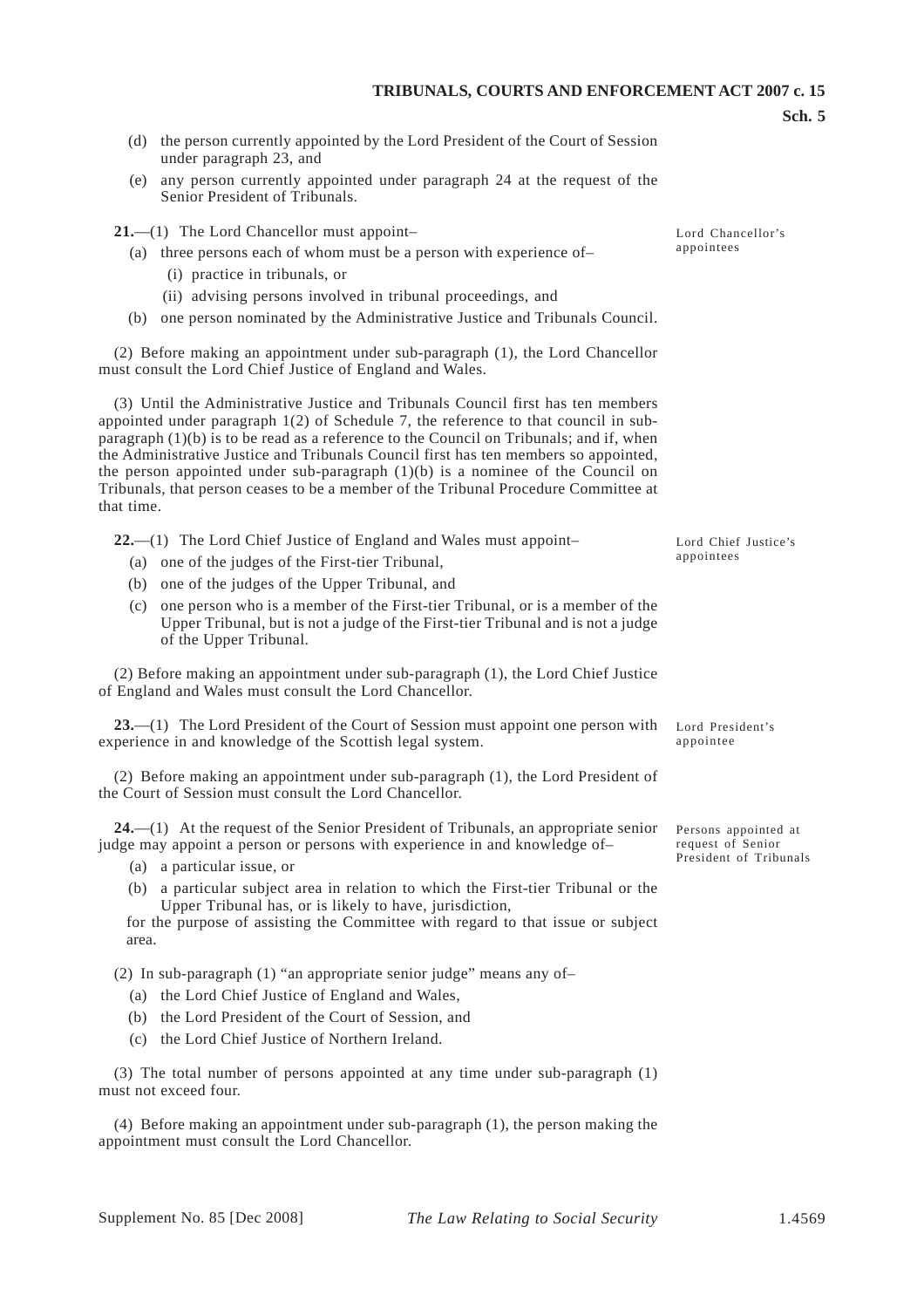| <b>Sch.</b> 5                             |                                                                                                                                                                                                                                                                                                                                                                                                                                                                                                                                                                                     |  |  |  |
|-------------------------------------------|-------------------------------------------------------------------------------------------------------------------------------------------------------------------------------------------------------------------------------------------------------------------------------------------------------------------------------------------------------------------------------------------------------------------------------------------------------------------------------------------------------------------------------------------------------------------------------------|--|--|--|
|                                           | (5) The terms of appointment of a person appointed under sub-paragraph (1) may<br>(in particular) authorise him to act as a member of the Committee only in relation to<br>matters specified by those terms.                                                                                                                                                                                                                                                                                                                                                                        |  |  |  |
| Power to amend<br>paragraphs 20 to 24     | $25 - (1)$ The Lord Chancellor may by order-<br>(a) amend any of paragraphs 20, 21(1), 22(1), 23(1) and 24(1), and<br>(b) make consequential amendments in any other provision of paragraphs 21 to<br>24 or in paragraph $28(7)$ .                                                                                                                                                                                                                                                                                                                                                  |  |  |  |
|                                           | (2) The making of an order under this paragraph-<br>(a) requires the concurrence of the Lord Chief Justice of England and Wales,<br>(b) if the order amends paragraph $23(1)$ , requires also the concurrence of the<br>Lord President of the Court of Session, and<br>(c) if the order amends paragraph $24(1)$ , requires also the concurrence of the<br>Lord President of the Court of Session and the Lord Chief Justice of Northern<br>Ireland.                                                                                                                                |  |  |  |
| Committee members'<br>expenses            | 26. The Lord Chancellor may reimburse members of the Tribunal Procedure<br>Committee their travelling and out-of-pocket expenses.<br>PART <sub>3</sub>                                                                                                                                                                                                                                                                                                                                                                                                                              |  |  |  |
|                                           | MAKING OF TRIBUNAL PROCEDURE RULES BY TRIBUNAL PROCEDURE<br><b>COMMITTEE</b>                                                                                                                                                                                                                                                                                                                                                                                                                                                                                                        |  |  |  |
| Meaning of "Rules" and<br>"the Committee" | 27. In the following provisions of this Part of this Schedule-<br>""the Committee" means the Tribunal Procedure Committee;<br>""Rules" means Tribunal Procedure Rules.                                                                                                                                                                                                                                                                                                                                                                                                              |  |  |  |
| Process for making<br>Rules               | $28$ .—(1) Before the Committee makes Rules, the Committee must-<br>(a) consult such persons (including such of the Chamber Presidents) as it<br>considers appropriate,<br>(b) consult the Lord President of the Court of Session if the Rules contain<br>provision relating to proceedings in Scotland, and<br>(c) meet (unless it is inexpedient to do so).<br>(2) Rules made by the Committee must be-<br>(a) signed by a majority of the members of the Committee, and<br>(b) submitted to the Lord Chancellor.<br>(3) The Lord Chancellor may allow or disallow Rules so made. |  |  |  |
|                                           | (4) If the Lord Chancellor disallows Rules so made, he must give the Committee<br>written reasons for doing so.                                                                                                                                                                                                                                                                                                                                                                                                                                                                     |  |  |  |
|                                           | (5) Rules so made and allowed-<br>(a) come into force on such day as the Lord Chancellor directs, and<br>(b) are to be contained in a statutory instrument to which the Statutory<br>Instruments Act 1946 (c. 36) applies as if the instrument contained rules<br>made by a Minister of the Crown.                                                                                                                                                                                                                                                                                  |  |  |  |
|                                           | (6) A statutory instrument containing Rules made by the Committee is subject to<br>annulment in pursuance of a resolution of either House of Parliament.                                                                                                                                                                                                                                                                                                                                                                                                                            |  |  |  |
|                                           | (7) In the case of a member of the Committee appointed under paragraph 24, the<br>terms of his appointment may (in particular) provide that, for the purposes of sub-<br>paragraph $(2)(a)$ , he is to count as a member of the Committee only in relation to<br>matters specified in those terms.                                                                                                                                                                                                                                                                                  |  |  |  |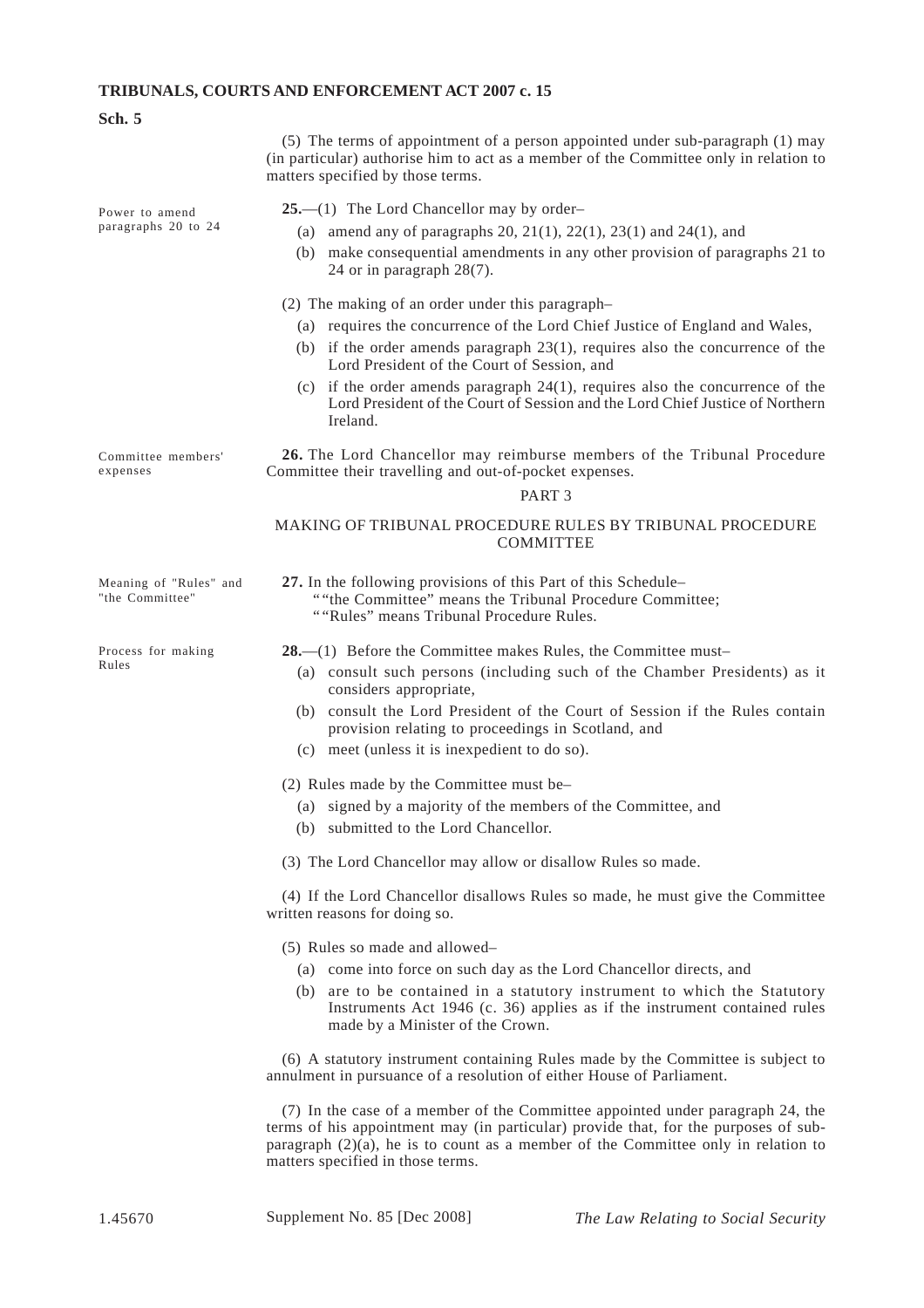#### **Sch. 5**

**29.**—(1) This paragraph applies if the Lord Chancellor gives the Committee written notice that he thinks it is expedient for Rules to include provision that would achieve a purpose specified in the notice.

Power of Lord Chancellor to require Rules to be made

(2) The Committee must make such Rules, in accordance with paragraph 28, as it considers necessary to achieve the specified purpose.

(3) Those Rules must be made–

- (a) within such period as may be specified by the Lord Chancellor in the notice, or
- (b) if no period is so specified, within a reasonable period after the Lord Chancellor gives the notice to the Committee.

#### PART 4

#### POWER TO AMEND LEGISLATION IN CONNECTION WITH TRIBUNAL PROCEDURE RULES

**30.**—(1) The Lord Chancellor may by order amend, repeal or revoke any enactment Lord Chancellor's power to the extent he considers necessary or desirable–

(a) in order to facilitate the making of Tribunal Procedure Rules, or

- (b) in consequence of-
	- (i) section 22,
	- (ii) Part 1 or 3 of this Schedule, or
	- (iii) Tribunal Procedure Rules.

(2) In this paragraph "enactment" means any enactment whenever passed or made, including an enactment comprised in subordinate legislation (within the meaning of the Interpretation Act 1978 (c. 30)).